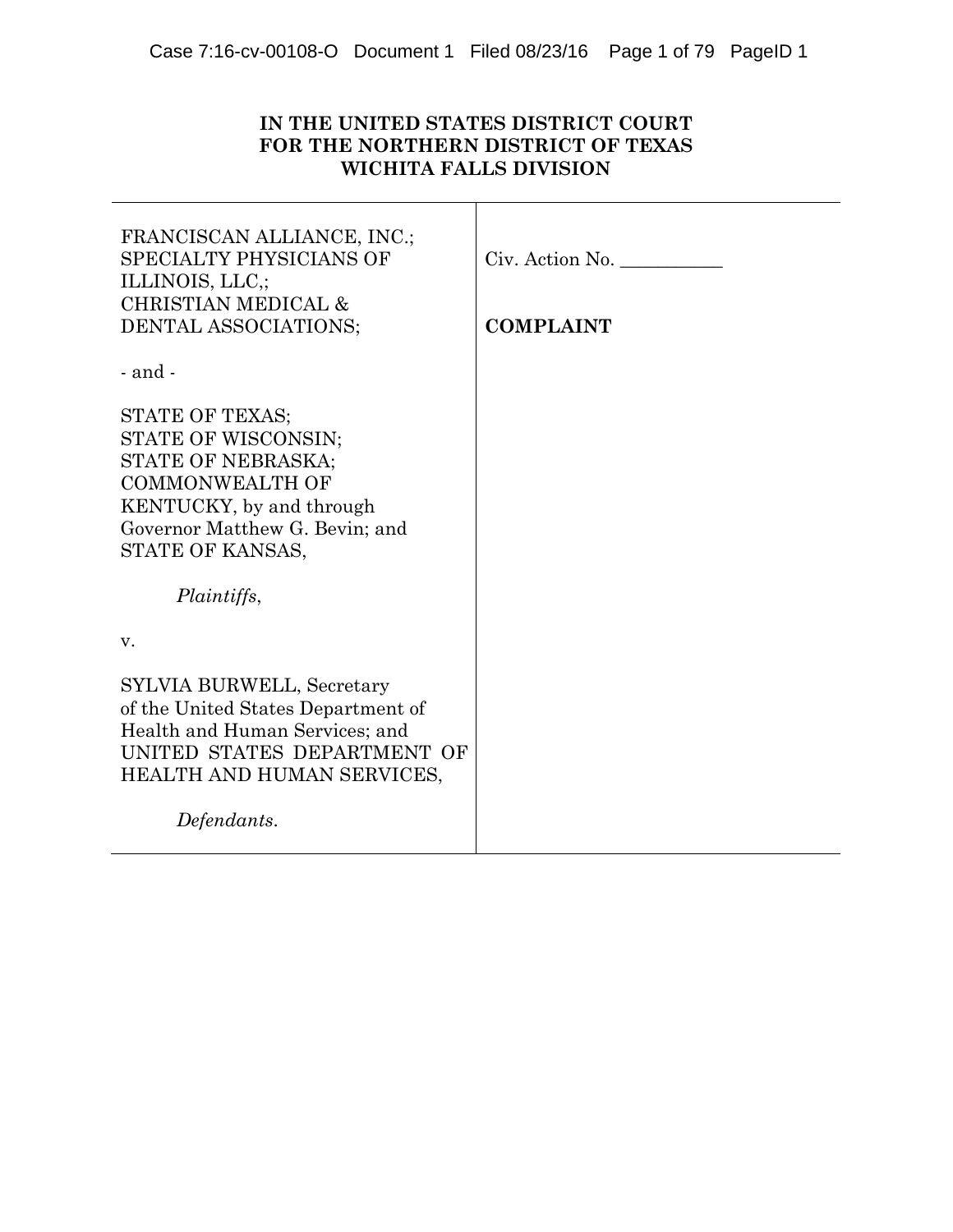## **INTRODUCTION AND NATURE OF THE ACTION**

This lawsuit challenges a new Regulation ("Regulation" or "Rule") issued by the Department of Health and Human Services ("HHS") that seeks to override the medical judgment of healthcare professionals across the country. On pain of significant financial liability, the Regulation forces doctors to perform controversial and sometimes harmful medical procedures ostensibly designed to permanently change an individual's sex—including the sex of children. Under the new Regulation, a doctor must perform these procedures even when they are contrary to the doctor's medical judgment and could result in significant, long-term medical harm. Thus, the Regulation represents a radical invasion of the federal bureaucracy into a doctor's medical judgment.

HHS attempts to impose these dramatic new requirements by redefining a single word used in the Affordable Care Act: "sex." For decades, across multiple federal statutes, Congress has consistently used the term "sex" to refer to an individual's status as male or female, as determined by a person's biological sex at birth. But in the Regulation, HHS redefines "sex" to include "an individual's internal sense of gender, which may be male, female, neither, or a combination of male and female, and which may be different from an individual's sex assigned at birth." 45 C.F.R. § 92.4. Thus, with a single stroke of the pen, HHS has created a massive new liability for thousands of healthcare professionals unless they cast aside their medical judgment and perform controversial and even harmful medical transition procedures. And HHS has done this despite the fact that Congress has repeatedly rejected similar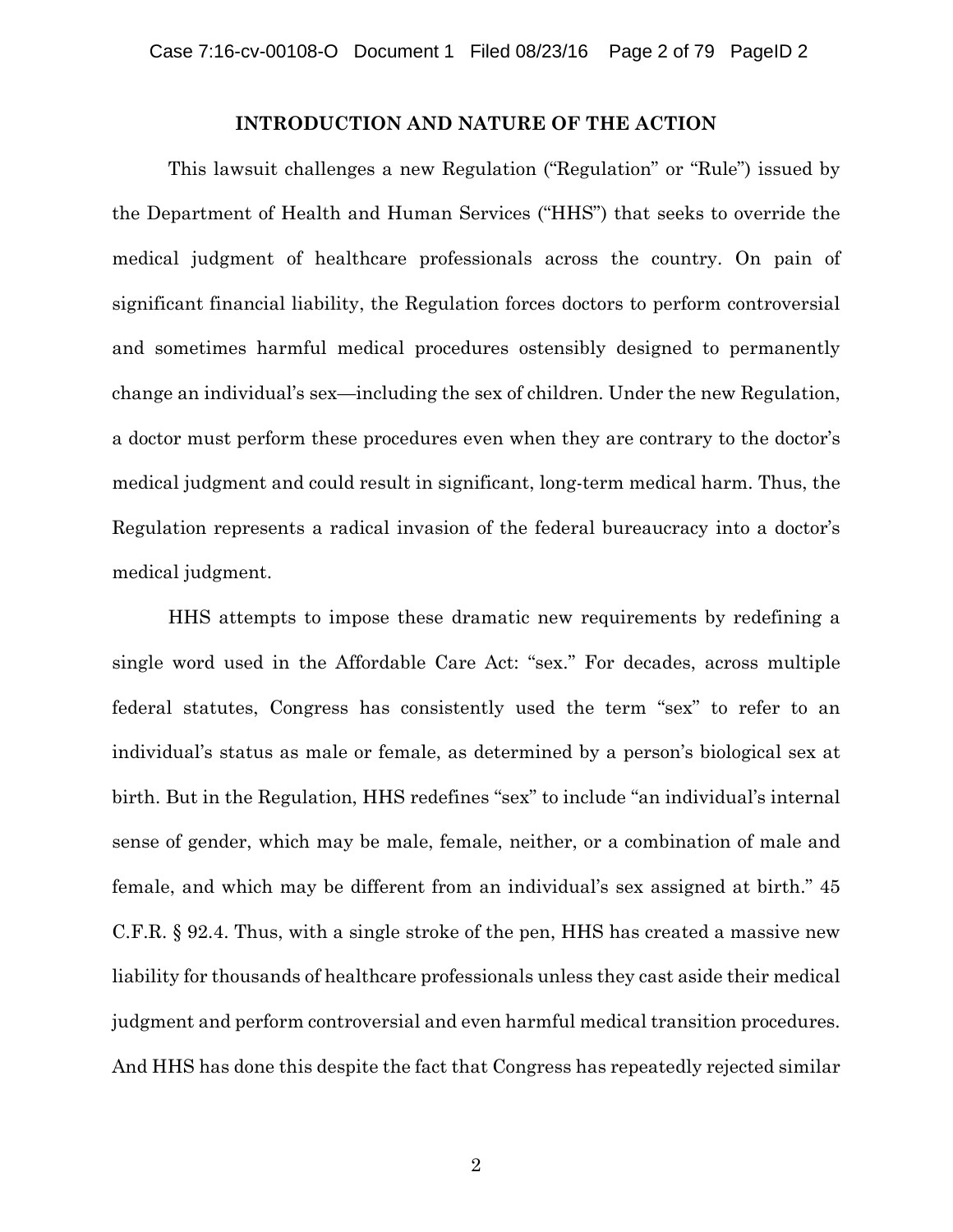attempts to redefine "sex" through legislation, and federal courts have repeatedly rejected attempts to accomplish the same goal through litigation.

The Regulation not only forces healthcare professionals to violate their medical judgment, it also forces them to violate their deeply held religious beliefs. Plaintiffs include the Christian Medical & Dental Associations, which include over 17,000 healthcare professionals, and Franciscan Alliance, a network of religious hospitals founded by the Sisters of St. Francis of Perpetual Adoration. These religious organizations are deeply committed to the dignity of every human person, and their doctors care for everyone with joy and compassion. They eagerly provide comprehensive care to society's most vulnerable populations, but their religious beliefs will not allow them to perform medical transition procedures that can be deeply harmful to their patients. Tragically, the Regulation would force them to violate those religious beliefs and perform harmful medical transition procedures or else suffer massive financial liability.

The Regulation also undermines the longstanding sovereign power of the States to regulate healthcare, ensure appropriate standards of medical judgment, and protect its citizens' constitutional and civil rights. Under this Rule, States are now required to force all healthcare professionals at state-run facilities to participate in medical transition procedures (including hormone therapy, plastic surgery, hysterectomies, and gender reassignment surgery), and to cover those procedures in the States' health insurance plans, even if a doctor believes such procedures are harmful to the patient. The Rule exposes the States to litigation by its employees and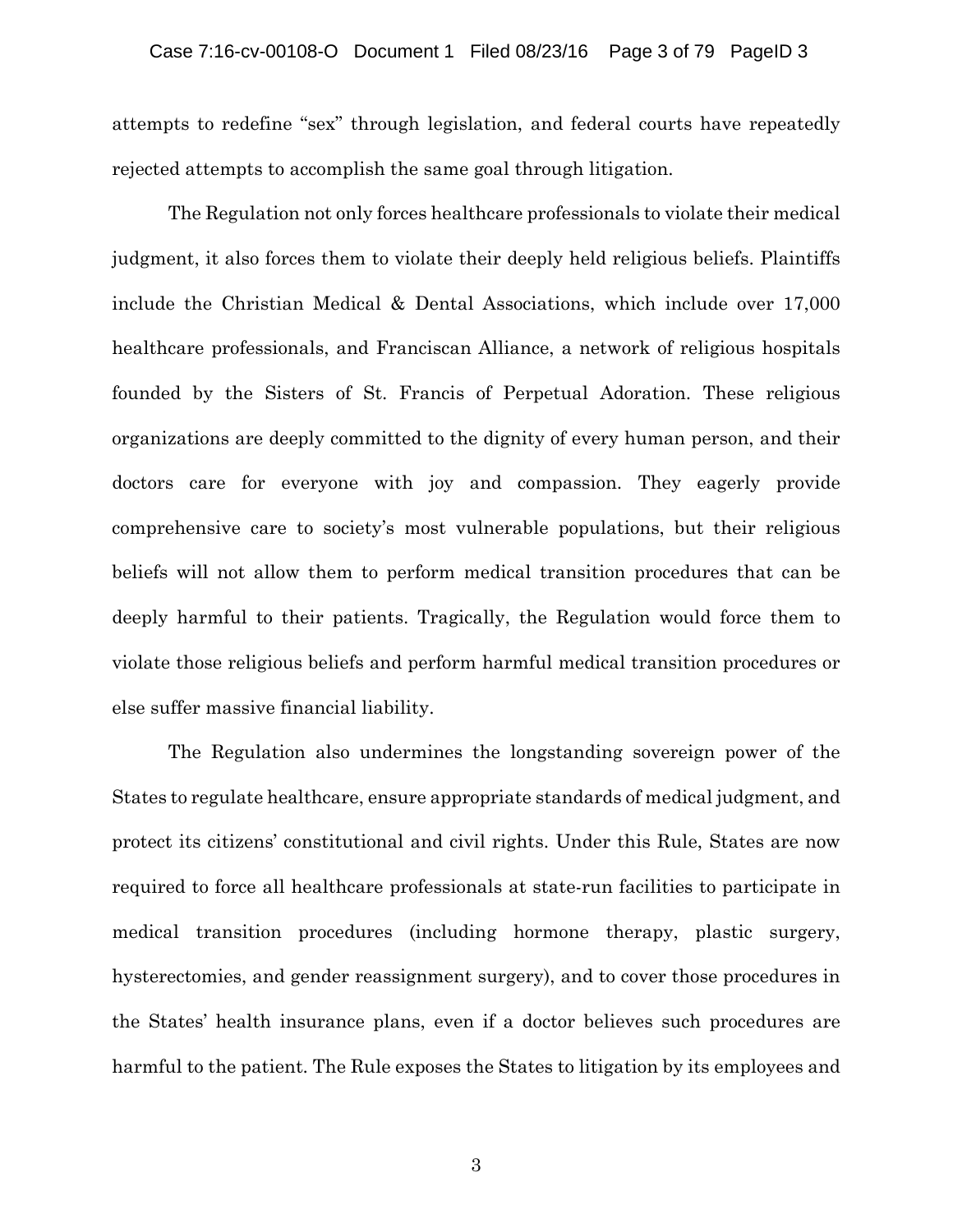### Case 7:16-cv-00108-O Document 1 Filed 08/23/16 Page 4 of 79 PageID 4

patients, despite the fact that neither Congress nor the States expressed any intent to waive the States' sovereign immunity in this area. And the Rule threatens to strip the States of billions of dollars in federal healthcare funding—over \$42.4 billion a year for Texas alone—jeopardizing the availability of healthcare for the nation's most vulnerable citizens.

Ultimately, this case boils down to a very simple question of statutory interpretation: Can HHS redefine the term "sex" to thwart decades of settled precedent and impose massive new obligations on healthcare professionals and sovereign States? The answer is "no," and the new Regulation must be set aside as a violation of the Administrative Procedure Act and multiple other federal laws and constitutional provisions.

#### **I. PARTIES**

1. Texas has a significant role to play in regulating and protecting the integrity of the medical profession within its borders. Moreover, Texas zealously protects the physician-patient relationship through numerous laws and regulations ensure that physicians honor their duties to their patients and exercise appropriate medical judgment when treating patients under their care. Texas also employs thousands of healthcare employees through its constituent agencies. As an employer, generally, Texas provides health benefits to hundreds of thousands of its employees and their families through its constituent agencies. Moreover, Texas oversees and controls several agencies and healthcare facilities that receive federal funding subject to Title IX and the new Rule. Specifically, Texas operates healthcare facilities,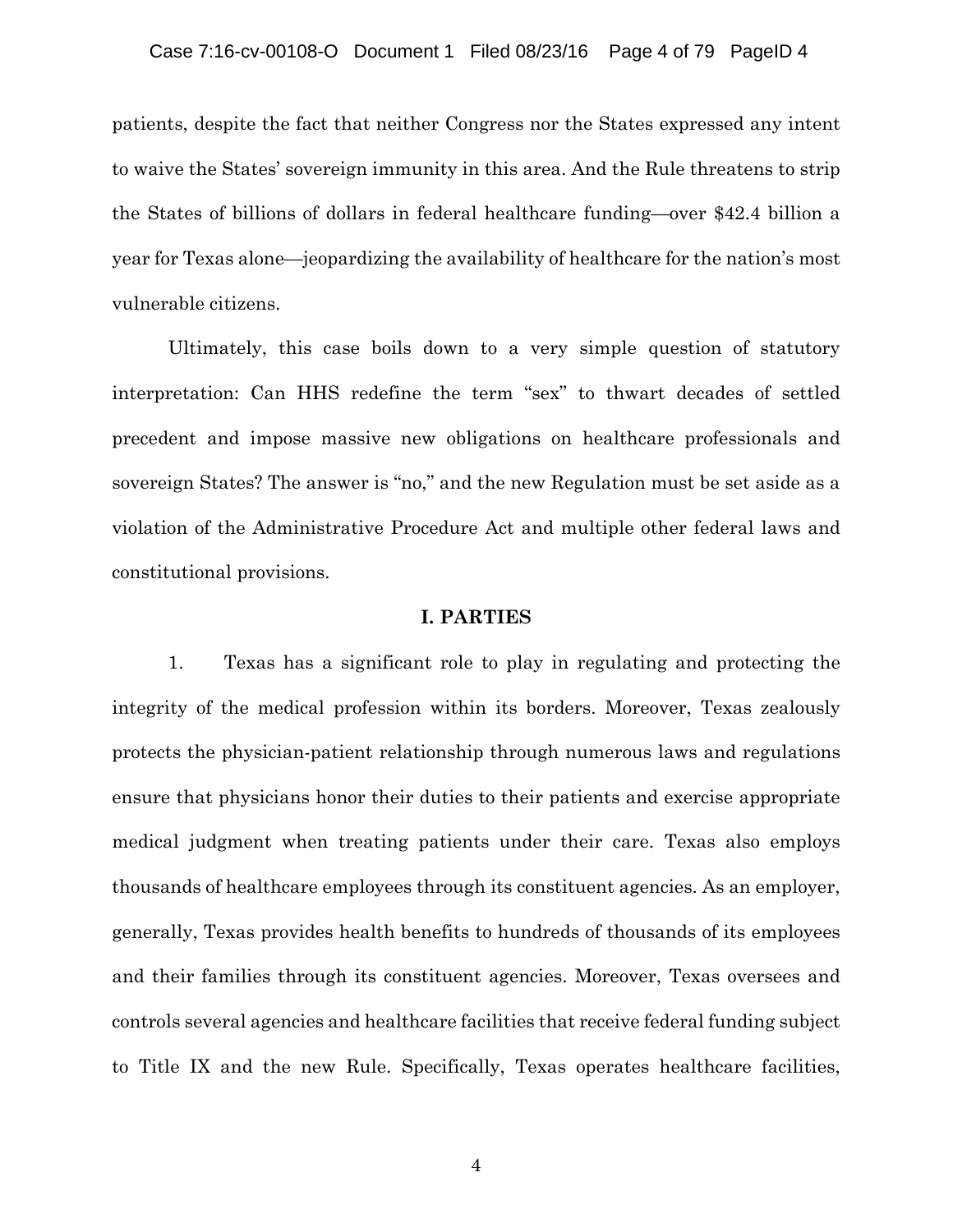programs, and schools of health education that receive federal funding administered by HHS. For example, North Texas State Hospital is a mental healthcare facility of the State of Texas and the largest state hospital in the Texas mental health system. It consists of two campuses in northern Texas. It provides psychiatric services for mentally ill persons and persons with mental illness and mental retardation throughout the North Texas area, as well as the entire State. The campus in Wichita Falls serves patients with mental illness and mental illness/mental retardation who have been screened and referred by their local mental health facility, and forensic psychiatric patients primarily referred for competency restoration. The Wichita Falls campus is also Medicare certified. The Vernon campus provides maximum security adult forensic psychiatric services to adults and secured forensic services to adolescents referred from throughout the State.

2. The Plaintiffs State of Wisconsin, State of Nebraska, and State of Kansas are all similarly situated to Texas in that they also have promulgated laws and standards demonstrating their sovereign interest in the practice of medicine within their borders. They are also subject to Title VII as the employers of thousands of healthcare employees through their constituent agencies, oversee and control several agencies and healthcare facilities that receive federal funding subject to Title IX and the new Rule, and/or operate healthcare facilities, programs, and schools of health education that receive federal funding administered by HHS.

3. Governor Matthew G. Bevin brings this suit on behalf of the Commonwealth of Kentucky pursuant to the Kentucky Constitution, which provides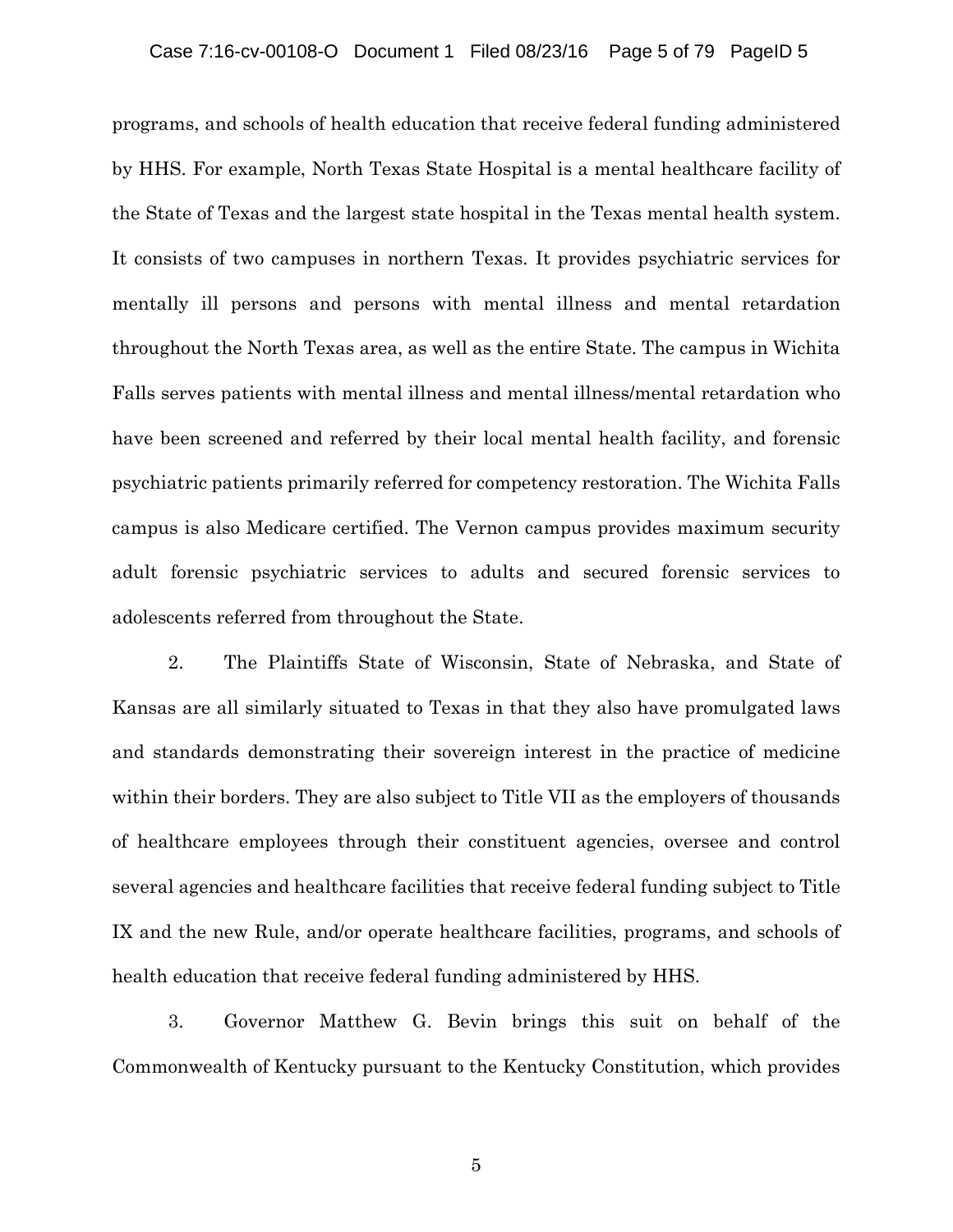### Case 7:16-cv-00108-O Document 1 Filed 08/23/16 Page 6 of 79 PageID 6

that the "supreme executive power" shall be vested in the Governor. KY. CONST. § 69. The Commonwealth of Kentucky is similarly situated to Texas and the other Plaintiff States in that it has promulgated laws and standards demonstrating its sovereign interest in the practice of medicine within their borders. It is also subject to Title VII as the employer of thousands of healthcare employees through its constituent agencies, oversees and controls several agencies and healthcare facilities that receive federal funding subject to Title IX and the new Rule, and/or operates healthcare facilities, programs, and schools of health education that receive federal funding administered by HHS.

4. Plaintiff the Christian Medical & Dental Society is an Illinois non-profit corporation doing business as the Christian Medical & Dental Associations. It has many members who will be subject to the Regulation because they receive federal funds, provide medical services that may be requested as part of a medical transition, and provide health coverage for employees.

5. The Franciscan Alliance ("Franciscan") is a Roman Catholic nonprofit hospital system founded by a Roman Catholic order, the Sisters of St. Francis of Perpetual Adoration, and organized exclusively for charitable, religious, and scientific purposes within the meaning of Section  $501(c)(3)$  of the Internal Revenue Code. Franciscan is incorporated in Indiana, with its principal place of business in Mishawaka, Indiana.

6. The Sisters of St. Francis of Perpetual Adoration were themselves founded in 1863 by Mother Maria Theresia Bonzel in Olpe, Germany. Twelve years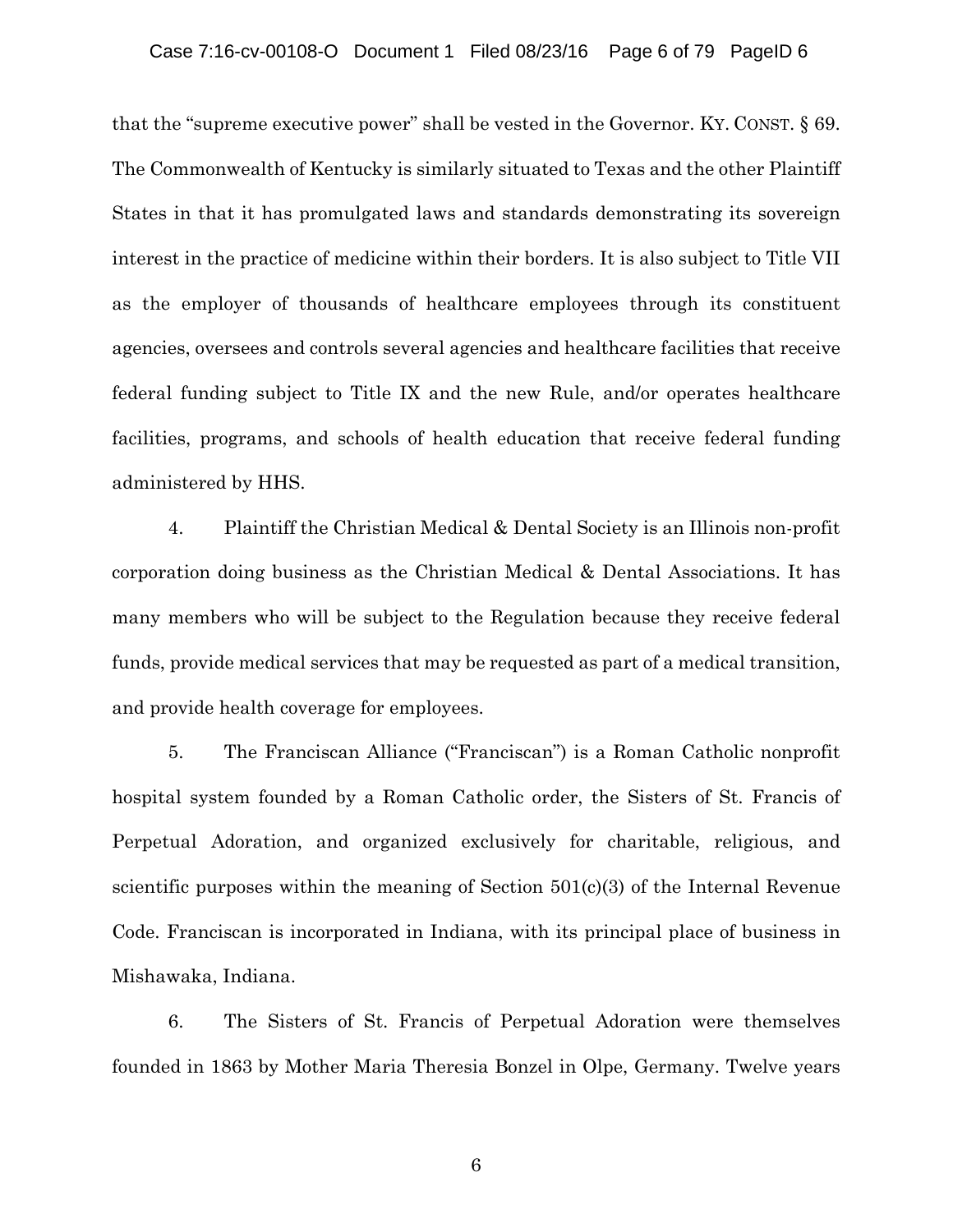later, in 1875, Mother Theresia sent six Sisters to Lafayette, Indiana, to bring St. Francis of Assisi's ministry of healthcare and education to the Midwest United States. The first hospital building served as both a convent and a hospital. Three weeks after their arrival, the Sisters admitted their first patient. They have continued their healthcare ministry ever since.

7. Franciscan is now one of the strongest health systems in the country. Franciscan provides approximately 900 million dollars in Medicare and Medicaid services annually to the poor, disabled, and elderly. Annually, it performs more than 4 million outpatient services and cares for more than 80,000 inpatients. Its major service locations have at least 2,900 beds and have a significant presence in their respective healthcare markets. Franciscan also receives annually approximately \$300,000 in HHS grants.

8. Specialty Physicians of Illinois, LLC ("Specialty Physicians") provide a myriad of physician specialist services in the South Suburban Chicago area. Specialty Physicians is a nonprofit Illinois limited liability company with its principal place of business in Chicago Heights, Illinois. Specialty Physicians is a member managed limited liability company, of which Franciscan is the sole member. Specialty Physicians is organized exclusively for charitable, religious, and scientific purposes within the meaning of Section 501(c)(3) of the Internal Revenue Code. Specialty Physicians provides over \$6 million dollars in Medicare and Medicaid services annually to the poor, disabled, and elderly. Annually, it performs approximately 90,000 outpatient services.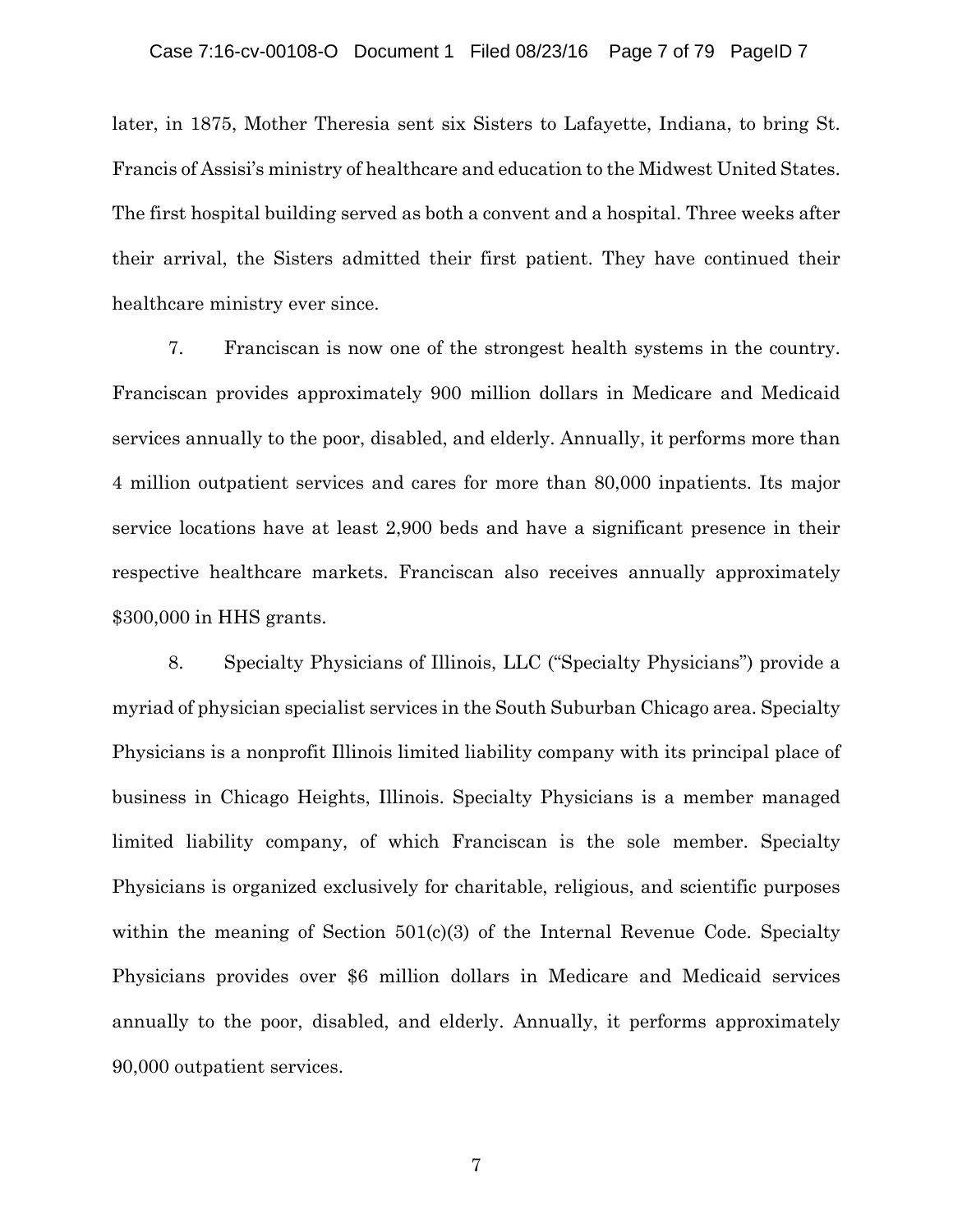9. Defendants are appointed officials of the United States government and United States governmental agencies responsible for the issuance and implementation of the challenged Regulation.

10. Defendant Sylvia Burwell is the Secretary of the United States Department of Health and Human Services. She is sued in her official capacity only.

11. Defendant the United States Department of Health and Human Services is the agency that promulgated and now enforces the challenged Regulation.

# **II. JURISDICTION AND VENUE**

12. The Court has subject matter jurisdiction pursuant to 28 U.S.C. §§ 1331 and 1361.

13. Venue lies in this district pursuant to 28 U.S.C. § 1391.

### **III. FACTUAL BACKGROUND**

# **A. The Affordable Care Act and Related Federal Statutes.**

14. In March 2010, Congress passed, and President Obama signed into law, the Patient Protection and Affordable Care Act, Pub. L. 111-148 (March 23, 2010), and the Health Care and Education Reconciliation Act, Pub. L. 111-152 (March 30, 2010), collectively known as the "Affordable Care Act" or "ACA."

15. Section 1557 of the ACA states that no individual can be denied certain federally-funded health benefits because of the individual's race, color, national origin, sex, age, or disability. 42 U.S.C.A. § 18116. Section 1557 does not add a new non-discrimination provision to the United States Code, but merely incorporates by reference pre-existing provisions under Title VI, Title IX, the Americans with Disabilities Act, and the Rehabilitation Act. Section 1557 does not independently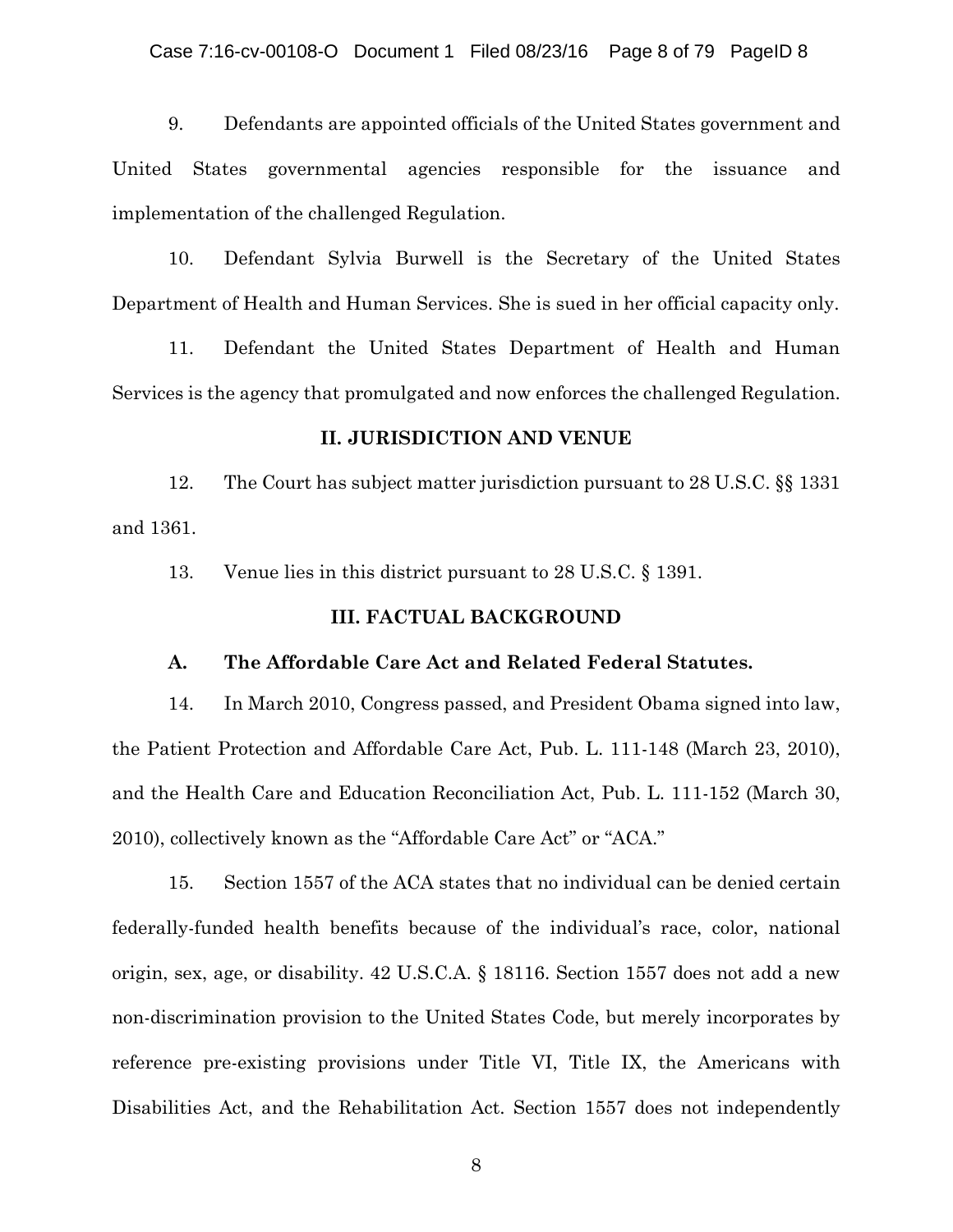## Case 7:16-cv-00108-O Document 1 Filed 08/23/16 Page 9 of 79 PageID 9

define terms such as "sex." Section 1557's sole basis for prohibiting sex discrimination is based on its reference to Title IX, 20 U.S.C.A. § 1681 *et seq.*

16. Title IX does not apply to covered entities "controlled by a religious organization if the application of this subsection would not be consistent with the religious tenets of such organization." 20 U.S.C.A. § 1681.

17. Title IX also states that it cannot be "construed to require or prohibit any person, or public or private entity, to provide or pay for any benefit or service, including the use of facilities, related to an abortion." 20 U.S.C.A. § 1688.

18. At the time that the ACA was enacted in 2010, no federal courts and no federal agencies had interpreted "sex" in Title IX to include gender identity.

19. At the time that the ACA was enacted, and to this day, Congress has repeatedly rejected attempts to expand the term "sex" in Title IX. Lawmakers have also rejected multiple attempts to amend the Civil Rights Act to add the new categories of "sexual orientation" and "gender identity." The first such attempt was in 1974, and there have been dozens of such attempts since then. All have failed.

20. The ACA states that "nothing in this title (or any amendment made by this title), shall be construed to require a qualified health plan to provide [abortion coverage] as part of its essential health benefits for any plan year." 42 U.S.C.A. § 18023.

21. Federally-funded programs may not require an "individual to perform or assist in the performance of any sterilization procedure or abortion if his performance or assistance in the performance of such procedure or abortion would be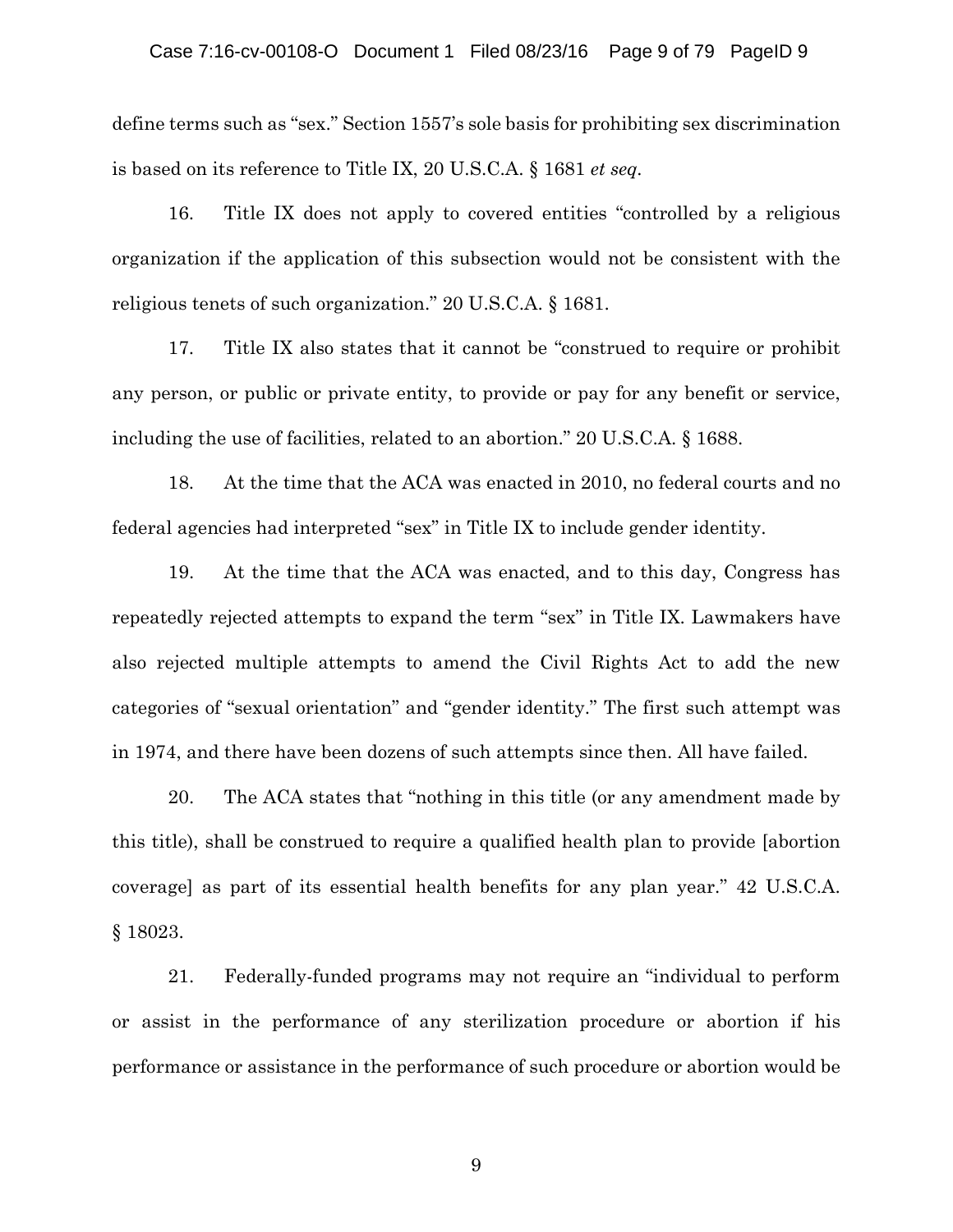contrary to his religious beliefs or moral convictions." 42 U.S.C. § 300a-7(b). Congress has also mandated that "[n]o individual shall be required to perform or assist in the performance of any part of a health service program or research activity funded in whole or in part under a program administered by the Secretary of Health and Human Services if his performance or assistance in the performance of such part of such program or activity would be contrary to his religious beliefs or moral convictions." 42 U.S.C. § 300a-7(d).

# **B. The Regulation.**

22. On September 8, 2015, HHS proposed a new rule to "interpret" Section 1557 of the Affordable Care Act (ACA), to extend Title IX's definition of "sex" to include "gender identity," "sex stereotypes," and "termination of pregnancy," among other things. 45 C.F.R. § 92.4.

23. The Rule was published as final May 18, 2016, and it expanded the definition of "gender identity" even further from the proposed definition to mean an individual's "internal sense of gender, which may be male, female, neither, or a combination of male and female." *Id.* HHS stated in the Rule that "gender identity spectrum includes an array of possible gender identities beyond male and female," and individuals with "non-binary gender identities are protected under the rule." Nondiscrimination in Health Programs and Activities, 81 Fed. Reg. 31375, 31392, 31384 (May 18, 2016). HHS cited as authority the "Dear Colleague" letter issued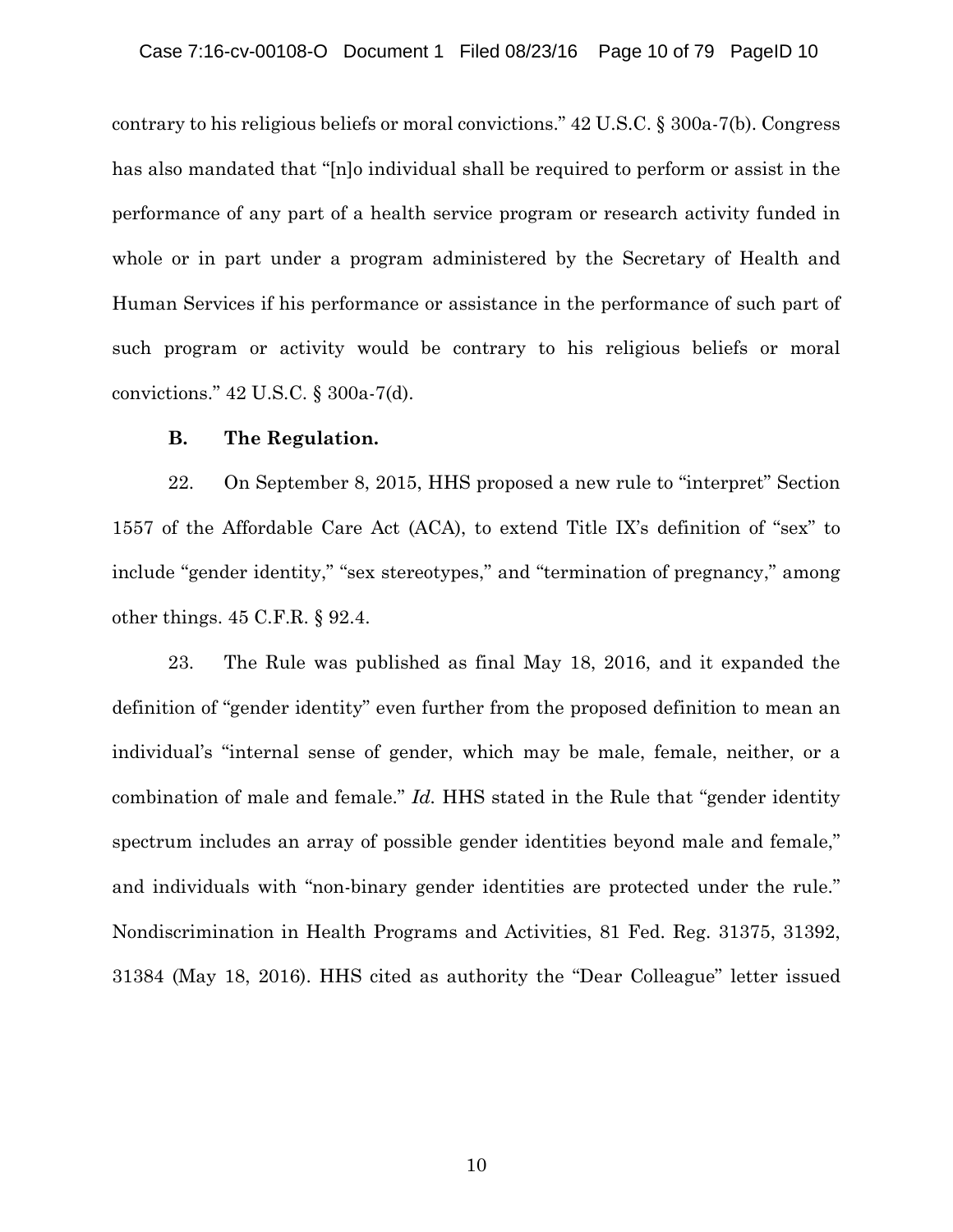jointly by the Department of Education (DOE) and Department of Justice (DOJ) just five days earlier.[1](#page-10-0)

24. The Rule also defines "sex" to include discrimination based upon "termination of pregnancy" in covered programs. HHS declined to add an explicit carve-out for abortion and abortion-related services parallel to the carve-out included in Title IX; it merely noted the existence of conscience protections in federal law and ACA limitations on requirement for abortion coverage. *Id.* at 31388.

25. This new Regulation applies to any entities or individuals that operate, offer, or contract for health programs and activities that receive any Federal financial assistance from HHS.[2](#page-10-1) In light of this sweeping application, HHS has estimated the Rule will "likely cover<sup>[]</sup> almost all licensed physicians because they accept Federal financial assistance," including payments from Medicare and Medicaid.[3](#page-10-2) Other observers have estimated that the Rule will apply "to over 133,000 (virtually all) hospitals, nursing homes, home health agencies, and similar provider facilities, about 445,000 clinical laboratories, 1,200 community health centers, 171 health-related schools, state Medicaid and CHIP programs, state public health agencies, federally facilitated and state-based marketplaces, at least 180 health insurers that market

<span id="page-10-0"></span><sup>1</sup> U.S. Dep't of Justice & U.S. Dep't of Educ., Dear Colleague Letter, May 13, 2016, http://www2.ed.gov/about/offices/list/ocr/letters/colleague-201605-title-ixtransgender.pdf.

<span id="page-10-1"></span><sup>2</sup> 45 C.F.R. § 92.4.

<span id="page-10-2"></span><sup>3</sup> 80 Fed. Reg. 54171, 54195 (proposed Sept. 8, 2015); 81 Fed. Reg. at 31445.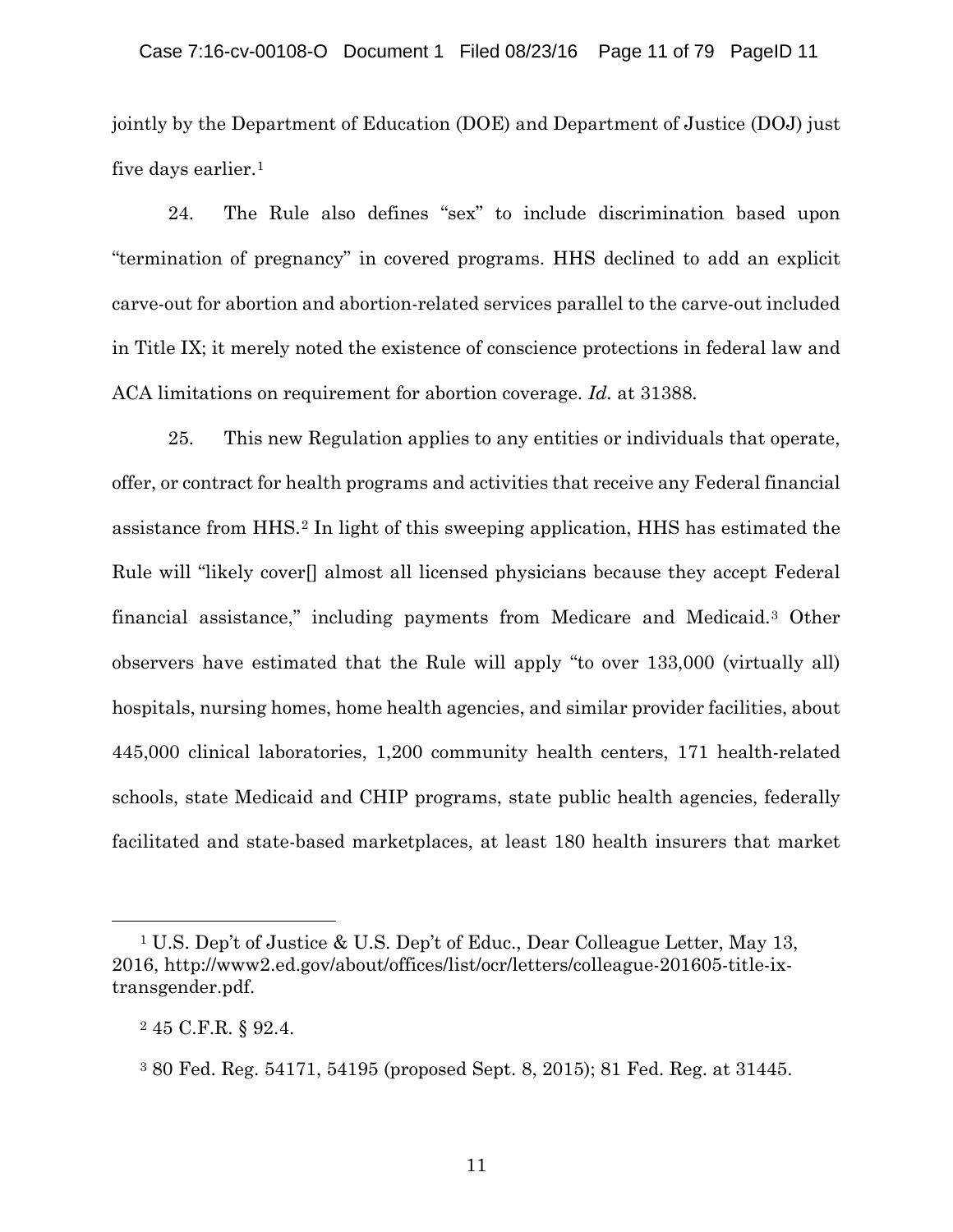policies through the FFM and state-based marketplaces, and up to 900,000 physicians."[4](#page-11-0)

26. The new Rule requires covered entities to provide health programs or activities in accordance with HHS's expansive and unwarranted definition of "sex." This includes a number of new requirements.

# **1. Healthcare professionals must perform or refer for medical transition procedures.**

27. The Rule requires covered employers, and their healthcare providers and professionals, to perform (or refer for) medical transition procedures (such as hysterectomies, mastectomies, hormone treatments, plastic surgery, etc.), if a physician or healthcare provider offers analogous services in other contexts. For example, in the preamble, HHS stated, "A provider specializing in gynecological services that previously declined to provide a medically necessary hysterectomy for a transgender man would have to revise its policy to provide the procedure for transgender individuals in the same manner it provides the procedure for other individuals."[5](#page-11-1) HHS explained that a hysterectomy in this medical transition context would be "medically necessary to treat gender dysphoria,"[6](#page-11-2) thereby declaring medical

<span id="page-11-0"></span><sup>4</sup> Timothy Jost, *Implementing Health Reform: HHS Proposes Rule Implementing Anti-Discrimination ACA Provisions (Contraceptive Coverage Litigation Update)*, Health Affairs Blog (Sept. 4, 2015), http://healthaffairs.org/blog/2015/09/04/ implementing-health-reform-hhs-proposes-rule-implementing-anti-discriminationaca-provisions/.

<span id="page-11-1"></span><sup>5</sup> 81 Fed. Reg. at 31455.

<span id="page-11-2"></span><sup>6</sup> *Id.* at 31429.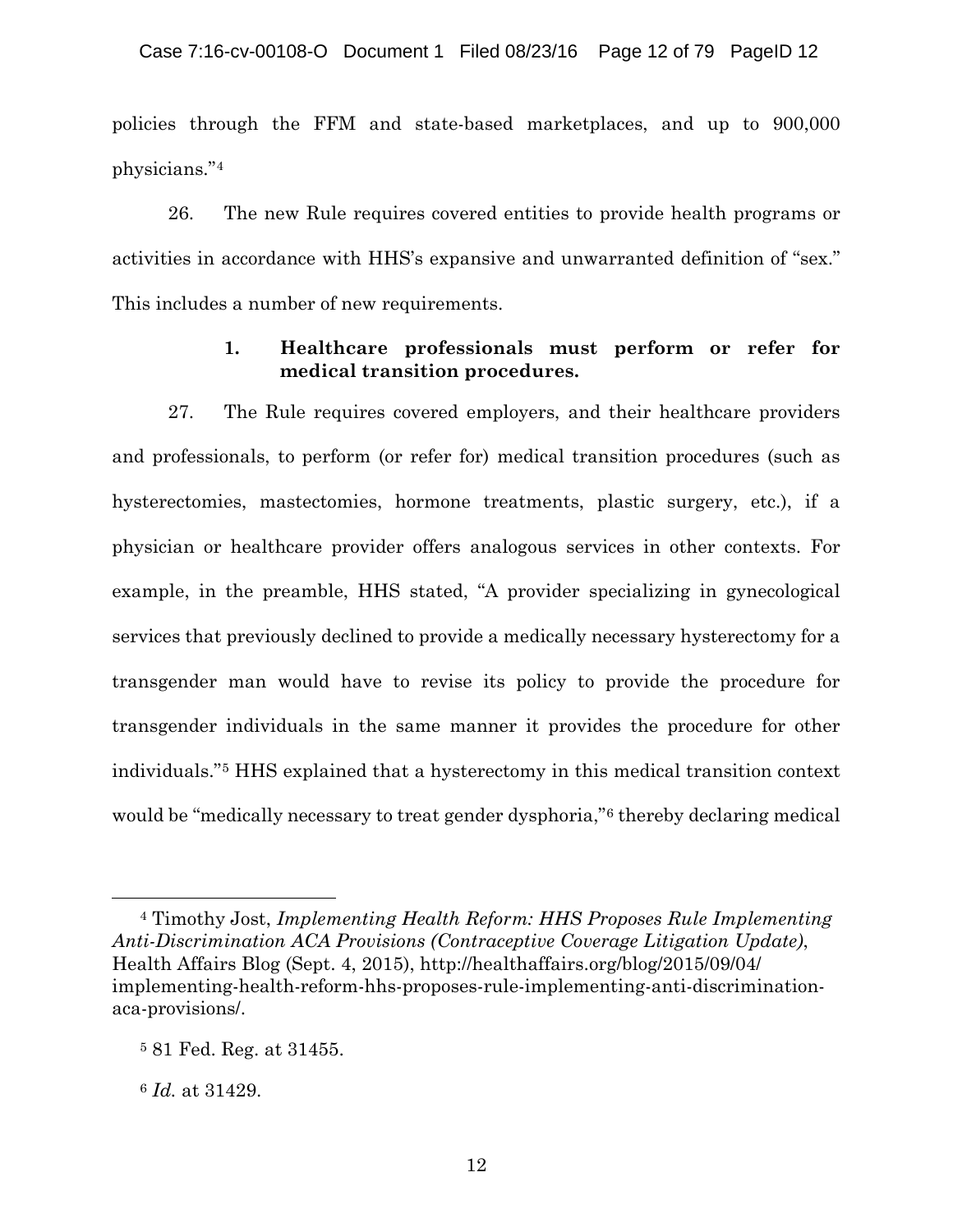necessity, benefit, and prudence as a matter of federal law, and without regard to the opinions, judgment, and conscientious considerations of the many medical professionals that hold views to the contrary.

28. Despite the widespread, well-documented debate about the medical risks and ethics associated with various medical transition procedures, even within the transgender community itself, the new Rule attempts to preempt the serious medical and moral debate by concluding in the context of physicians offering "health services" that a "categorization of all transition-related treatment . . . as experimental, is outdated and not based on current standards of care."[7](#page-12-0) The Regulation also improperly preempts the prerogative of the States not only to regulate the healing professions, but also to maintain standards of care that rely upon the medical judgment of health professionals as to what is in the best interests of their patients.

29. Furthermore, a number of commenters requested that HHS make clear that health services need only be covered if they are deemed to be "medically necessary" or "medically appropriate" in the professional opinion of those charged with the care of the patient at issue. But HHS refused to make this clarification, stating that some procedures "related to gender transition" may be required even if they were not "strictly identified as medically necessary or appropriate." [8](#page-12-1) Thus, under the Regulation, if a doctor would perform a mastectomy as part of a medically-

<span id="page-12-0"></span><sup>7</sup> *Id.* at 31435; *see also id.* at 31429.

<span id="page-12-1"></span><sup>8</sup> *Id.*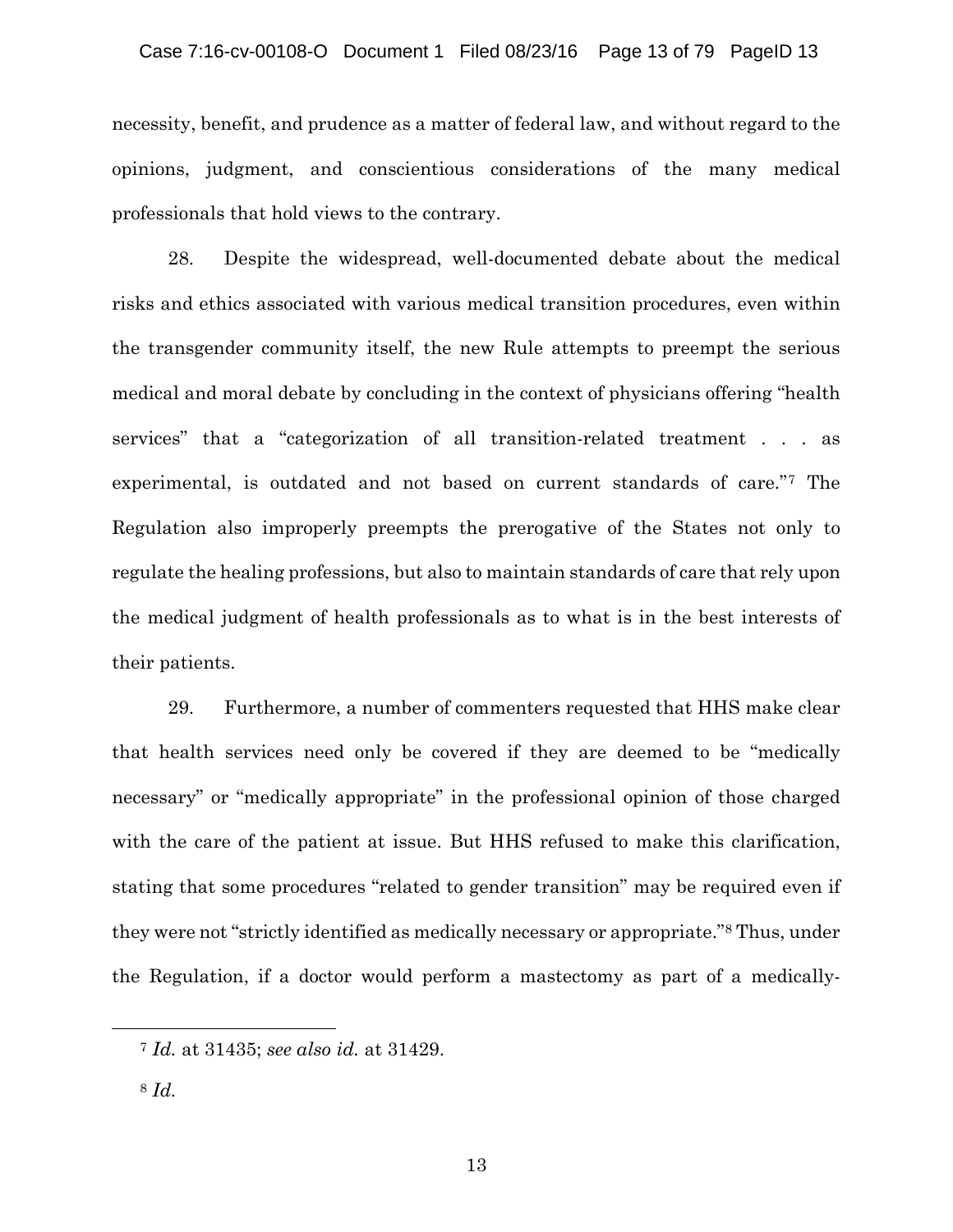# Case 7:16-cv-00108-O Document 1 Filed 08/23/16 Page 14 of 79 PageID 14

necessary treatment for breast cancer, it would be illegal for the same doctor to decline to perform a mastectomy for a medical transition, even if the doctor believed that removing healthy breast tissue was contrary to the patient's medical interest.

30. Because Plaintiffs provide hysterectomies to patients diagnosed with uterine cancer, the Regulations would simultaneously force them to provide a hysterectomy (and remove an otherwise healthy uterus) for a medical transition, notwithstanding the serious potential harm to the patient. Elective hysterectomies increase a number of health risks for the patient. Moreover, such a procedure also renders an individual permanently sterile. Nevertheless, the Regulations would require Plaintiffs to perform that procedure even when they believed it was not in the best interests of the patient. Such a standard turns the venerable medical oath to "do no harm" on its head.

31. And while Plaintiffs such as Franciscan provide hormone treatments to patients for medical reasons, these health professionals have serious medical and religious concerns with offering hormone treatment for a medical transition.

# **2. Healthcare facilities and professionals must alter their speech and medical advice.**

32. As discussed above, HHS has concluded, in the context of physicians offering "health services," that a "categorization of all transition-related treatment . . . as experimental, is outdated and not based on current standards of care."[9](#page-13-0) In so doing, HHS has seriously curbed a physician's ability to offer a contrary view, even if

<span id="page-13-0"></span> $\overline{a}$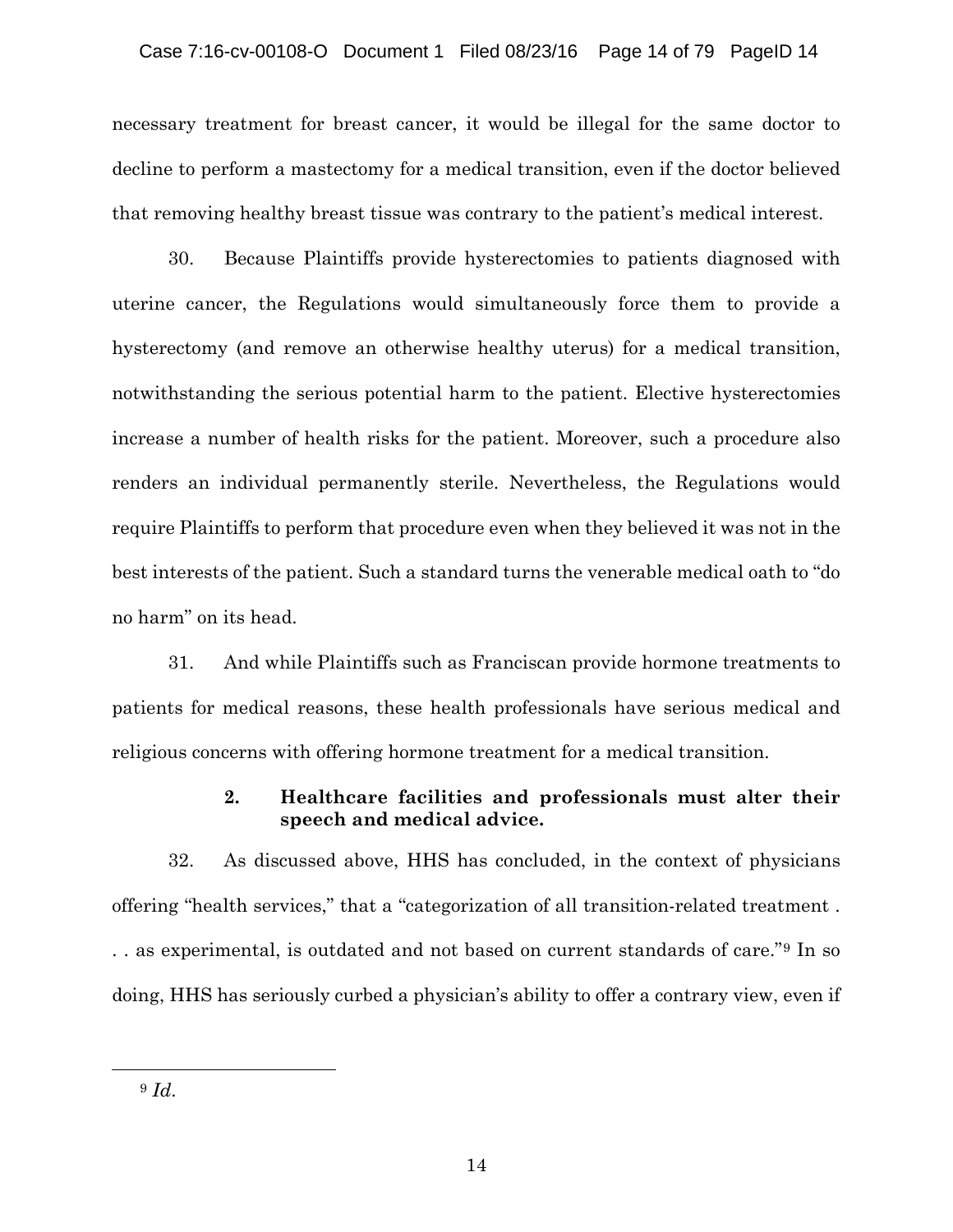such a view is based on the physician's professional training and best medical judgment. This Regulation would thus force healthcare providers to alter speech and medical advice to comply with the Rule.

33. HHS stated that a covered entity's "refusal to use a transgender individual's preferred name and pronoun and insistence on using those corresponding to the individual's sex assigned at birth constitutes illegal sex discrimination if such conduct is sufficiently serious to create a hostile environment."[10](#page-14-0)

# **3. Certain employers and insurance providers must offer employee benefits covering medical transition procedures.**

34. The Regulation prohibits certain employers, health programs, or insurance plans from exercising judgment as to what they cover. HHS stated, "[A]n explicit, categorical (or automatic) exclusion or limitation of coverage for all health services related to gender transition is unlawful on its face."[11](#page-14-1)

35. For example, if a doctor concludes that a hysterectomy "is medically necessary to treat gender dysphoria," the patient's employer or insurance plan would be required to cover the procedure on the same basis that it would cover it for other conditions (like cancer).[12](#page-14-2) HHS also stated that the "range of transition-related services, which includes treatment for gender dysphoria, is not limited to surgical

<span id="page-14-2"></span><sup>12</sup> *Id.* 

<span id="page-14-1"></span><span id="page-14-0"></span> $\overline{a}$ 

<sup>10</sup> *Id.* at 31406.

<sup>11</sup> *Id.* at 31429.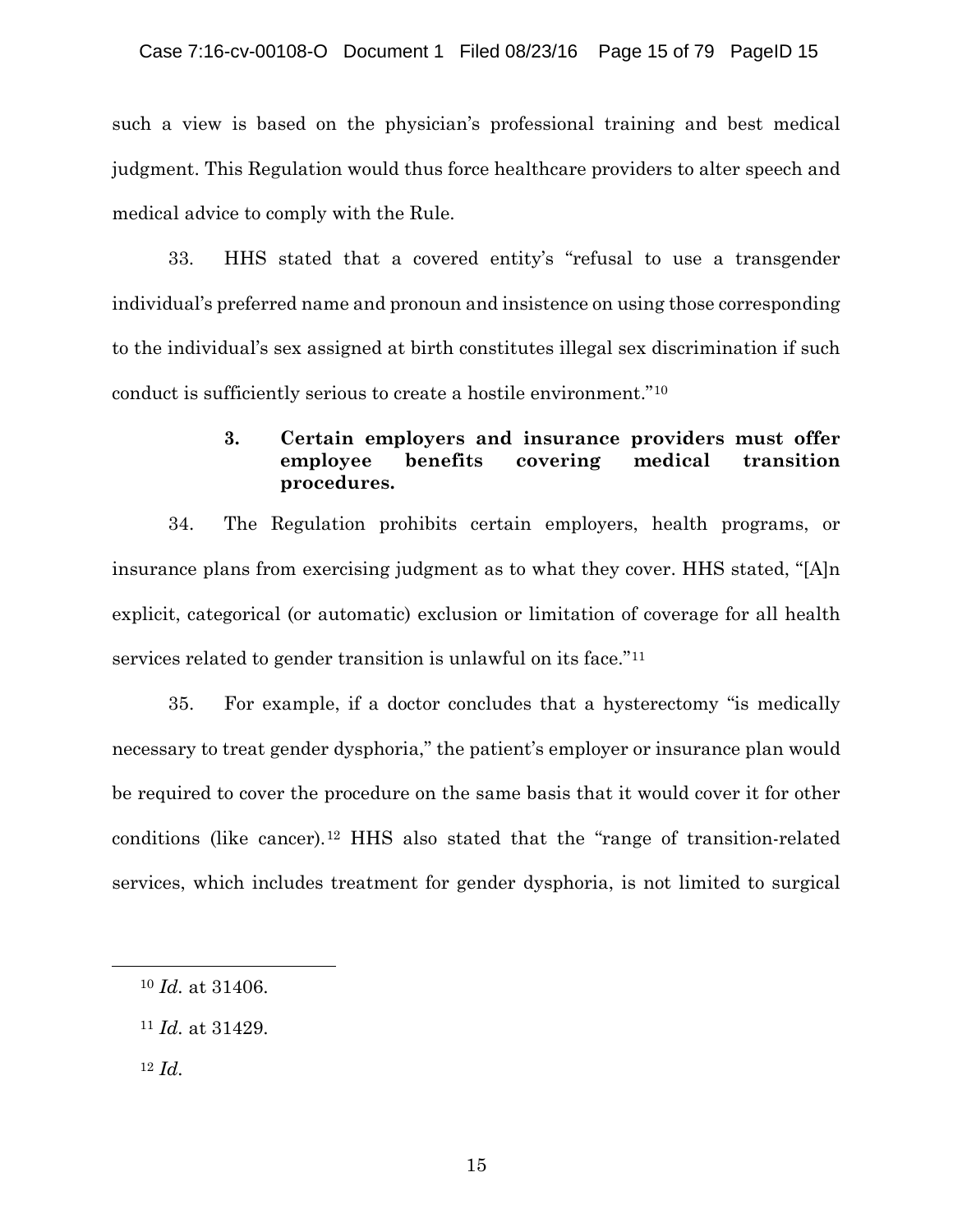treatments and may include, but is not limited to, services such as hormone therapy and psychotherapy, which may occur over the lifetime of the individual."[13](#page-15-0) As such, coverage is required under the new Rule notwithstanding the rights of employers that only offer employee health benefits consistent with the religious beliefs and values of their organization.

36. This conflict with religious or otherwise conscientious employers extends beyond treatment surrounding gender dysphoria, because some required procedures (such as elective hysterectomies) result in sterilization, and the new Rule also extends to "termination of pregnancy." 45 C.F.R. § 92.4. Although HHS states that laws protecting religious objections to abortion (or "termination of pregnancy") will apply, HHS recently approved California forcing all insurers to include abortion coverage, even for objecting religious institutions. And HHS could have included, but explicitly chose to exclude, a clear regulatory carve-out for services related to abortion that parallels the carve-out in Title IX.

37. This health benefit requirement of the new Rule applies to any of the following types of employers who receive HHS funding: 1) any entity principally involved in providing or administering health services (including hospitals, nursing homes, counseling centers, physicians' offices, etc.), 2) any type of employer who receives HHS funding for the primary purpose of funding an "employee health benefit program," or 3) any entity such as a university with a health training or research

<span id="page-15-0"></span><sup>13</sup> *Id.* at 31435-36.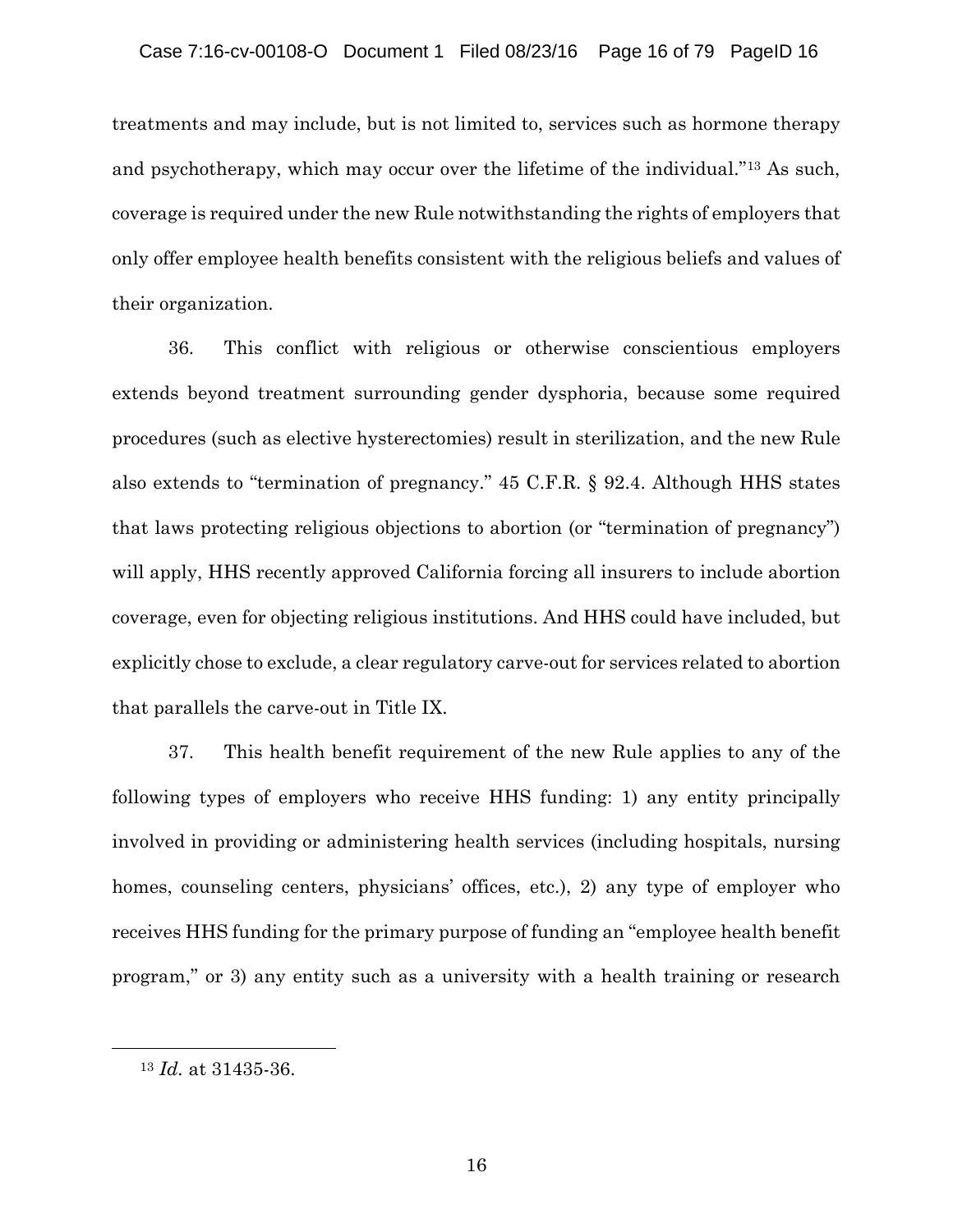program that receives Federal financial assistance—including student Pell grants for that "health program or activity."[14](#page-16-0)

38. Thus, employers who have always offered employee health benefits that reflect their religious or conscientious beliefs, and excluded medical transition procedures from employee benefits, will now be considered discriminatory under the Regulation.

# **4. Sex-specific healthcare facilities or programs, including shower facilities or hospital wards, must be opened to individuals based on gender identity.**

39. With regard to facilities, the new Rule states that even for sex-specific facilities such as "shower facilities" offered by healthcare providers, individuals may not be excluded "based on their gender identity."[15](#page-16-1)

40. When Title IX—the foundation for the new Rule—was enacted, Congress was significantly concerned about protecting and preserving the privacy rights of individuals in intimate areas. *See* 20 U.S.C. § 1686, 117 Cong. Rec. 30407 (1971), 117 Cong. Rec. 39260 (1971), 117 Cong. Rec. 39263 (1971), and 118 Cong. Rec. 5807 (1972). And the predecessor agency of HHS, the Department of Health, Education, and Welfare (HEW), promulgated regulations guaranteeing the privacy of individuals in intimate areas. *See* 34 C.F.R. § 106.32(b); 34 C.F.R. § 106.33 ("A recipient may provide separate toilet, locker room, and shower facilities on the basis

<span id="page-16-0"></span><sup>14</sup> *Id.* at 31472, 45 C.F.R. § 92.208; *see also* 81 Fed. Reg. at 31437.

<span id="page-16-1"></span><sup>15</sup> 81 Fed. Reg. at 31409.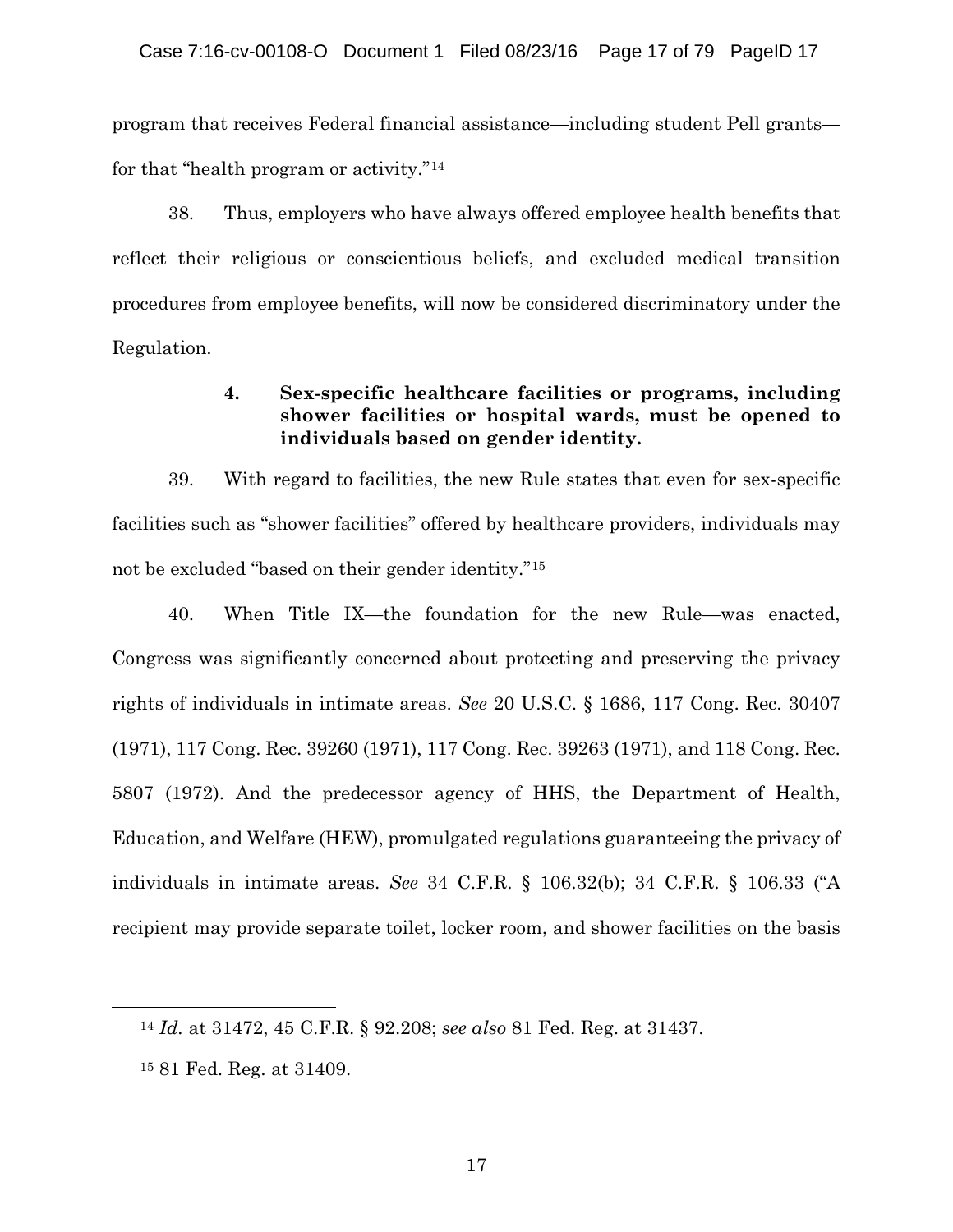of sex . . . ."). Yet, HHS wholly disregarded any "legal right to privacy" that could be violated "simply by permitting another person access to a sex-specific program or facility which corresponds to their gender identity."[16](#page-17-0)

41. With regard to other health programs, HHS stated that sex-specific health programs or activities are allowable only where the covered entity can demonstrate an exceedingly persuasive justification, *i.e.*, that the sex-specific program is substantially related to the achievement of an important health-related or scientific objective. HHS stated that it "will expect a covered entity to supply objective evidence, and empirical data if available, to justify the need to restrict participation in the program to only one sex," and in "no case will [HHS] accept a justification that relies on overly broad generalizations about the sexes."[17](#page-17-1)

# **5. Covered entities must provide assurances of compliance and post notices of compliance.**

42. Through HHS-690 Form, which now references Section 1557, a covered entity seeking federal financial assistance must now certify, in relevant part, that "no person in the United States shall, on the ground of race, color, national origin, sex, age, or disability be excluded from participation in, be denied the benefits of, or be subjected to discrimination under any health program or activity for which the Applicant receives Federal financial assistance from the Department."[18](#page-17-2)

<span id="page-17-0"></span><sup>16</sup> *Id.* at 31389, 31409.

<sup>17</sup> *Id.* at 31409.

<span id="page-17-2"></span><span id="page-17-1"></span><sup>18</sup> HHS, Assurance of Compliance, https://www.hhs.gov/sites/default/files/hhs-690.pdf.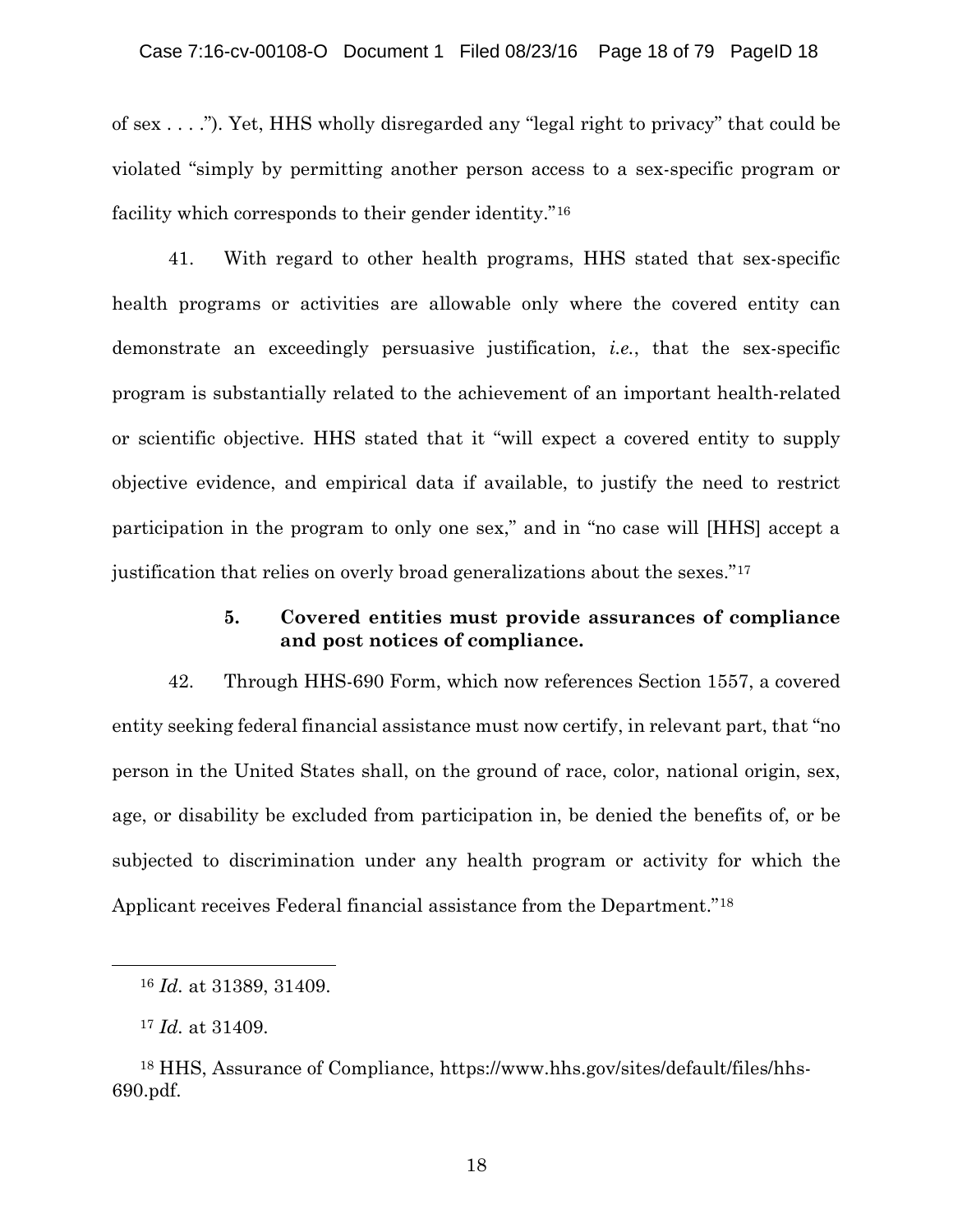43. The Rule will require covered entities to post notices regarding compliance with the Rule in conspicuous locations by October 16, 2016 (90 days from the effective date). HHS provided a sample notice in Appendix A to the new Rule, which states in relevant part that the covered entity "does not exclude people or treat them differently because of race, color, national origin, age, disability, or sex."[19](#page-18-0)

# **6. Enforcement Mechanisms and Remedial Measures.**

44. Covered entities are required to record and submit compliance reports to HHS's Office of Civil Rights ("OCR") upon request.[20](#page-18-1)

45. Covered entities that are found to violate the Regulation may lose their federal funding, be barred from doing business with the government, or risk false claims liability.[21](#page-18-2)

46. Covered entities are subject to enforcement proceedings by the Department of Justice.<sup>[22](#page-18-3)</sup>

47. Covered entities are also subject to individual lawsuits from patients who believe the covered entity has violated the new Rule. [23](#page-18-4)

<span id="page-18-3"></span><span id="page-18-2"></span><span id="page-18-1"></span><sup>21</sup> 81 Fed. Reg. at 31472, 45 C.F.R. § 92.301 ("The enforcement mechanisms available for and provided under Title VI of the Civil Rights Act of 1964 . . . shall apply for purposes of Section 1557.")

<span id="page-18-0"></span><sup>19</sup> *Id.* at 31472, 45 C.F.R. § 92, App. A, https://www.federalregister.gov/articles/ 2016/05/18/2016-11458/nondiscrimination-in-health-programs-and-activities#h-139.

<sup>20</sup> 81 Fed. Reg. at 31439, 31472, 45 C.F.R. § 92.301.

<sup>22</sup> 81 Fed. Reg. at 31440.

<span id="page-18-4"></span><sup>23</sup> *Id.* at 31472, 45 C.F.R. § 92.301.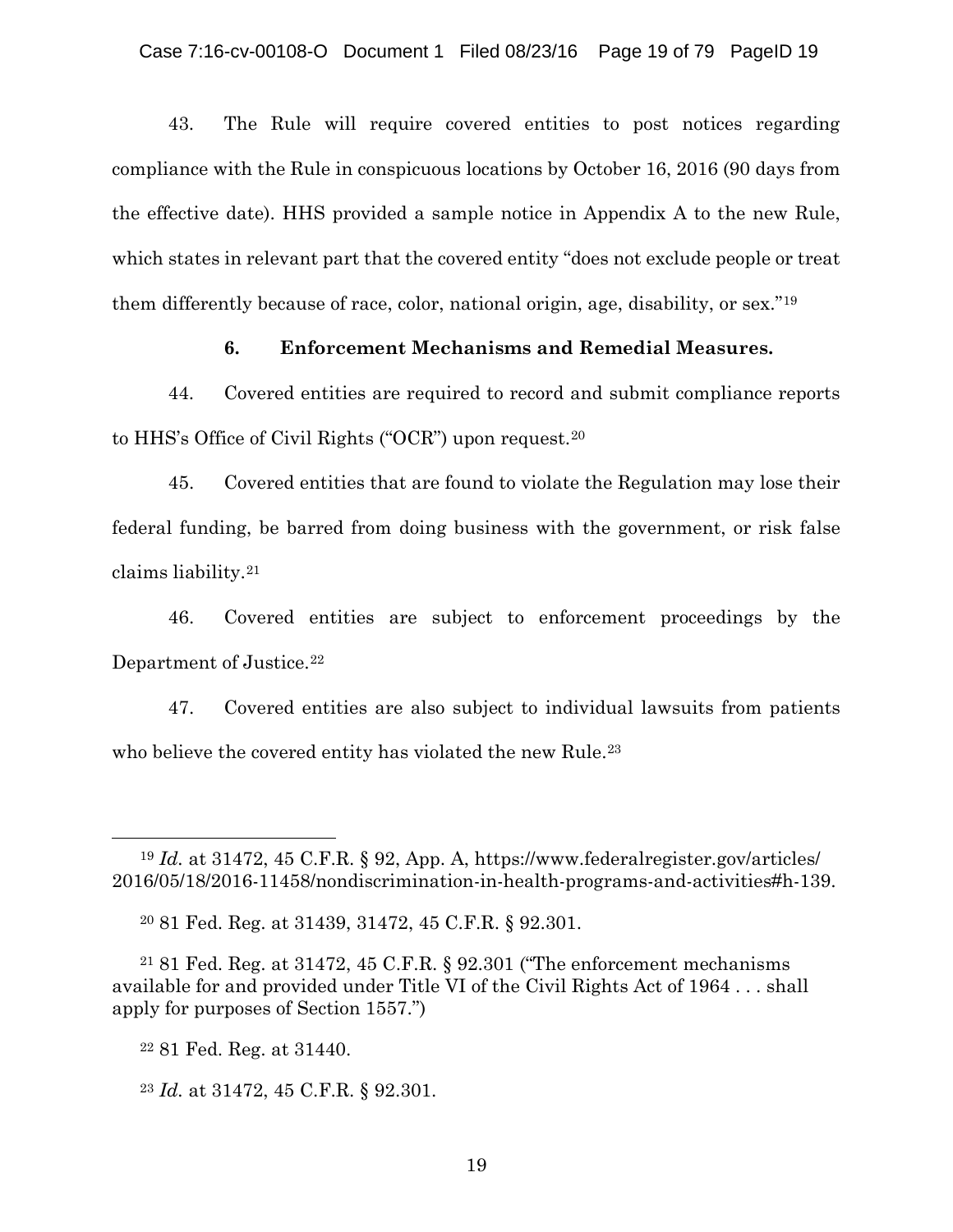## **7. No Religious Exemption.**

48. Section 1557 does not independently prohibit discrimination on the basis of sex. Instead, Congress specifically invoked Title IX, 20 U.S.C.A. § 1681 *et seq.*, which includes both a ban on sex discrimination and a generous carve-out for religious organizations. In this Regulation interpreting Section 1557, however, HHS has "interpreted" Congress's reference to Title IX to include the ban, but not the religious exemption.

49. Although HHS was asked to include a religious exemption in the Regulation due to the obvious implications for religious healthcare providers, HHS declined to do so, stating instead that religious objectors could assert claims under existing statutory protections for religious freedom.<sup>[24](#page-19-0)</sup> HHS also failed to provide any mechanism by which a religious entity could determine if it was entitled to any existing religious protections under the law.

# **C. The New Rule's Impact on States.**

50. The new Regulation runs headlong into established standards of medical care, usurps the States' legitimate authority over its medical facilities, and makes it impossible for States to comply with conflicting federal law, among other harms.

# **1. Standard of Care.**

51. "[T]he State has a significant role to play in regulating the medical profession, *Gonzales v. Carhart*, 550 U.S. 124, 157 (2007), as well as "an interest in

<span id="page-19-0"></span><sup>24</sup> 81 Fed. Reg. at 31376.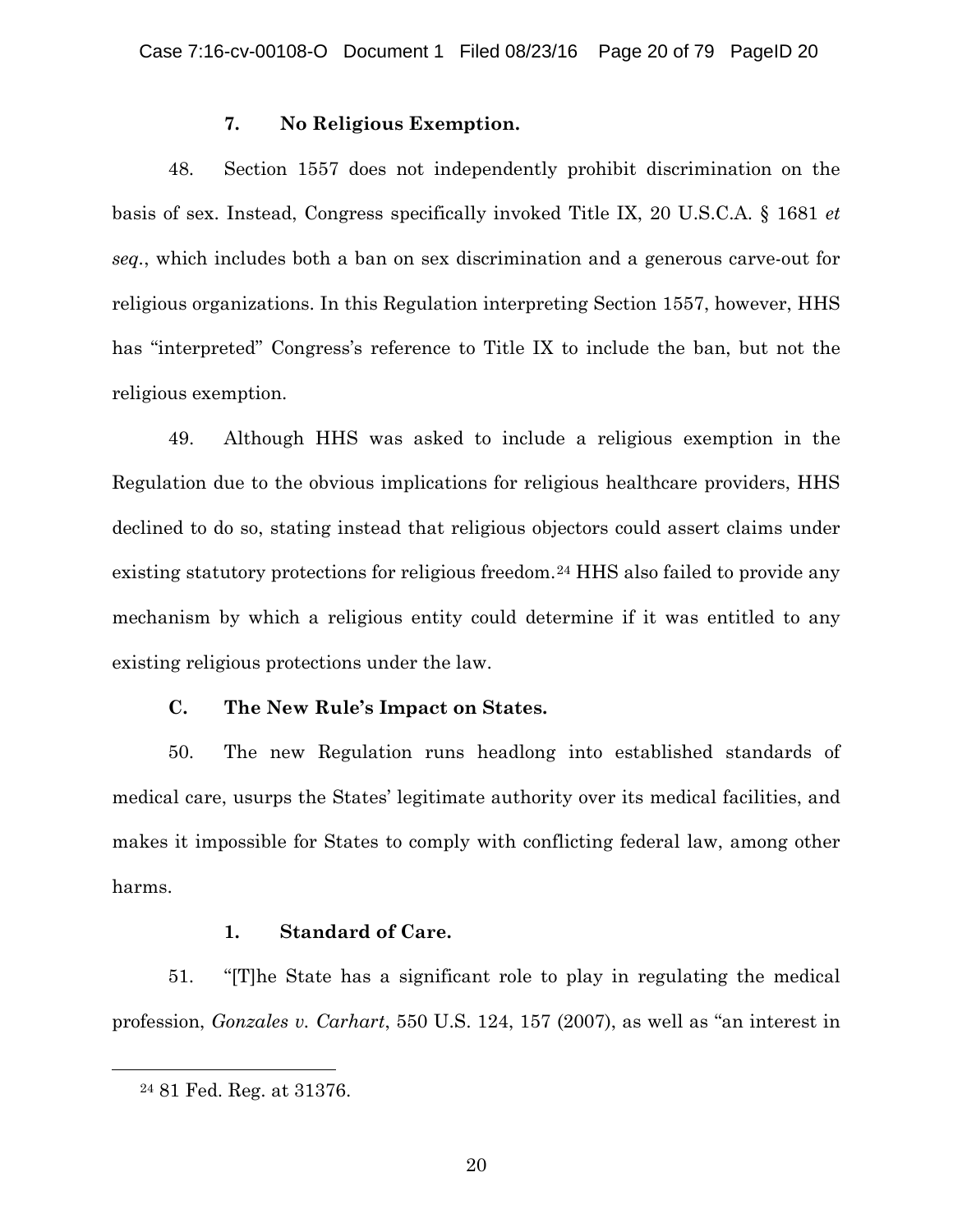protecting the integrity and ethics of the medical profession." *Washington v. Glucksberg*, 521 U.S. 702, 731 (1997). This includes "maintaining high standards of professional conduct" in the practice of medicine. *Barsky v. Bd. of Regents of Univ. of N. Y.*, 347 U.S. 442, 451 (1954).

52. For example, Texas zealously protects the physician-patient relationship. Numerous Texas laws and regulations ensure that physicians honor their duties to their patients. The statewide standard of medical practice rests on the principle that Texas doctors must exercise "independent medical judgment" when treating patients under their care. *See, e.g.*, *Murk v. Scheele*, 120 S.W.3d 865, 867 (Tex. 2003) (*per curiam*).

53. Amid increasing consolidation in the healthcare industry caused by the ACA, the Texas Legislature redoubled its longstanding commitment to physicianpatient autonomy. *See Garcia v. Tex. State Bd. of Med. Exam'rs*, 384 F. Supp. 434, 439 (W.D. Tex. 1974) (upholding regulations designed to preserve the "vitally important doctor-patient relationship"). In 2011, the Legislature prohibited medical organizations from interfering with, controlling, or directing "a physician's professional judgment," Tex. Occ. Code § 162.0021, and it mandated that they permit physicians to exercise "independent medical judgment when providing care to patients," *Id.* § 162.0022.

54. In furtherance of these objectives, Texas hospitals must appoint a chief medical officer to supervise "all matters relating to the practice of medicine." Tex. Health & Safety Code § 311.083. The chief medical officer is responsible for adopting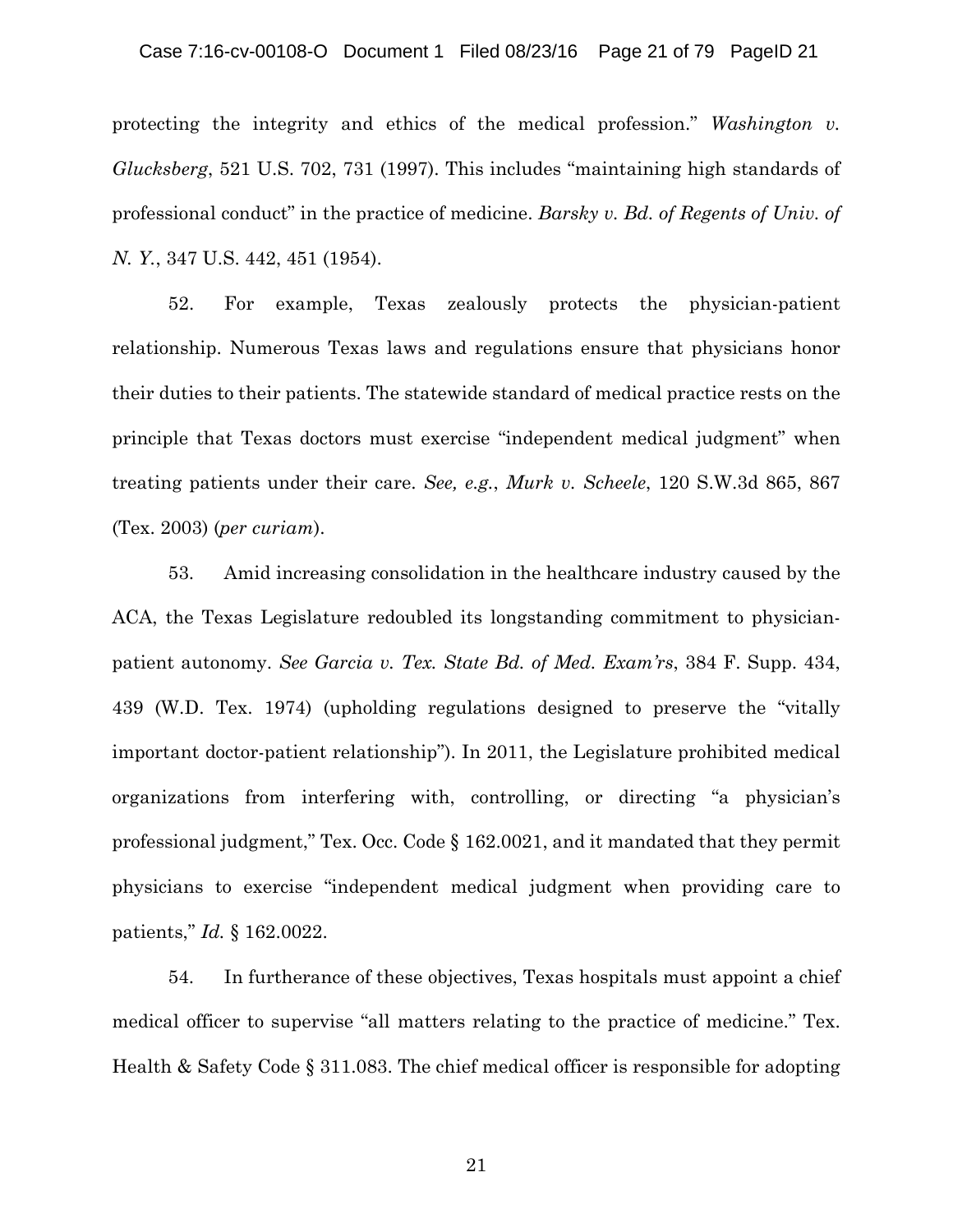### Case 7:16-cv-00108-O Document 1 Filed 08/23/16 Page 22 of 79 PageID 22

policies to ensure that physicians have the ability to exercise independent medical judgment. *Id.* This officer must report to the Texas Medical Board ("TMB")—the executive agency responsible for regulating the practice of medicine in Texas—any action or event that constitutes a compromise of the independent medical judgment of a physician in caring for a patient. *Id.*

55. TMB has reaffirmed the standard of practice provided through its rulemaking authority. TMB regulations provide that doctors retain "independent medical judgment and discretion in providing and supervising care to patients," and may not be disciplined for "reasonably advocating for patient care." 22 Tex. Admin. Code § 177.5. In addition, they reserve important decisions concerning quality assurance, the medical necessity of treatment, credentialing and peer review to the physician-only boards that direct health organizations. *Id.* §§ 177.3, 177.5.

56. Every person should be treated with dignity and respect, especially when in need of medical attention. The standard of care established in Texas, and around the country, enables patients to obtain quality healthcare as determined by medical professionals, and not those outside the doctor-patient relationship. The Regulation, however, usurps this standard of care. It discards independent medical judgment and a physician's duty to his or her patient's permanent well-being and replaces them with rigid commands.

57. The Regulation will force physicians to subject their patients to procedures that permanently alter or remove well-functioning organs, even though the physicians' independent medical judgment advises against such a course of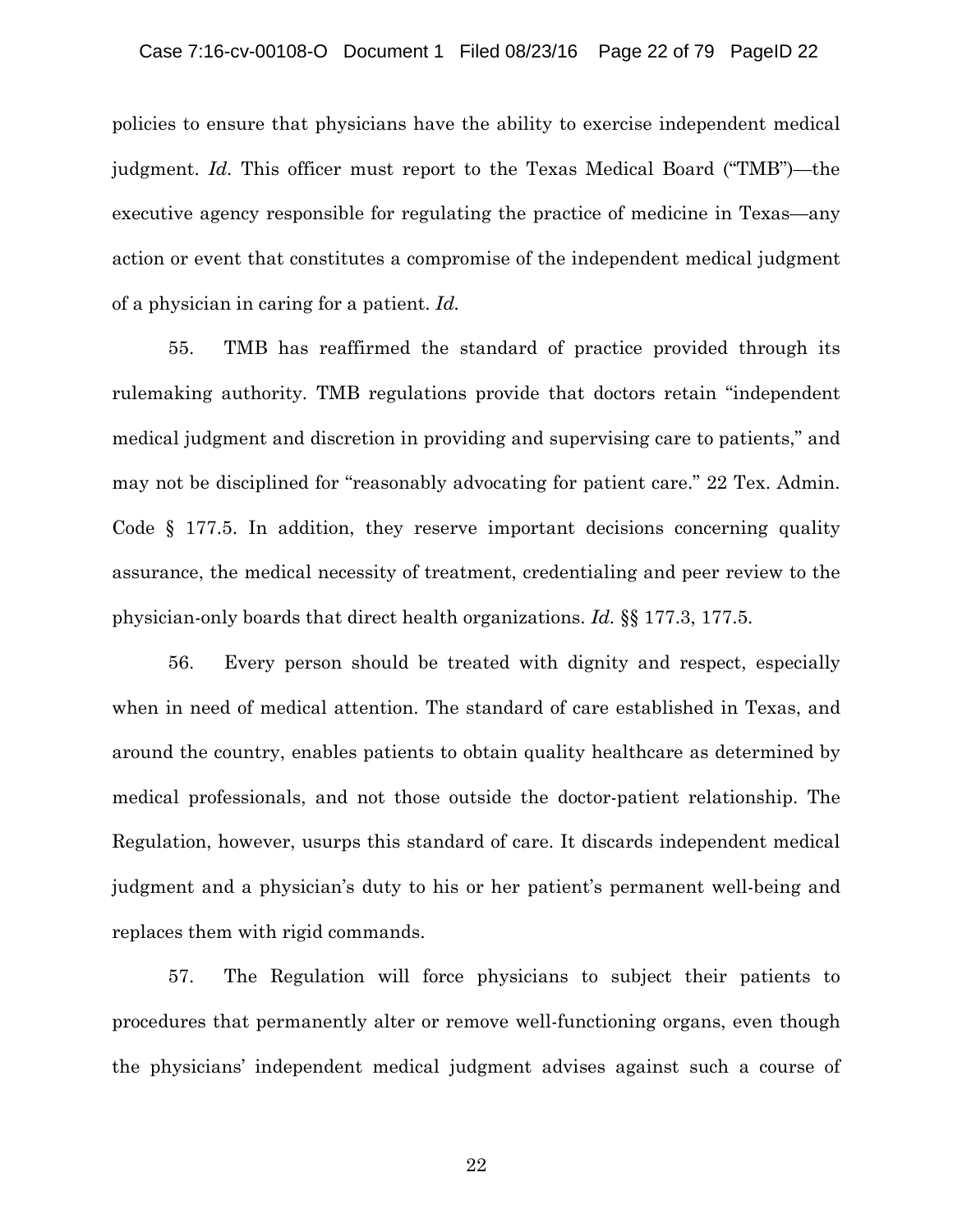action. And beyond compelling physicians to act against their medical judgment, the Regulation requires them to express opinions contrary to what they deem to be in the patient's best interest or to avoid even describing medical transition procedures as risky or experimental. Yet, physicians are "under a duty to make reasonable disclosure of that diagnosis, and risk of the proposed treatment . . ., as would have been made by a reasonable medical practitioner under the circumstances." *Jacobs v. Theimer*, 519 S.W.2d 846, 848 (Tex. 1975) (citing *Wilson v. Scott*, 412 S.W.2d 299 (Tex. 1967); W. M. Moldoff, Annotation, *Malpractice: physician's duty to inform patient of nature and hazards of disease or treatment*, 79 A.L.R.2d 1028 (1961)). Patients deserve better—and are treated more humanely—under State law.

#### **2. Control over Facilities.**

58. Every State provides healthcare services directly to citizens through various mechanisms of government. Texas, for example, provides health services directly to patients through the Health and Human Services Commission ("HHSC"). Tex. Gov't Code § 531.0055; Tex. Health & Safety Code § 12.0115. HHSC superintends operations and resource allocation at many healthcare facilities, which are owned by Texas and receive federal funding administered by HHS, Tex. Gov't Code §§ 531.008, 531.0055, including the North Texas State Hospital.

59. These covered entities, which exist across the country, will now be covered under the Regulation with respect to "all of the operations" of such entities. Thus, these entities will have to offer all manner of (and referrals for) medical transition procedures and treatments. As a result, Texas and other States will be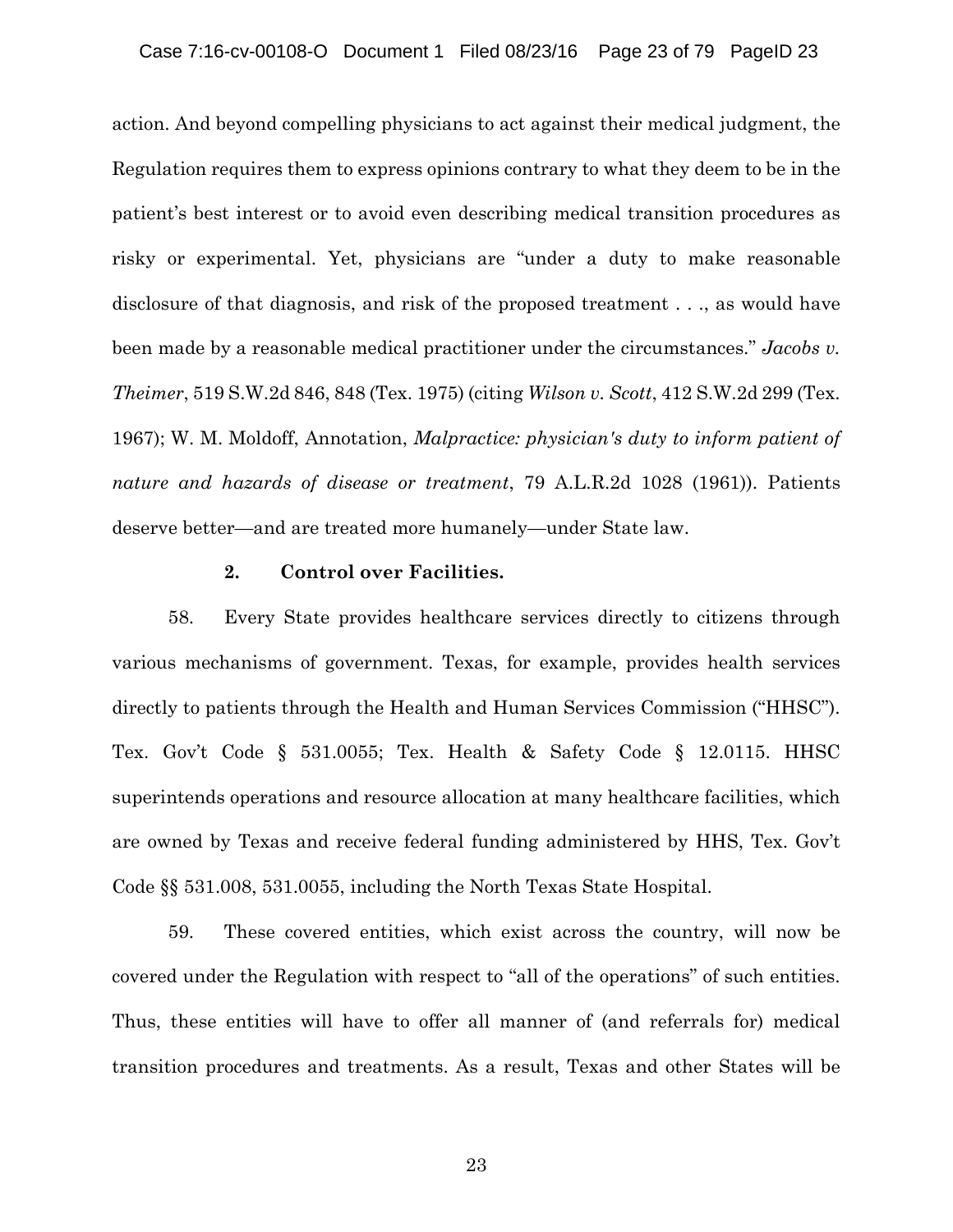forced to allocate personnel, resources, and facility spaces to offer and accommodate the myriad medical transition procedures now required to be performed under the new Rule. Healthcare facilities will also be required to open up sex-separated showers, locker rooms, or other facilities based on individual preference. This is true even in controlled medical locations where patient access to intimate facilities is often under the control of healthcare professionals that are supposed to act in the best interests of the patient. Thus, the requirements of the new Rule amount to a substantial interference in the control that Texas and other States legitimately exercise over their healthcare facilities.

### **3. Conflicting Federal Law.**

60. Title VII of the Civil Rights Act of 1964 ("Title VII") prohibits employment discrimination based on religion. 42 U.S.C. § 2000e-2. To comply with Title VII, employers must reasonably accommodate an employee's religious belief, observance, or practice unless such accommodation imposes an undue hardship on the employer's business. *Id.* at § 2000e-1; *EEOC v. Abercrombie & Fitch Stores, Inc*., 135 S. Ct. 2028, 2032 (2015) (providing that Title VII requires reasonable religious accommodations).

61. But the Regulation in many circumstances makes such accommodation illegal, placing employers between a legal Scylla and Charybdis. On the one hand, employers are required under Title VII to reasonably accommodate their employees' religious and conscientious objections. On the other hand, the Regulation requires medical employers to provide (or refer for) medical transition procedures even when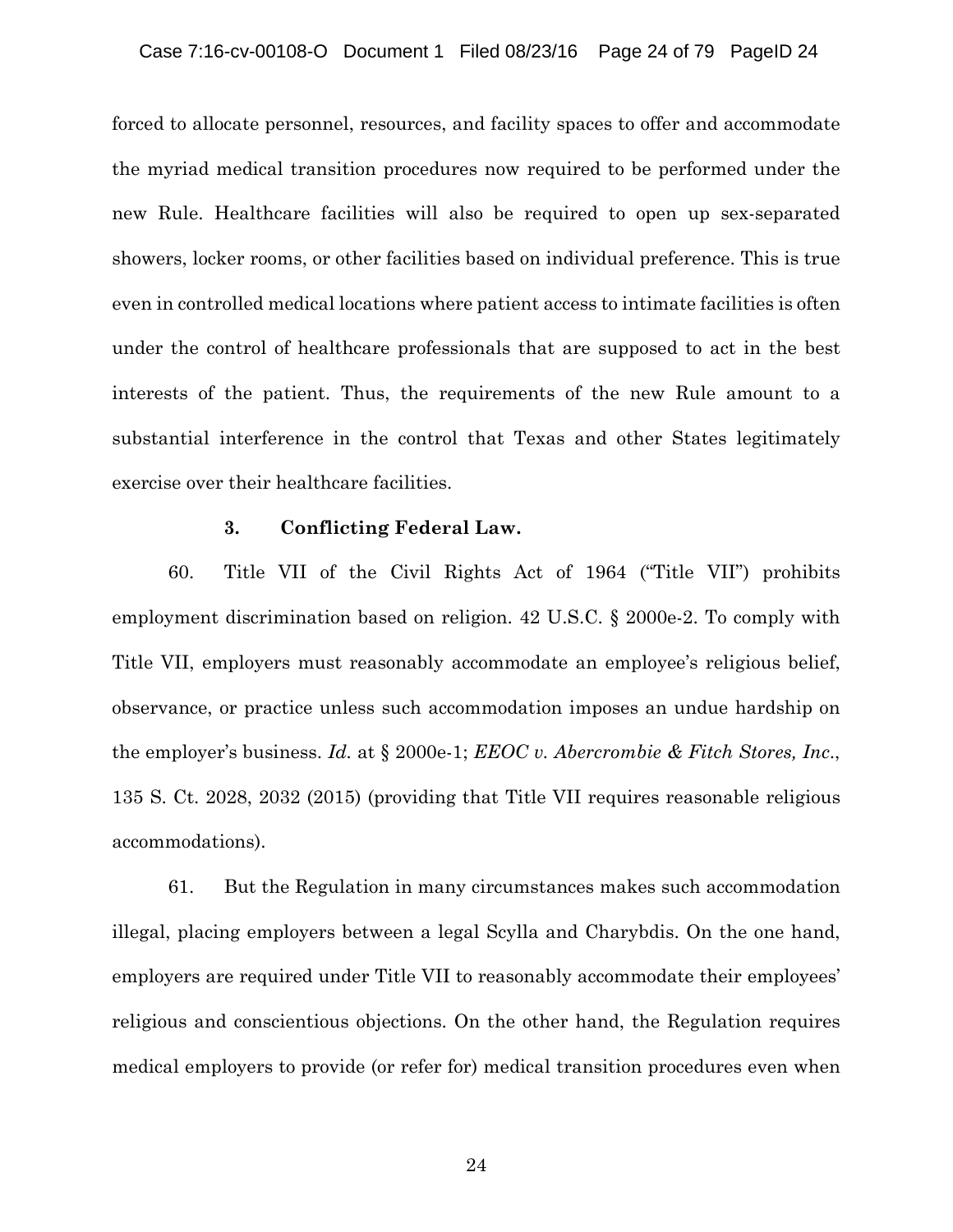doing so would violate the religious or conscientious objections or concerns of its employees. HHS refused to affirm the principles of religious accommodation in its new Rule even when asked to do so. Thus, it forces employers, like Texas and the North Texas State Hospital, to choose between violating the Regulation or violating Title VII.

### **4. Additional Harms.**

62. The Regulation is costly and burdensome on Texas and other States for a variety of additional reasons, to wit:

63. Texas and other States operate as employers that offer covered health benefits to hundreds of thousands of its employees and their families through its constituent agencies. The new Rule will require Texas and other States to provide insurance coverage for medical transition procedures.

64. The new Rule also purports to require Texas and other States to provide abortion coverage through its employee health benefits. HHS states that a State's Medicaid program constitutes a covered "health program or activity" under the Rule. Thus, "the State will be governed by Section 1557 in the provision of employee health benefits for its Medicaid employees." 81 Fed. Reg. at 31437. Texas and other States will also have to offer these types of employee benefits to employees at other statecontrolled healthcare entities.

65. The exclusions Texas and other States currently possess in their employee insurance policies related to pregnancy termination and medical transition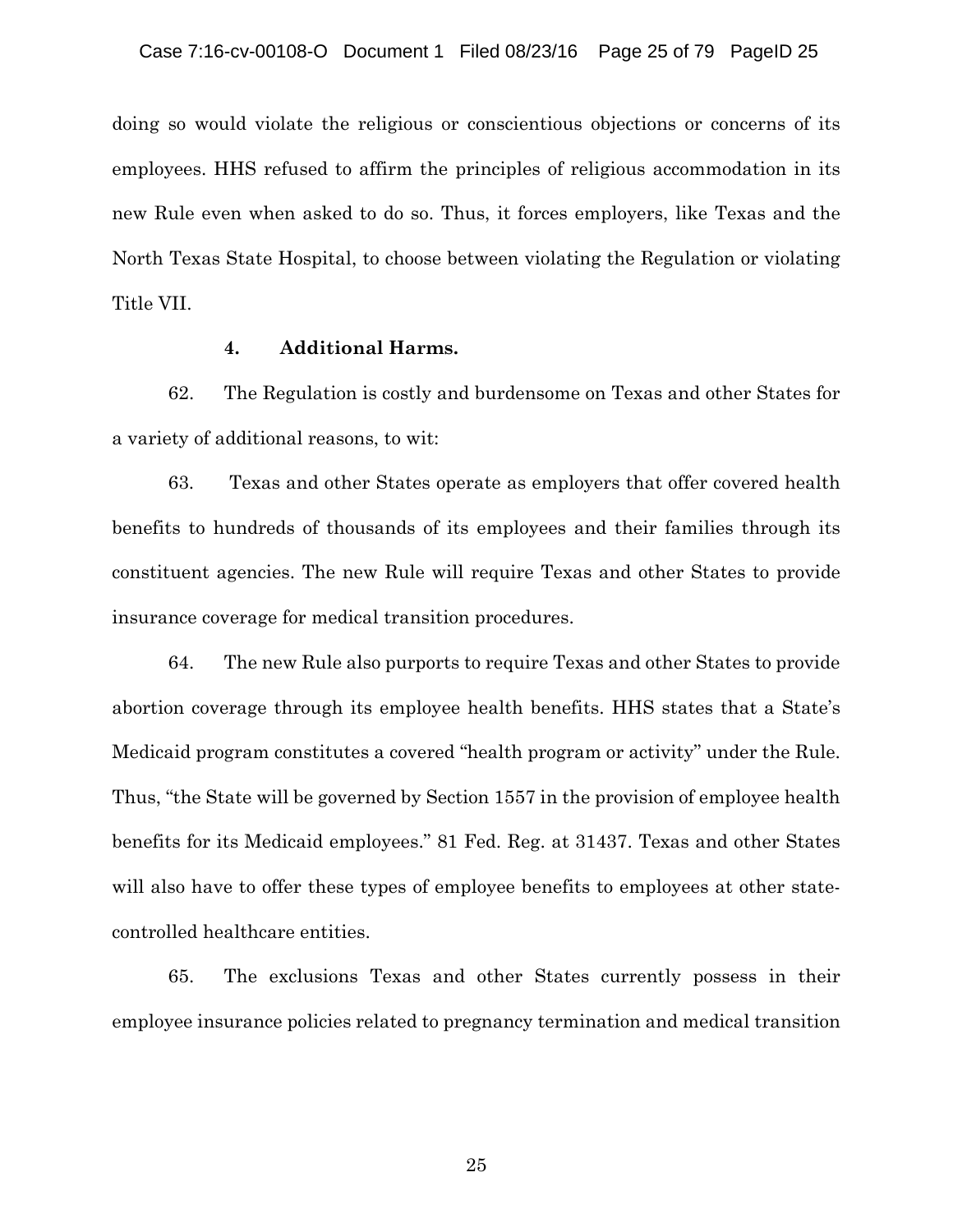procedures will now be illegal under the new Rule. As a result, Texas and other States will be required to change their insurance coverage.<sup>[25](#page-25-0)</sup>

66. In order to receive federal healthcare funding, Texas and other States must submit assurances, notices of compliance, and other information, demonstrating that their health programs and activities satisfy the requirements imposed by the Regulation. 81 Fed. Reg. at 31392, 31442.

67. The costs of personnel training will be significant, even by HHS's very modest estimates. HHS estimates that 7,637,306 state workers will need to receive training under the new Rule, and that the cost of this training in the first two years of implementation alone will be \$17.8 million.

68. The penalties for noncompliance are so severe as to make the Regulation coercive. Texas, as an example, faces the loss of over \$42.4 billion a year in healthcare funding to serve its most vulnerable citizens.[26](#page-25-1) For example, "the Medicaid program pays for more than half of all births in Texas, a cost that otherwise would be shouldered primarily at the local and provider level," and "the Emergency Medicaid program pays for the emergency conditions of indigent noncitizens (undocumented

 $\overline{a}$ 

<span id="page-25-0"></span><sup>25</sup> Texas and other States do not provide health coverage to their employees for the termination of a pregnancy, absent certain medically compelled circumstances. *See, e.g.*, HealthSelect of Texas, Master Benefit Plan Document, at pp. 87–88 (effective Jan. 1, 2016), http://healthselectoftexas.welcometouhc.com/ assets/pdf/HS%20In-Area%201-2016%20MBPD%20Revised%20FINAL.pdf.

<span id="page-25-1"></span><sup>26</sup> Tex. Health and Human Servs. Comm'n, *Texas Medicaid and CHIP in Perspective* 8-9 (10th ed. 2015), http://www.hhsc.state.tx.us/medicaid/about/PB/ PinkBook.pdf.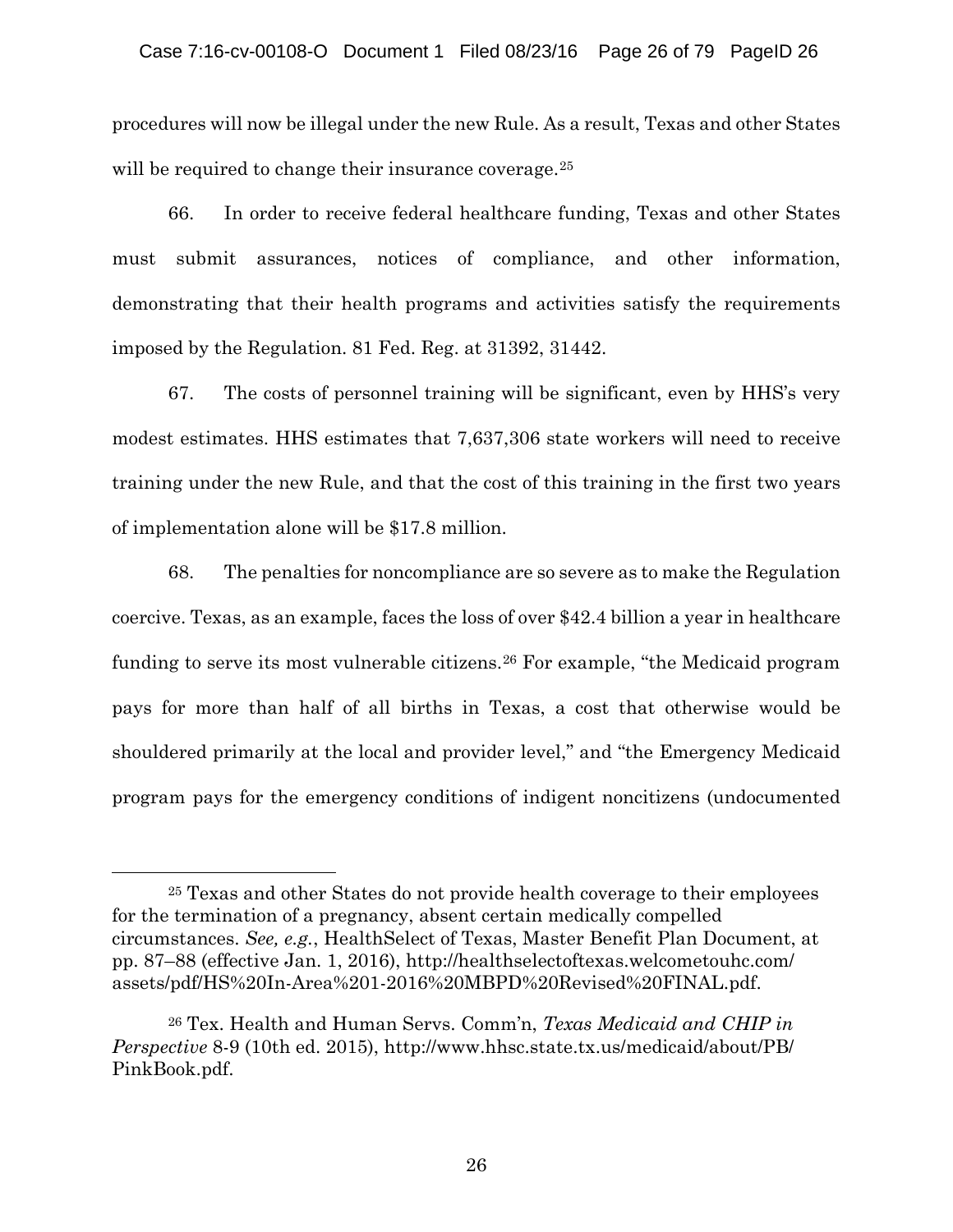immigrants and LPRs) who meet all Medicaid eligibility criteria other than citizenship."[27](#page-26-0)

69. Finally, the new Rule could subject Texas and other States to private lawsuits for damages and attorney's fees, even though Texas and other States did not and could not have known or consented to this waiver of their sovereign immunity.

# **D. The effect on the Christian Medical & Dental Association.**

70. Founded in 1931, and with a current membership of over 17,000, the Christian Medical & Dental Association ("CMDA") provides a variety of programs and services supporting its mission to "change hearts in healthcare." CMDA promotes positions and addresses policies on healthcare issues; serves others through overseas medical mission projects; coordinates a network of Christian healthcare professionals for fellowship and professional growth; sponsors student ministries in medical and dental schools; distributes educational resources; provides continuing education for doctors serving missions in developing countries; and conducts academic exchange programs overseas. Its members sign a statement of faith to join CMDA and allow CMDA to serve as a voice for membership values.

71. On the issue of sexual identity, CMDA's National Convention recently adopted an Ethics Statement that was approved by its House of Delegates

<span id="page-26-0"></span><sup>27</sup> Tex. Health and Human Servs. Comm'n & Tex. Dep't of Ins., *Impact on Texas If Medicaid Is Eliminated* 20 (2009), http://www.hhsc.state.tx.us/hb-497\_122010.pdf.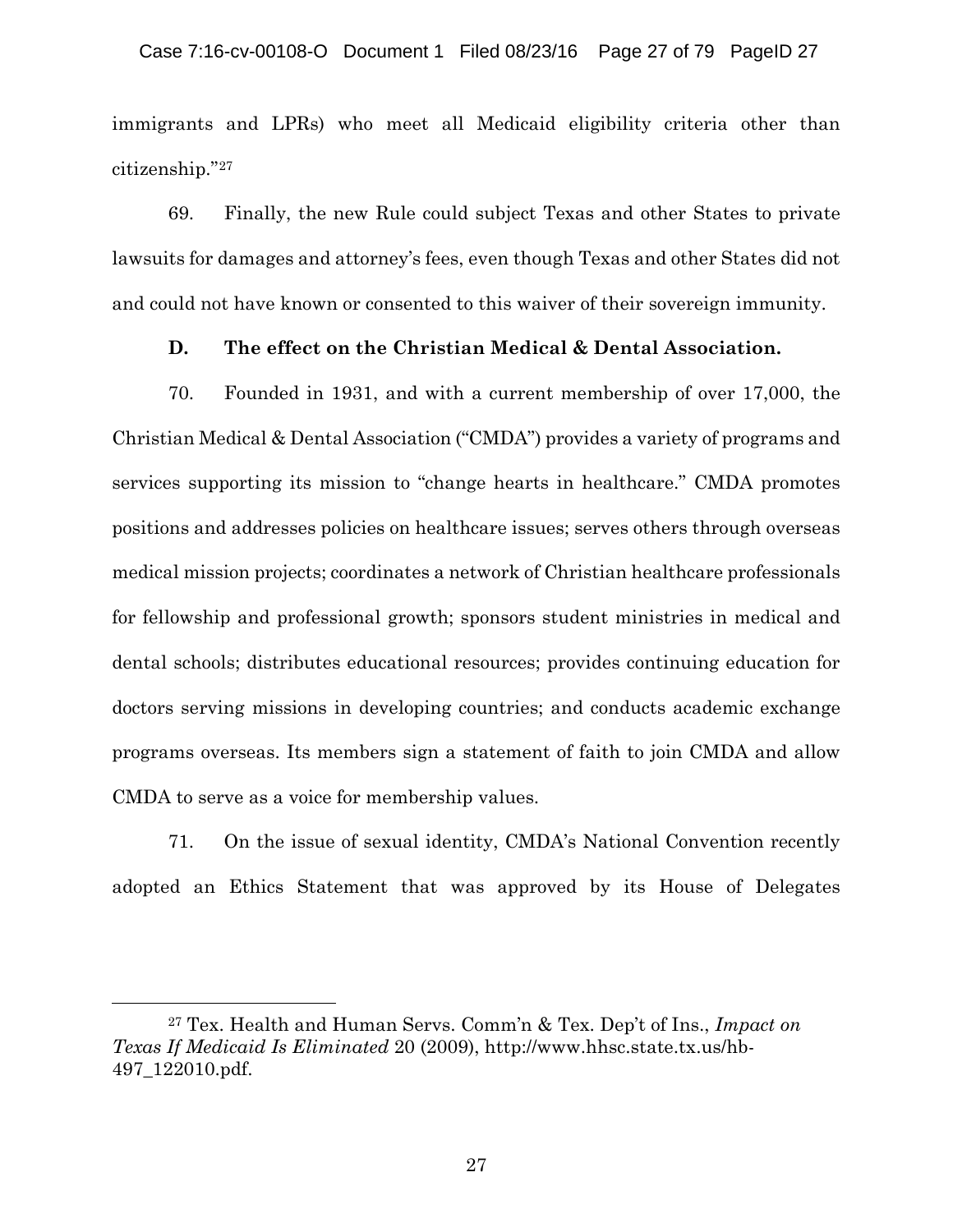unanimously.[28](#page-27-0) In this Statement, CMDA "affirms the obligation of Christian healthcare professionals to care for patients struggling with gender identity with sensitivity and compassion." The Statement also makes clear that "attempts to alter gender surgically or hormonally for psychological indications, however, are medically inappropriate," and "CMDA opposes medical assistance with gender transition" for a number of medical, ethical, and religious reasons.

72. Regarding medical concerns, the Statement observes that "[h]ormones prescribed to a previously biologically healthy child for the purpose of blocking puberty inhibit normal growth and fertility. Continuation of cross-sex hormones, such as estrogen and testosterone, during adolescence is associated with increased health risks including, but not limited to, high blood pressure, blood clots, stroke, and some types of cancer." In addition, "Although current medical evidence is incomplete and open to various interpretations, some studies suggest that surgical alteration of sex characteristics has uncertain and potentially harmful psychological effects and can mask or exacerbate deeper psychological problems." Furthermore, "Many diseases affect men and women differently, according to biological sex phenotype. Transgender designations may conceal biological sex differences relevant to medical risk factors, recognition of which is important for effective healthcare and disease prevention." Finally, "[w]hereas treatment of anatomically anomalous sexual phenotypes is

 $\overline{a}$ 

<span id="page-27-0"></span><sup>28</sup> Christian Medical & Dental Associations, *Transgender Identification Ethics Statement*, https://cmda.org/resources/publication/transgender-identificationethics-statement (last visited Aug. 22, 2016).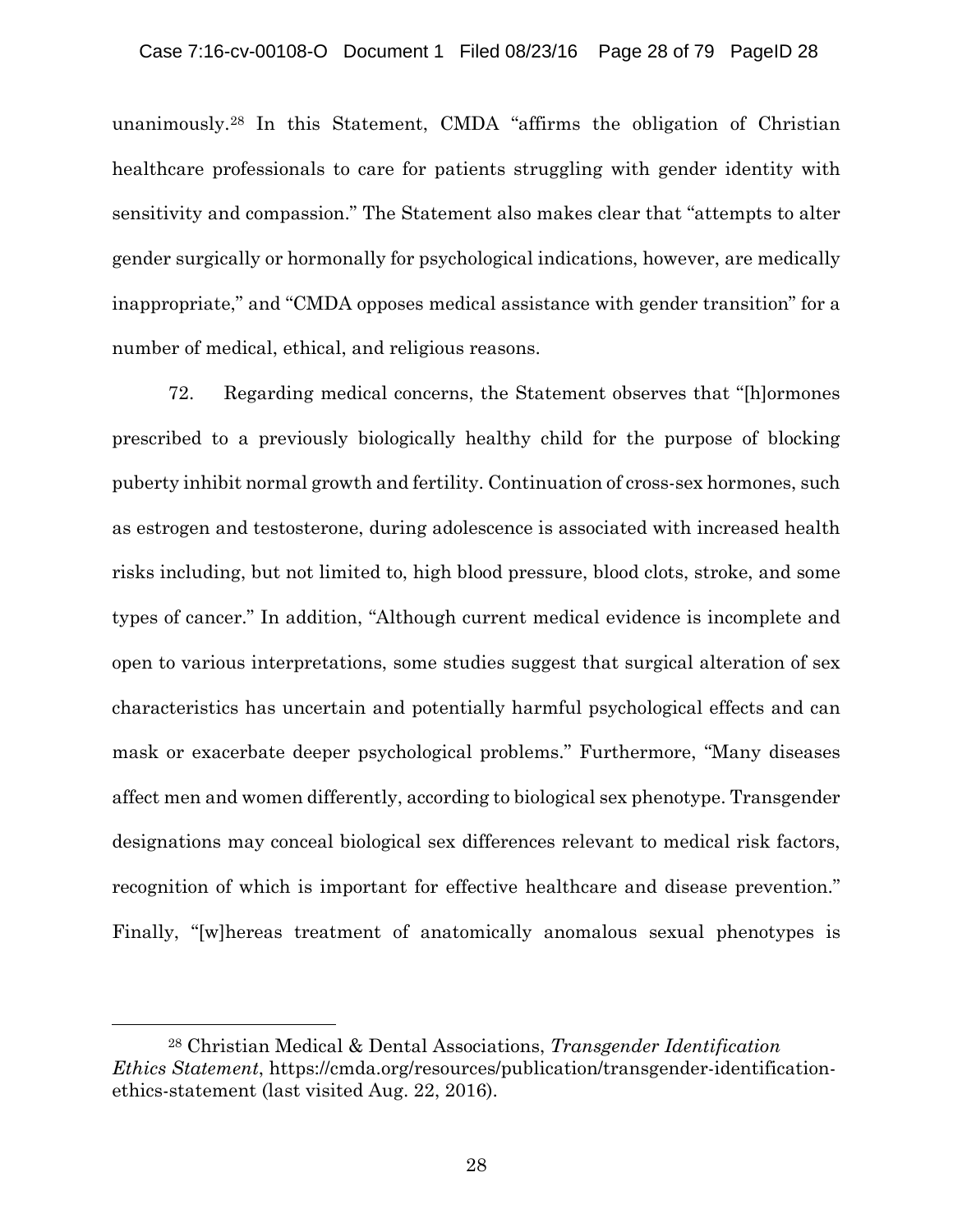### Case 7:16-cv-00108-O Document 1 Filed 08/23/16 Page 29 of 79 PageID 29

restorative, interventions to alter normal sexual anatomy to conform to transgender desires are disruptive to health."

73. Regarding ethical concerns, the CMDA Ethics Statement observes that "CMDA is especially concerned about the increasing phenomenon of parents of children who question their gender intervening hormonally to inhibit normal adolescent development. Children lack the developmental cognitive capacity to assent or request such interventions, which have lifelong physical, psychological, and social consequences." Thus, CMDA states that "prescribing hormonal treatments to children or adolescents to disrupt normal sexual development for the purpose of gender reassignment is ethically impermissible, whether requested by the child or the parent." *Id.*

74. In its Ethics Statement, CMDA expresses concern "that efforts to compel healthcare professionals to affirm transgender ideology, provide medical legitimization for transgender psychology, or cooperate with requests for medical or surgical sex reassignment threaten professional integrity." In addition, CMDA is concerned "that efforts to impose transgender ideology on all society by excluding, suppressing, marginalizing, intimidating, or portraying as hateful those individuals and organizations which, on scientific, moral, or religious grounds, reasonably disagree, are contrary to the freedoms of speech and religious liberty that lie at the very foundation of a just and democratic society." *Id.*

75. As a result of medical, ethical, and religious concerns, "CMDA affirms that healthcare professionals should not be coerced or mandated to provide or refer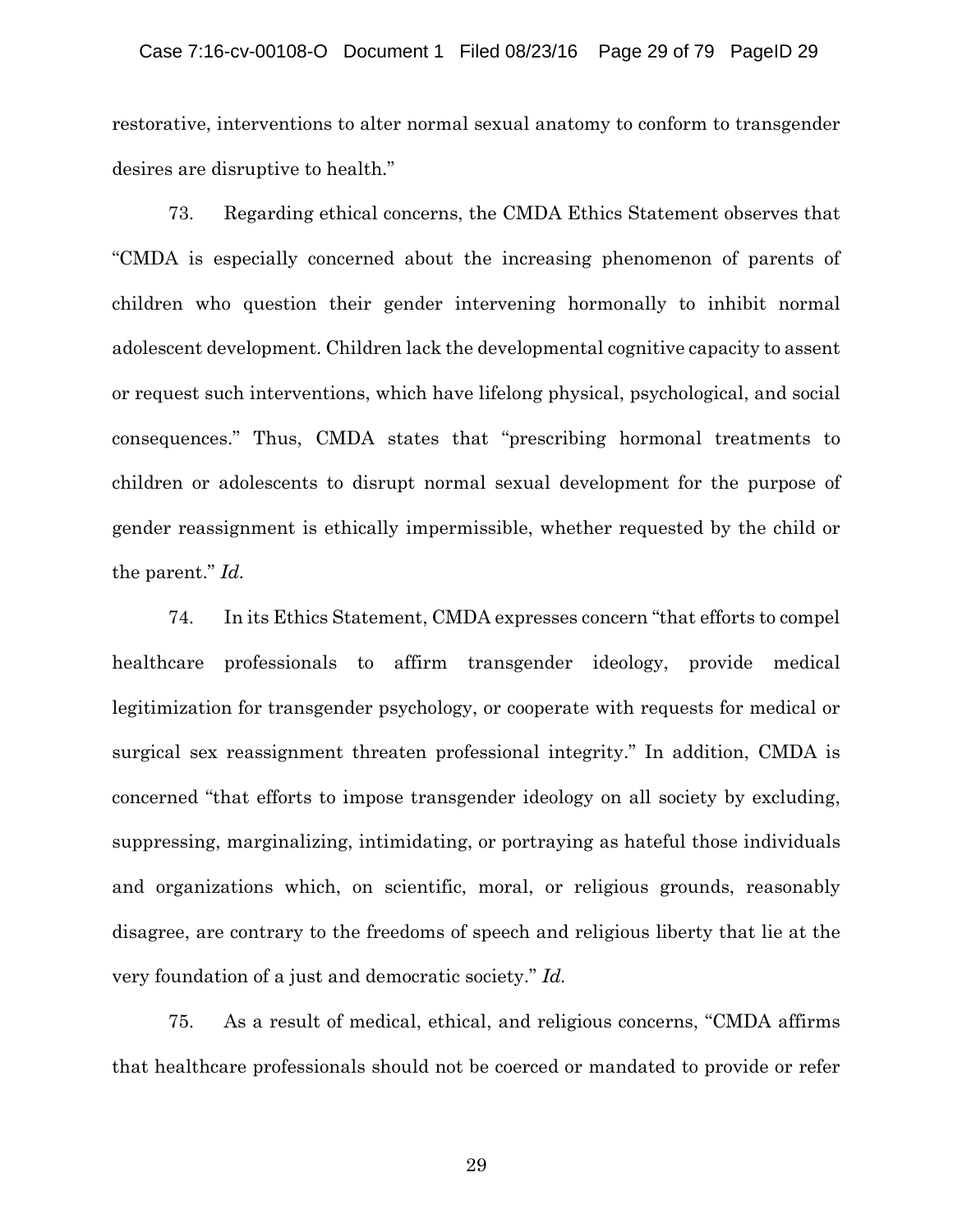for services that they believe to be morally wrong or harmful to patients." CMDA also makes clear that "[t]o decline to provide a requested gender-altering treatment that is harmful or is not medically indicated does not constitute unjust discrimination against persons." *Id.*

76. Many of CMDA's members will be impacted by this Rule, both based on their ability to engage in speech advising patients of their medical judgment with regard to gender transition procedures, as well as to avoid being forced to offer services or facilities in furtherance of gender transitions.

77. CMDA has members who object to participation in medical transitions and who provide services such as hysterectomies, breast reconstruction, and hormone therapy for other medical reasons. Those members would be required to provide those services as part of a medical transition procedure under the Regulation.

78. CMDA has members who currently provide healthcare coverage for employees, coverage which excludes medical transition procedures. Those members will be impacted by the Regulation.

79. CMDA has members who have treated or currently treat transgender individuals, and who may be liable for failure to provide or refer for medical transition procedures.

# **E. The Effect on Franciscan Alliance.**

80. Since its founding over 140 years ago, Franciscan Alliance has remained fully committed to continuing the ministry of Jesus Christ through healthcare. Each of Franciscan's hospitals provides resources to accommodate the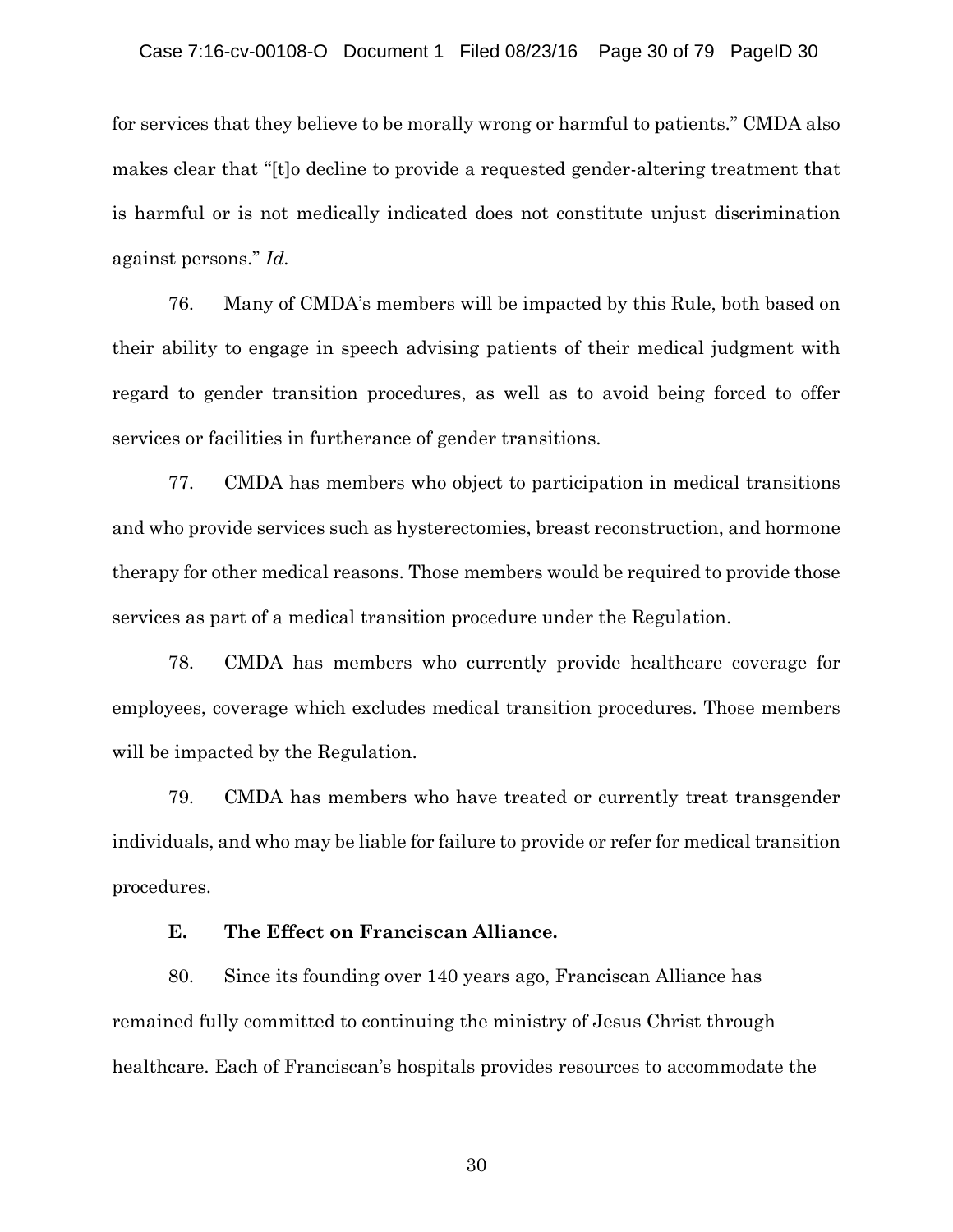spiritual needs of employees, patients, and their families. For instance, St. Anthony's hospital at Crown Point administers sacraments daily upon request, provides daily Mass, and maintains 24-hour access to the Corpus Christi Chapel to provide a sacred space for individuals of all faiths to pray and meditate. Franciscan's hospital in Munster, Indiana, provides spiritual care staff to visit with all newly admitted patients, offers opportunities for prayer and spiritual support, and maintains a Franciscan priest on staff for Catholic patients and staff who wish to participate in Catholic Mass or receive the sacraments of Holy Communion, Reconciliation, or Anointing of the Sick.

81. Franciscan serves and respects individuals of all faith communities, seeking to ensure that patients and their families can access the resources of their own faith traditions to assist in the healing and recovery process, and to make critical decisions about matters such as end-of-life care and clinical ethics.

82. Franciscan's infusion of faith into healthcare is not limited to spiritual support. All of Franciscan's healthcare services, and all of Franciscan's physicians and employees, follow the values of the Sisters of St. Francis.

- 83. These values include:
	- Respect for life: treating each person with respect, dignity, fairness, and compassion so that each person is consciously aware of being loved.
	- Fidelity to Franciscan's mission: in the tradition of St. Francis of Assisi, bringing Christ's ministry of healing care to each patient, coworker, and hospital visitor.
	- Compassionate concern: caring for the welfare of patients, especially the aged, the poor, and the disabled.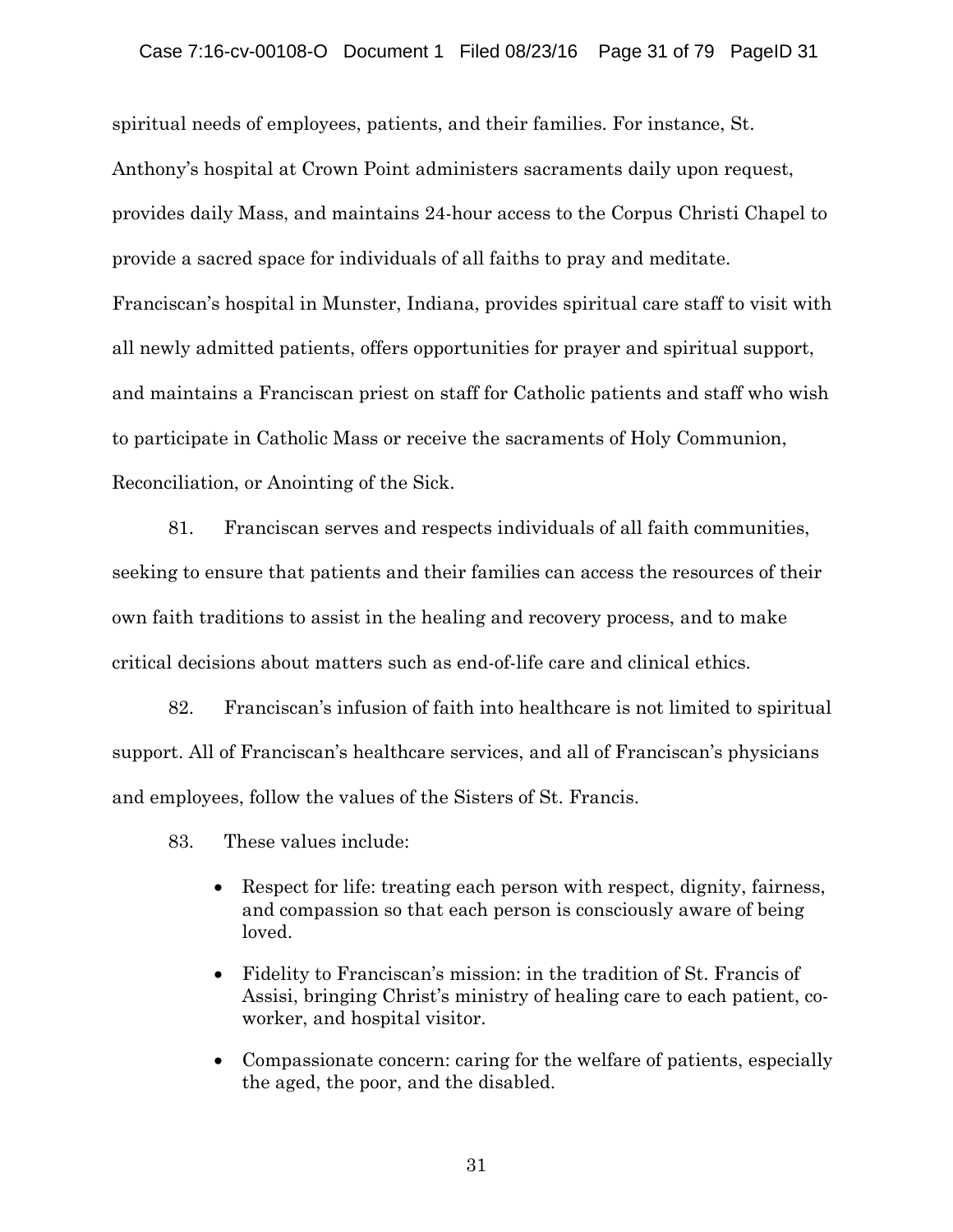• Christian stewardship: providing a just and fair allocation of human, spiritual, physical, and financial resources in a manner that respects the individual, serves society's needs, and follows the teaching of the Church.

84. In accordance with these values, all Franciscan facilities are operated in a manner that abides by *The Ethical and Religious Directives for Catholic Healthcare Services*, as promulgated by the United States Conference of Catholic Bishops and interpreted by the local Bishop.

85. Franciscan strives to provide top-quality care to its patients. Its facilities have earned designations as Centers of Excellence, Five-Star Awards, and top state and national rankings. In December of 2011, Franciscan was selected by the Center for Medicare & Medicaid Services ("CMS") as one of thirty-two Pioneer Accountable Care Organizations ("ACOs"). ACOs are groups of doctors, hospitals, and other healthcare providers who work together voluntarily to give coordinated, high-quality care to their Medicare patients. The goal of the program is to ensure patients get timely, accurate care while preventing medical errors and unnecessary duplicative services. The 2014 Quality Performance Report by CMS showed Franciscan placing in the top 6 for quality scores among all Pioneer ACOs.

86. One of Franciscan's specialties is in Women's and Children's healthcare, a specialty which Franciscan advances in part by its Spirit of Women program. The program provides innovative clinical care, education, and wellness services.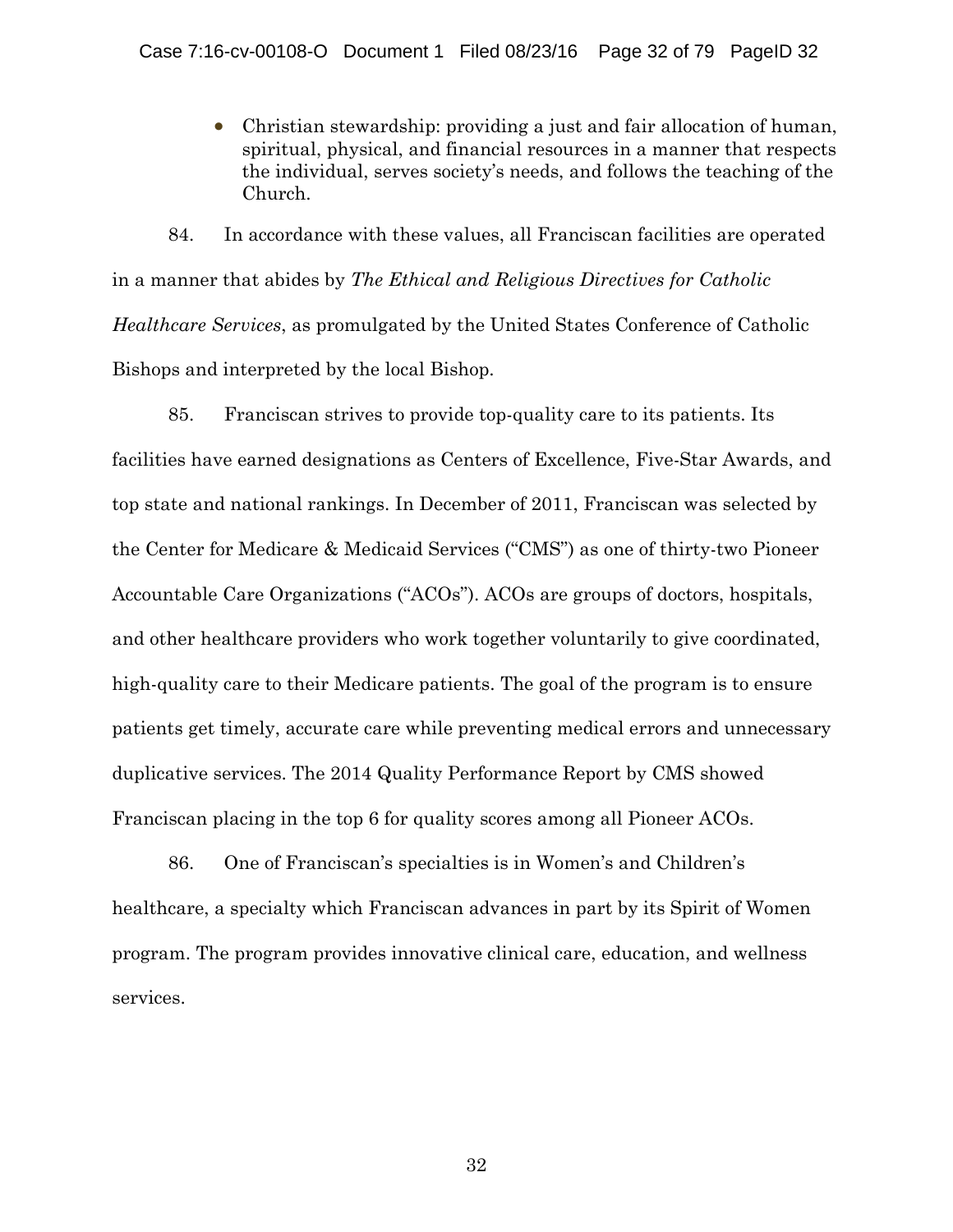87. Franciscan provides a wide variety of services specifically for women, such as obstetrics and gynecology services, hysterectomies, hormone treatments, and reconstructive surgery.

88. Franciscan is also affiliated with pediatric providers.

89. This new Rule will impact Franciscan by 1) requiring Franciscan to offer medical services that violate its best medical judgment and religious beliefs, and 2) requiring Franciscan to provide insurance coverage for services that violate its religious beliefs.

### **1. Compulsory Medical Services.**

90. Franciscan provides all of its standard medical services to every individual who needs and qualifies for its care, including to individuals who identify as transgender. Thus, for instance, if a transgender individual required cardiac care, Franciscan would provide the same full spectrum of compassionate care for that individual as it provides for every other cardiac patient. And, just as it does for every other cardiac patient, Franciscan would appropriately tailor that care to the biologically sex-specific health needs of the patient.

91. But Franciscan holds religious beliefs that sexual identity is an objective fact rooted in nature as male or female persons. Like the Catholic Church it serves, Franciscan believes that a person's sex is ascertained biologically, and not by one's beliefs, desires, or feelings. Franciscan believes that part of the image of God is an organic part of every man and woman, and that women and men reflect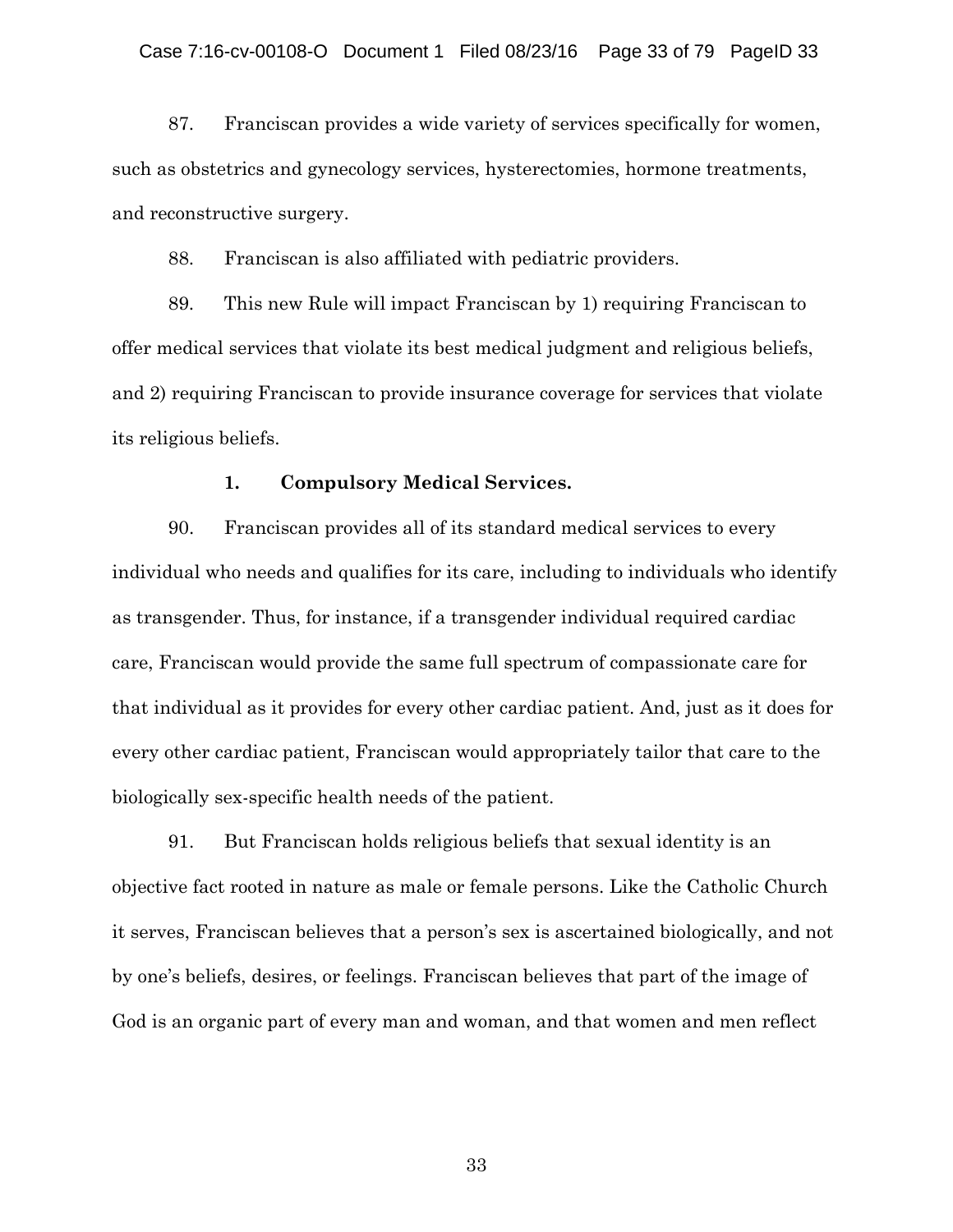#### Case 7:16-cv-00108-O Document 1 Filed 08/23/16 Page 34 of 79 PageID 34

God's image in unique, and uniquely dignified, ways. Franciscan does not believe that government has either the power or the authority to redefine sex.

92. Further, in its professional medical judgment, Franciscan believes that optimal patient care—including in patient education, diagnosis, and treatment requires taking account of the biological differences between men and women. For instance, optimal prevention of and treatment for heart disease in women requires monitoring for different warning signs, accounting for different risk factors, and providing different counseling than it would for men. Part of the success of Franciscan's award-winning heart-health treatment program is driven by its recognition that women have unique biological composition and health needs that require different diagnosis and treatment than men.

93. In Franciscan's best medical judgment, providing or assisting with gender transition services is not in keeping with the best interests of its patients. Franciscan does not offer the full continuum of care related to gender transition procedures, and thus would not be able to provide ideal care to patients seeking that care.

94. Providing such services would also substantially burden the religious exercise of Franciscan.

95. Accordingly, after careful review of this issue, Franciscan developed the following policy entitled the Sex Reassignment Interventions Policy: "Sexual reassignment interventions require a complex set of psychological, psychiatric and ancillary care services that are not available at Franciscan facilities. Therefore, it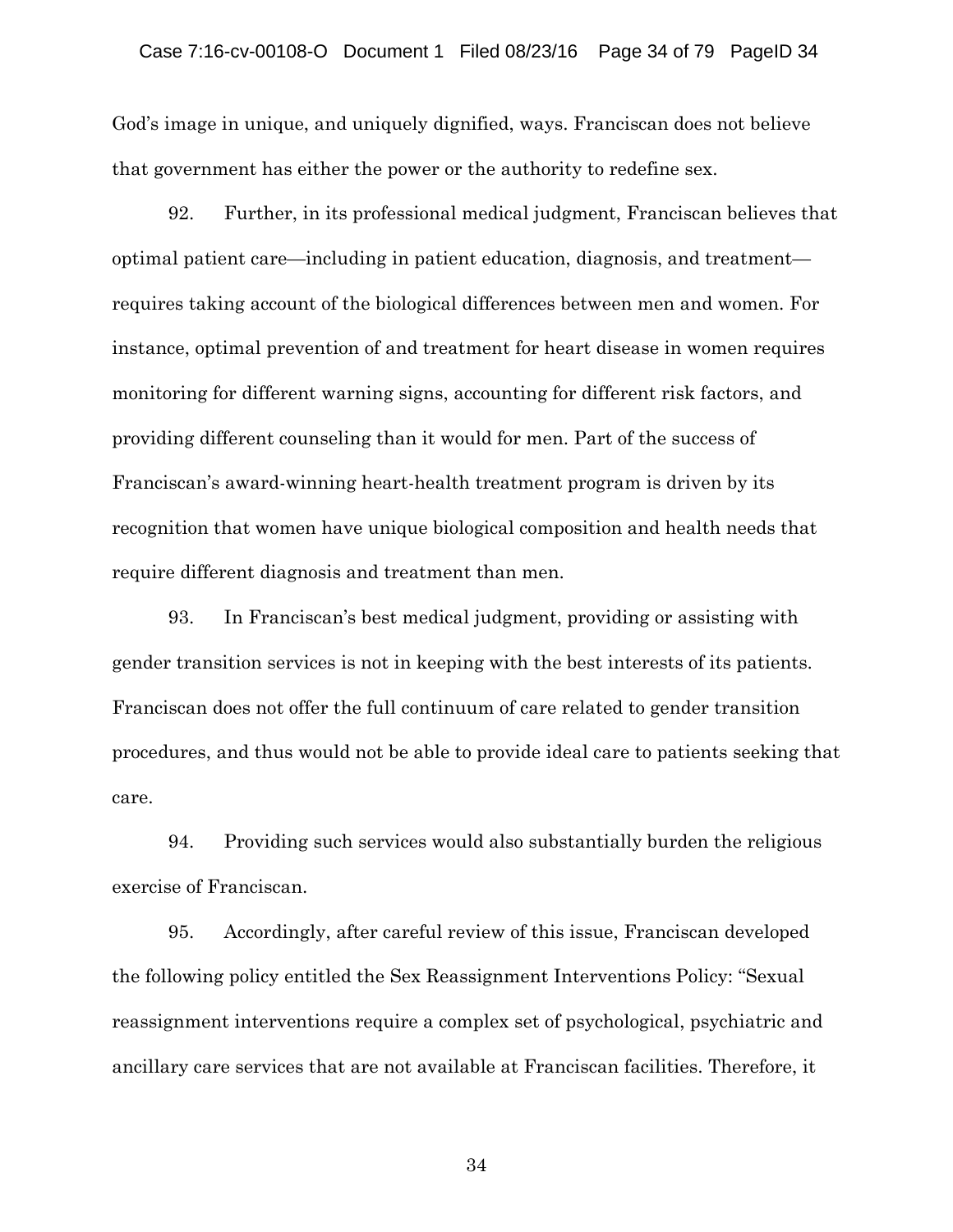would be medically imprudent to perform or otherwise facilitate any clinical interventions addressing sexual re-assignment needs. To provide or otherwise facilitate these services would also violate our deeply held religious beliefs."

96. Franciscan employs physicians who offer endocrinology hormone services, hysterectomies, mastectomies, and psychiatric support. The new Rule would force Franciscan to offer these services as part of a medical transition, which would violate both Franciscan's best medical judgment and its religious beliefs.

97. Some of the procedures required under the Rule, including hysterectomies for gender transition, would result in the sterilization of the patient. Since Franciscan does not believe such a hysterectomy is medically necessary, being forced to provide such a sterilization procedure would violate Franciscan's best medical judgment and religious beliefs.

98. The Rule also prohibits discrimination on the basis of "termination of pregnancy." Franciscan performs surgical procedures for women who have miscarried a baby, such as dilation and curettage (D&C) procedures. However, Franciscan would be unwilling to offer the same service if the goal of the procedure was to terminate a pregnancy. The Rule forces Franciscan to provide abortionrelated procedures in violation of Franciscan's best medical judgment and religious beliefs.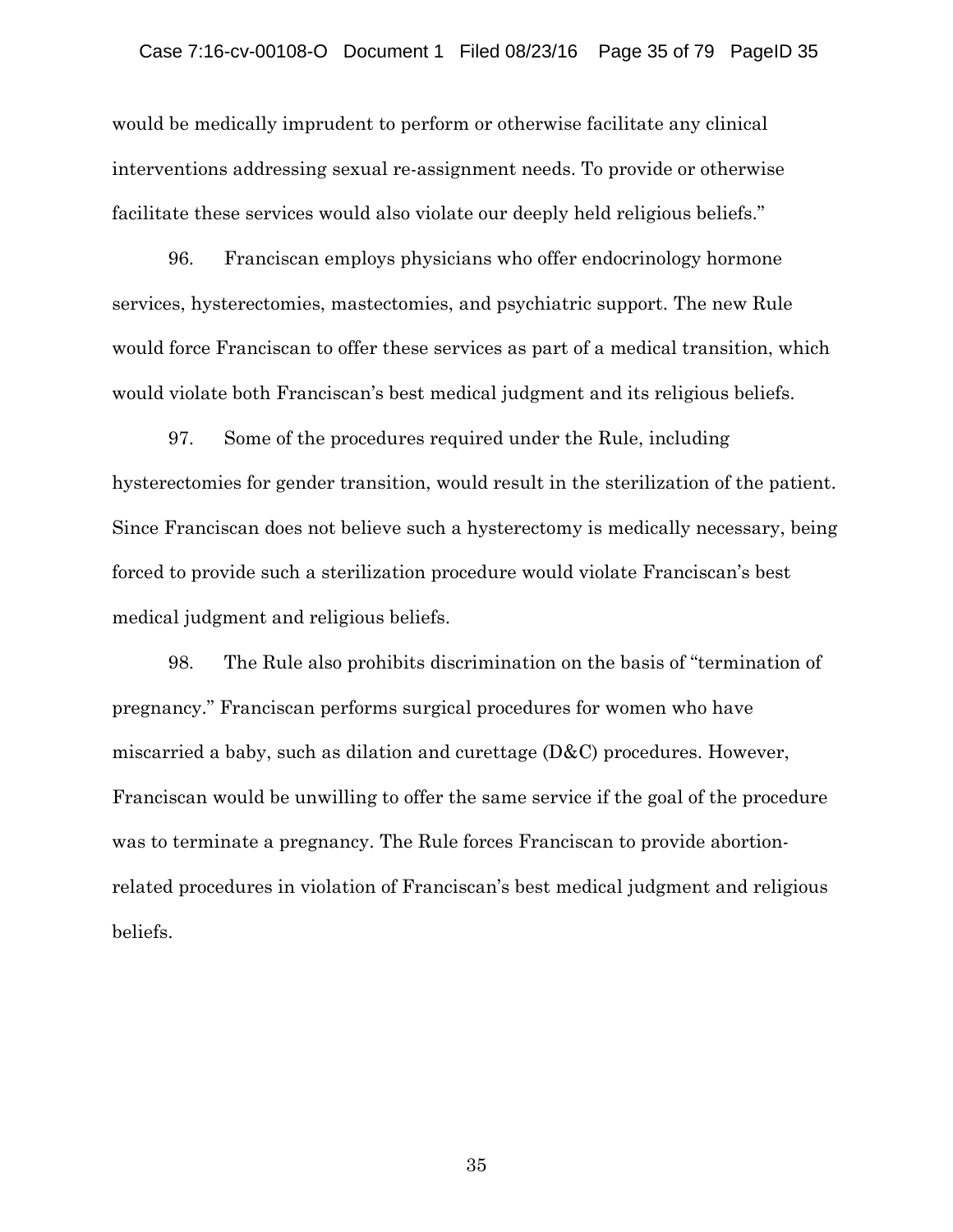## **2. Required Insurance Coverage.**

99. Franciscan has over 17,000 employees, over 500 of which are physicians. Approximately 15,000 of these employees are eligible for health insurance benefits from Franciscan.

100. Franciscan has a health benefits plan that is administered by a third party administrator.

101. In accordance with Franciscan's religious beliefs, Franciscan's employee health benefit plan specifically excludes coverage for:

- any "[t]reatment, drugs, medicines, services, and supplies related to gender transition";
- Sterilizations;
- Abortions.

102. Franciscan sincerely believes that providing insurance coverage for gender transition, sterilization, and abortion would constitute impermissible material cooperation with evil.

103. Franciscan must now choose between (a) following its faith and its best medical judgment, or (b) following the Regulation. If it follows its faith and its medical judgment, Franciscan will be subject to lawsuits and penalties. Most significantly, Franciscan annually provides approximately 900 million dollars in Medicare and Medicaid services to the poor, disabled, and elderly, and it also receives approximately \$300,000 in HHS grants. If Franciscan refuses to both deny its faith and lower its standard of care, it risks losing that funding and suffering a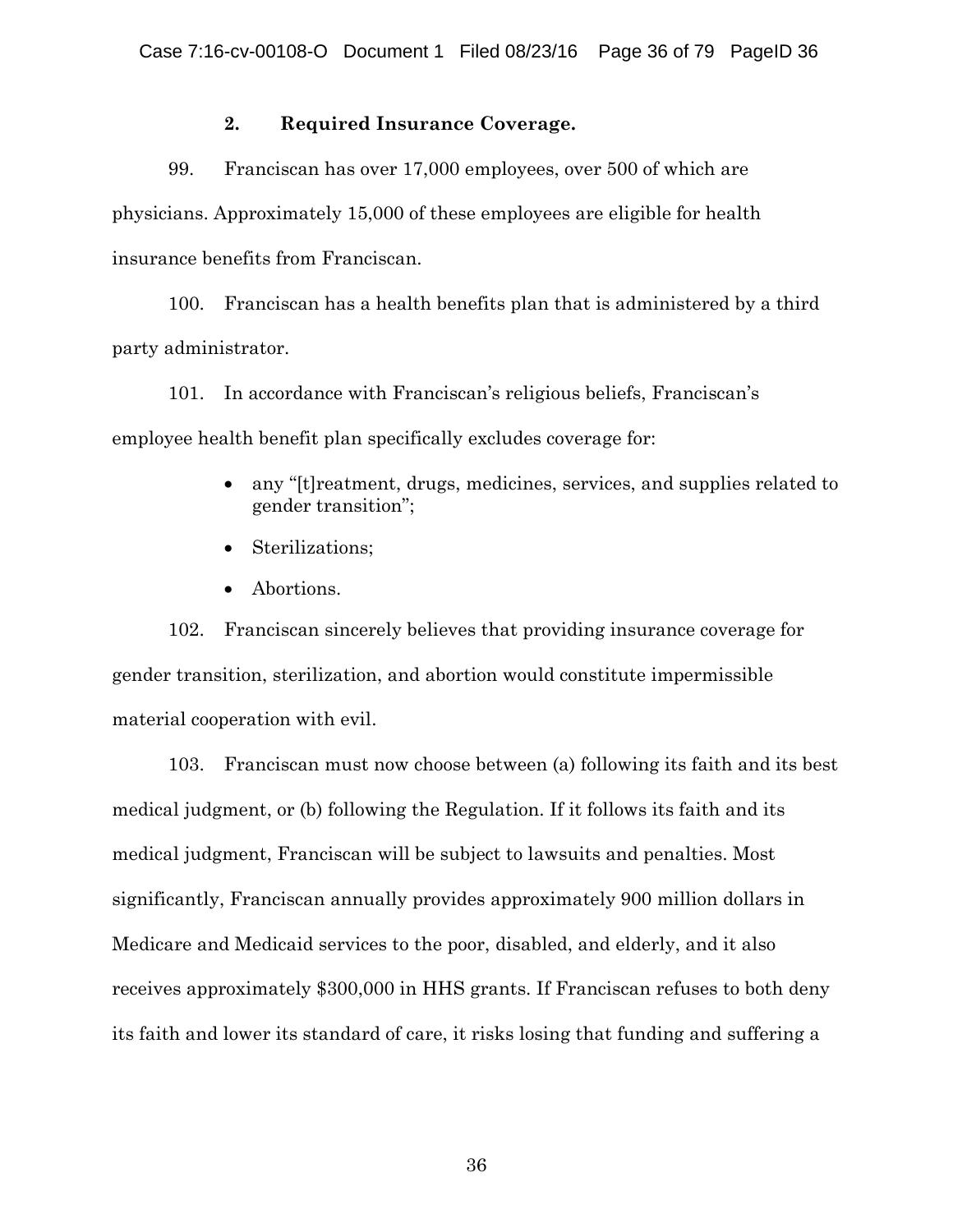corresponding severe reduction in its capacity to carry out its religious mission to serve the poor, disabled, and elderly.

104. The Regulation also makes it more expensive for Franciscan to do business with its third party administrator. The Regulation subjects the third party administrator to potential liability for administering Franciscan's religious health plan, and thus Franciscan will be forced to indemnify its third party administrator from this liability. This constitutes an additional substantial burden on its religious exercise.

## **F. The Effect on Specialty Physicians.**

105. Specialty Physicians is a member managed limited liability company, of which Franciscan is the sole member. Specialty Physicians shares Franciscan's religious beliefs. As such, all of Specialty Physicians' facilities are operated in a manner that abides by The Ethical and Religious Directives for Catholic Health Care Services as promulgated by the United States Conference of Catholic Bishops and interpreted by the local Bishop and as modified from time to time.

106. Specialty Physicians has also approved the same Sex Reassignment Intervention Policy as Franciscan.

107. Specialty Physicians provides over \$6 million in Medicare and Medicaid services annually to the poor, disabled, and elderly. Annually, it performs approximately 90,000 outpatient services.

108. Specialty Physicians offers many services, such as endocrinology services, which will result in Specialty Physicians being impacted by the Regulation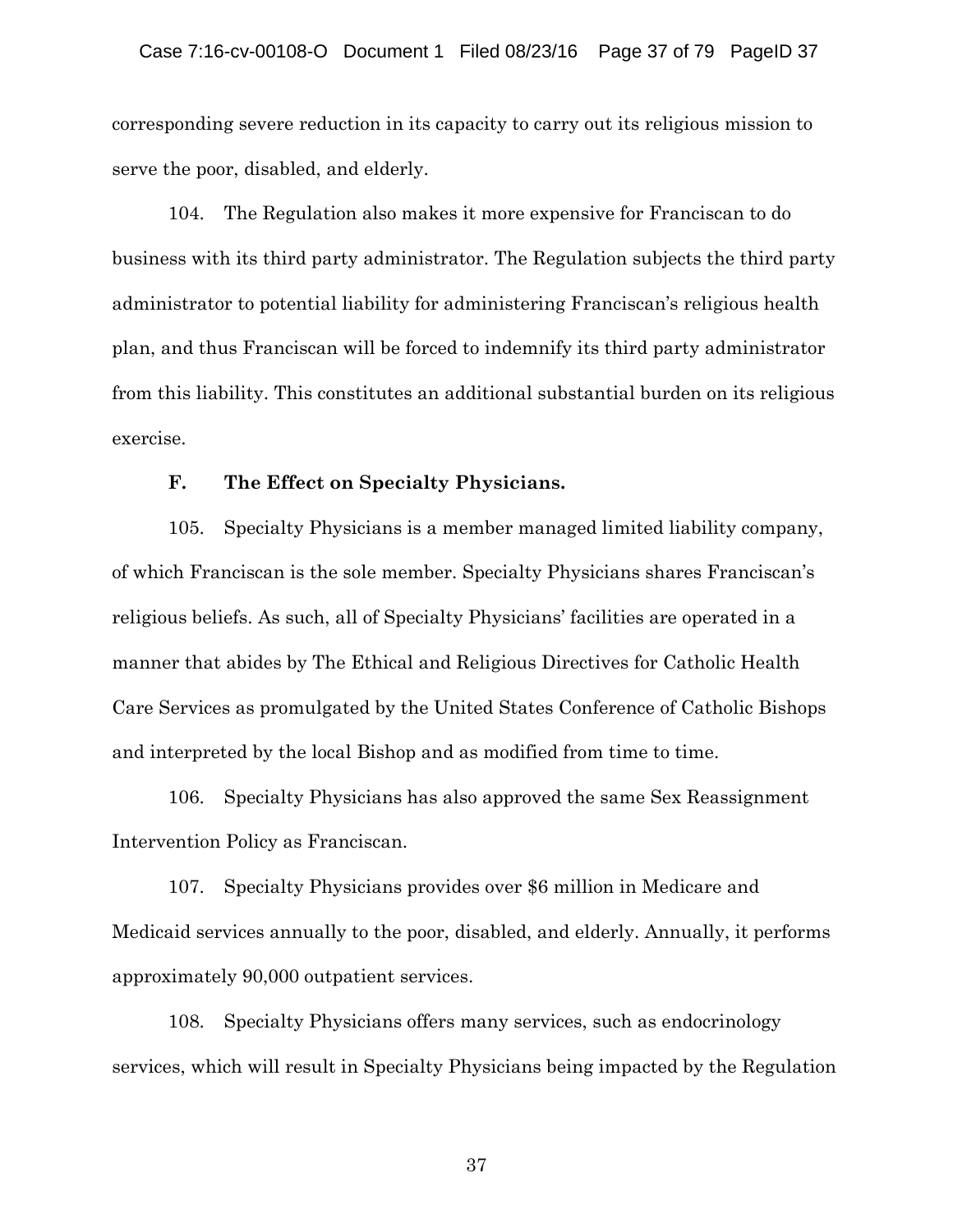in the same manner as Franciscan, in that it will be forced to offer medical services that violate its religious beliefs under the new Regulation.

109. Specialty Physicians has approximately 300 employees who are eligible for health insurance benefits. Of those employees, approximately 60 are physicians and 15 are advanced practice providers.

110. Specialty Physicians will likely have the same insurance plan as Franciscan as of January 1, 2017, with the same exclusions related to gender transition, abortion, and sterilization. Thus, Specialty Physicians will face the same penalties as Franciscan for exercising its religious beliefs regarding its insurance policy under the Regulation.

### **IV. CLAIMS**

### **A. Alleged by All Plaintiffs.**

## **COUNT I**

# **Violation of the Administrative Procedure Act Agency Action Not in Accordance with Law**

111. The Plaintiffs incorporate by reference all preceding paragraphs.

112. Defendants are "agencies" under the APA, 5 U.S.C. § 551(1), and the new Regulation complained of herein is a "rule" under the APA, *id.* § 551(4), and constitutes "[a]gency action made reviewable by statute and final agency action for which there is no other adequate remedy in a court." *Id.* § 704.

113. The APA prohibits agency actions that are "not in accordance with law." 5 U.S.C. § 706(2)(A). Under the APA, courts "review questions of law freely and are under no obligation to defer to the agency's legal conclusions. *Inst. for Tech. Dev. v.*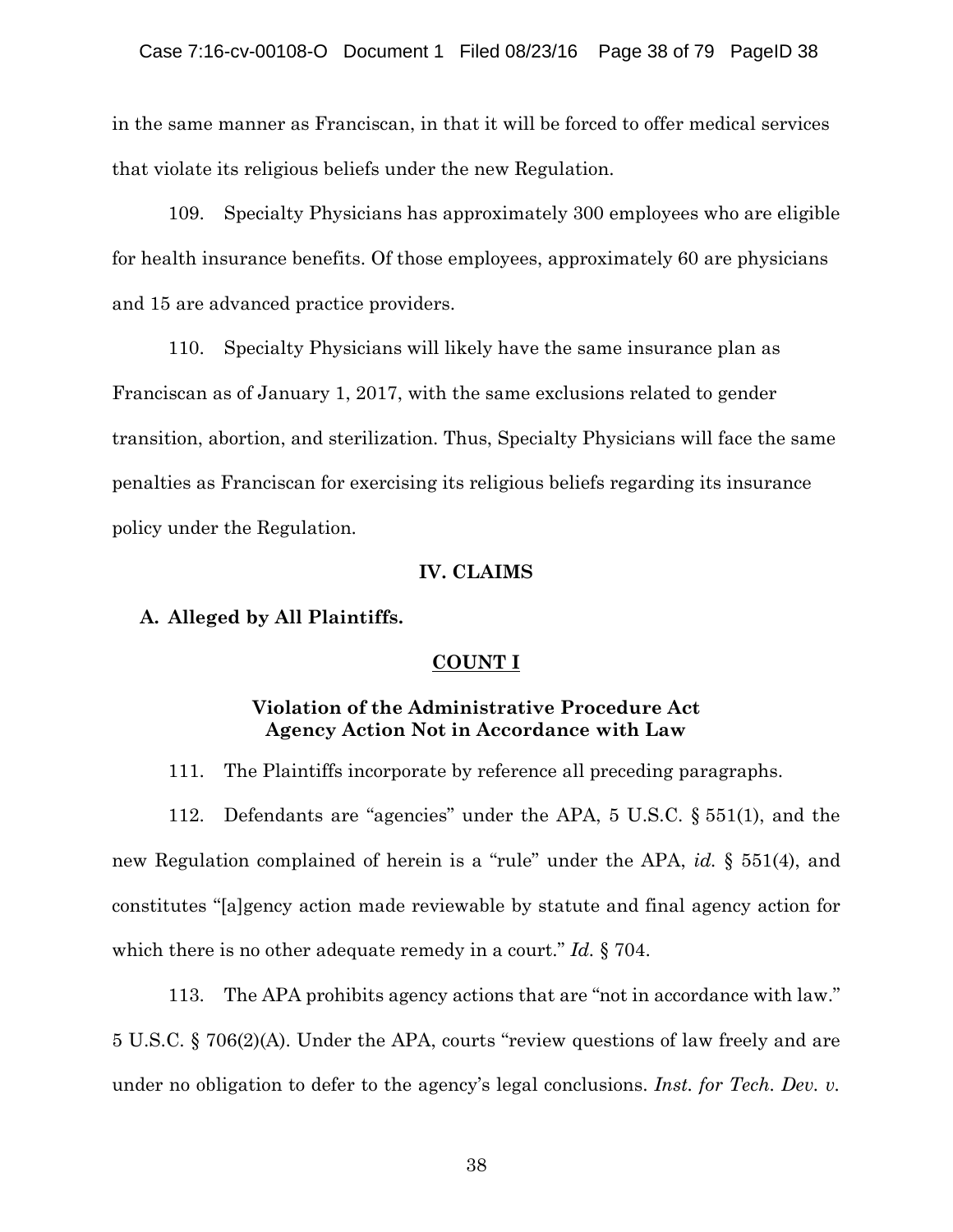*Brown*, 63 F.3d 445, 450 (5th Cir. 1995). In such a context, a court's "review is effectively *de novo*." *Id.*; *see also Velasquez-Tabir v. I.N.S.*, 127 F.3d 456, 459 n.9 (5th Cir. 1997) (under the APA, "[r]eview of a question of law is de novo"); *Meadows v. S.E.C.*, 119 F.3d 1219, 1224 (5th Cir. 1997) (noting that when reviewing agency action, "legal conclusions are for the courts to resolve" (internal quotation mark omitted)). The Regulation is not in accordance with law for a number of independent reasons.

114. HHS has explained that the Regulation will require physicians to perform medical transition procedures regardless of whether those procedures are "medically necessary" or even "medically appropriate." It is not in accordance with law, within the meaning of 5 U.S.C. § 706(2)(A), for the federal government to require medical professionals to perform procedures that may not be necessary or appropriate, and may in fact be harmful to the patients. This violates constitutional and statutory rights of medical professionals, including substantive due process rights and freedom of speech protections, as well as the sovereign prerogatives of the States, which play a significant role in overseeing the promulgation and administration of appropriate standards of care within the healthcare community. Courts scrutinize particularly closely agency action that raises constitutional concerns.

115. The Regulation also states that a physician's view of medical transition procedures as "experimental" is "outdated and not based on current standards of care." 81 Fed. Reg. at 31435; *see also id.* at 31429. It is not in accordance with law,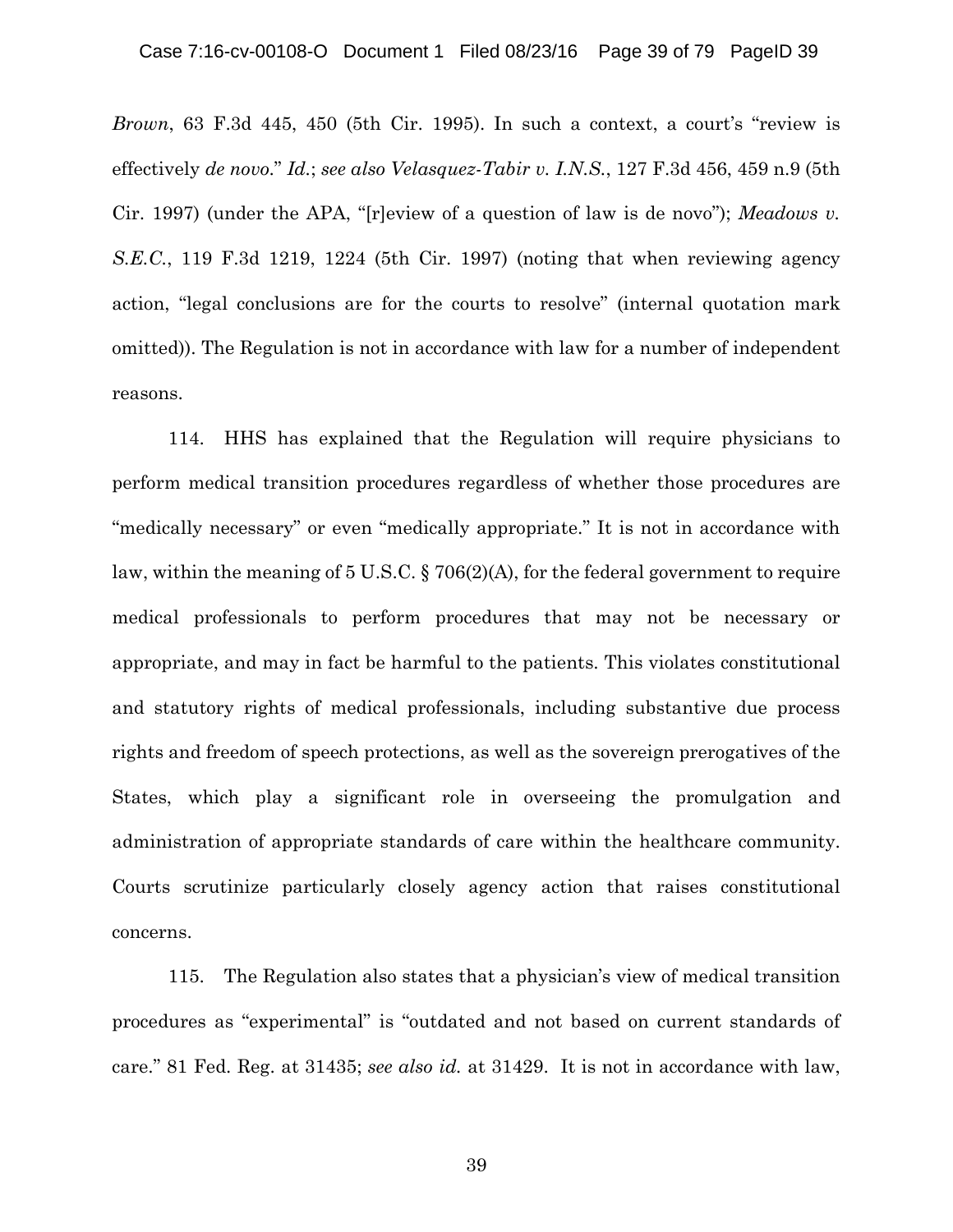within the meaning of 5 U.S.C. § 706(2)(A), for the federal government to dictate appropriate medical views on the necessity and experimental nature of medical transition procedures, and to dictate what constitutes best standards of care in an area of science and medicine that is being hotly debated in the medical community. This violates constitutional and statutory rights of medical professionals, including substantive due process rights and freedom of speech protections.

116. The Regulation is not in accordance with Section 1557 of the Affordable Care Act (42 U.S.C. § 18116) or Title IX of the Education Amendments of 1972, 20 U.S.C. § 1681 *et seq.* Section 1557 does not, on its own terms, prohibit discrimination on the basis of "sex." Instead, it prohibits discrimination "on the ground prohibited under . . . title IX of the Education Amendments of 1972." 42 U.S.C. § 18116(a). Title IX, in turn, prohibits discrimination "on the basis of sex . . . except that . . . this section shall not apply to an educational institution which is controlled by a religious organization if the application of this subsection would not be consistent with the religious tenets of such organization." 20 U.S.C. § 1681(a), (a)(3).

117. Neither Section 1557 nor Title IX uses the term "sex" to include "gender identity." Thus, HHS's attempt to expand the definition is not in accordance with law within the meaning of  $5 \text{ U.S.C.}$  § 706(2)(A).

118. HHS's failure to include in the Regulation a religious exemption that parallels the religious exemption in Title IX is also not in accordance with law within the meaning of  $5 \text{ U.S.C.}$  §  $706(2)(\text{A}).$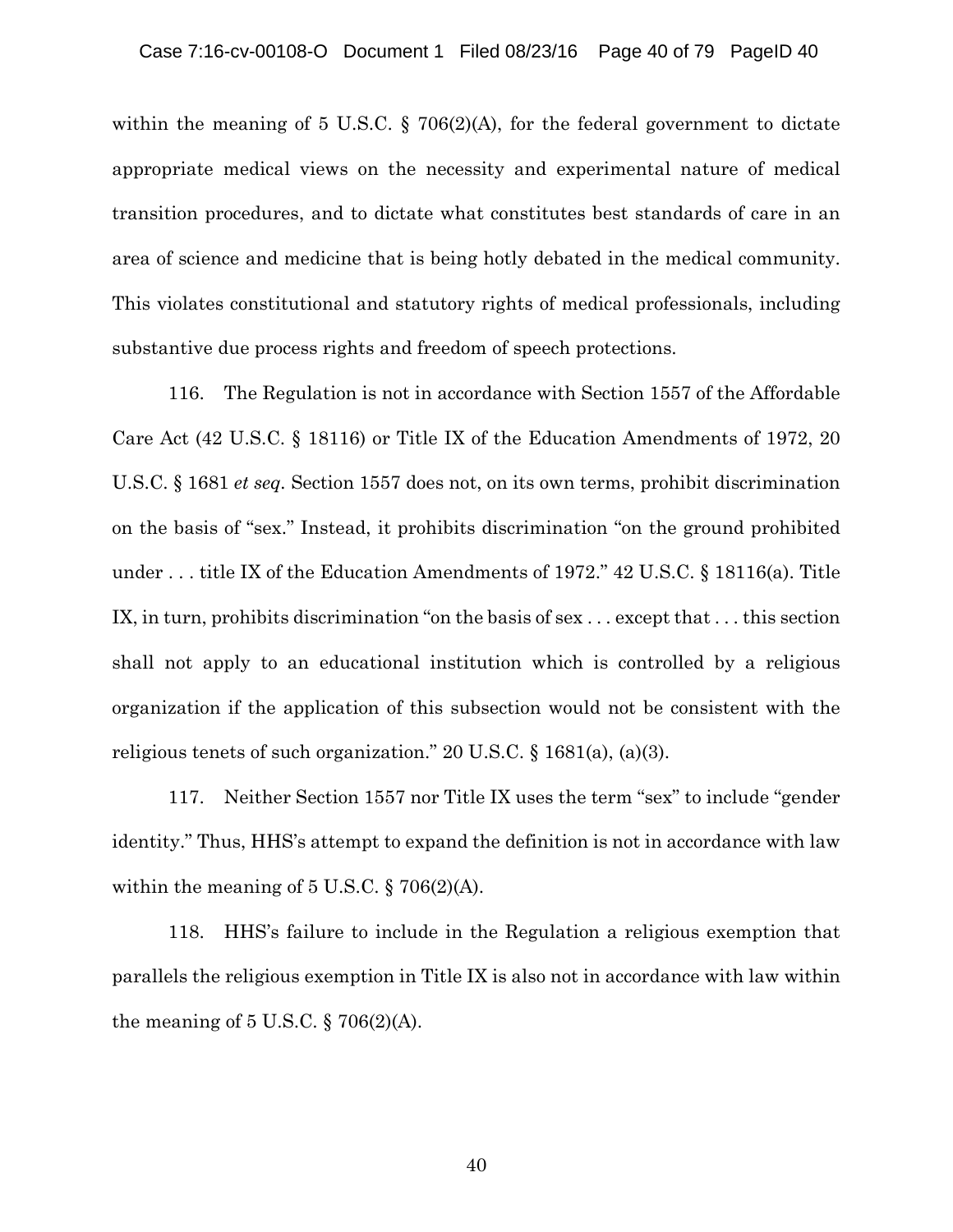#### Case 7:16-cv-00108-O Document 1 Filed 08/23/16 Page 41 of 79 PageID 41

119. HHS's failure to include an exclusion for sterilization and sterilizationrelated services is not in accordance with law within the meaning of 5 U.S.C. § 706(2)(A) because it is inconsistent with the Church Amendments, 42 U.S.C. § 300a-7(b), which protect the right of healthcare entities who receive federal funding to refuse to participate in or assist with sterilizations.

120. HHS's failure to include an exclusion for abortion and abortion-related services is not in accordance with law within the meaning of  $5 \text{ U.S.C.} \S$   $706(2)(\text{A})$ because it is inconsistent with the plain language of Title IX, which prohibits requiring coverage, payment, or the use of facilities for abortion.

121. HHS's failure to include an exclusion for abortion and abortion-related services is not in accordance with law within the meaning of  $5 \text{ U.S.C.} \S$   $706(2)(\text{A})$ because it is inconsistent with the Church Amendments, 42 U.S.C. §300a-7(b), which protect the right of healthcare entities who receive federal funding to refuse to participate in or assist with abortions.

122. HHS's failure to include an exclusion for abortion and abortion-related services is not in accordance with law within the meaning of  $5 \text{ U.S.C.} \S$   $706(2)(\text{A})$ because it is inconsistent with Section 245 of the Public Health Service Act, 42 U.S.C. § 238(n), which prohibits the federal government and any state or local government receiving federal financial assistance from discriminating against any healthcare entity on the basis that the entity refuses to perform abortions, provide referrals for abortions, or to make arrangements for such abortions.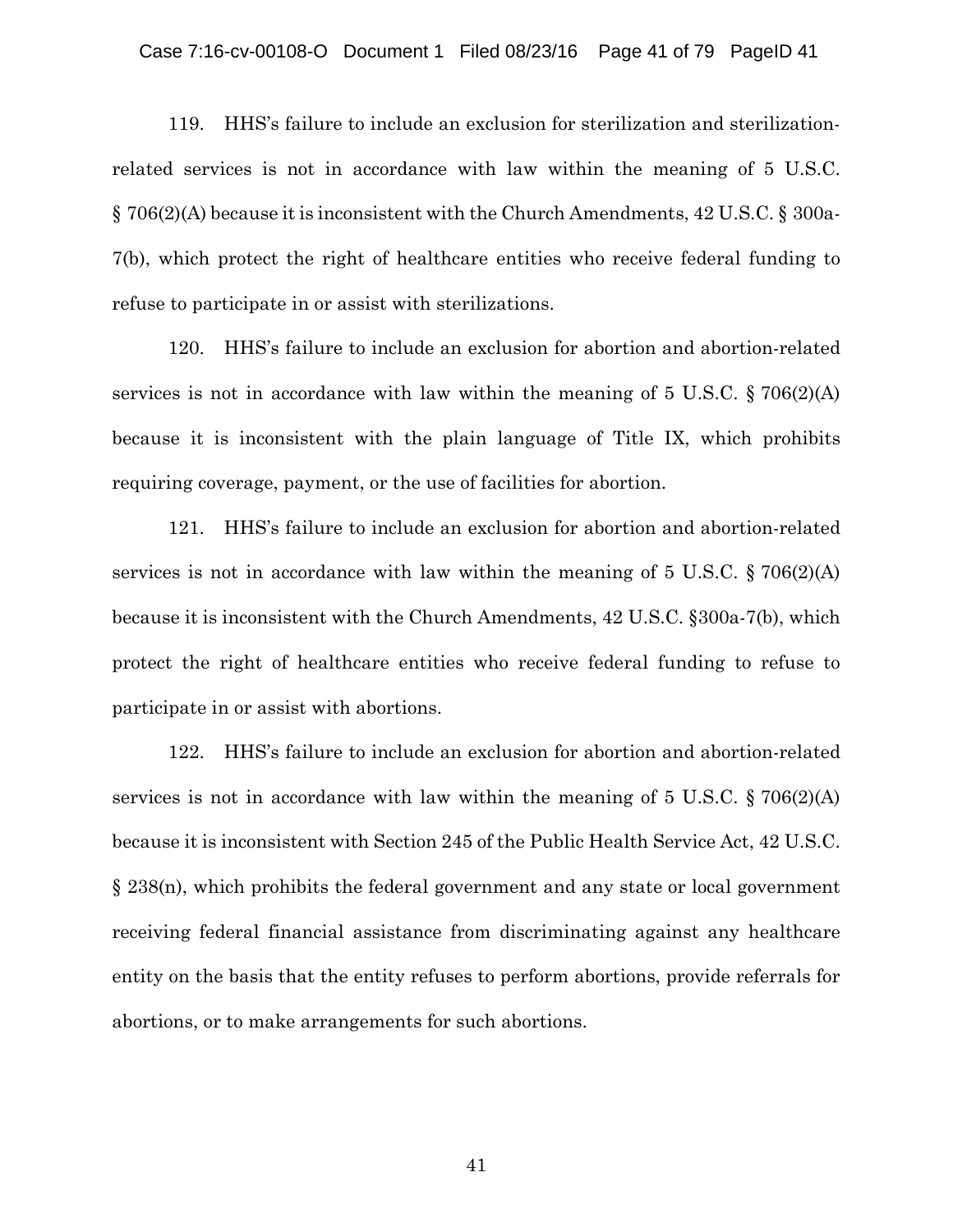#### Case 7:16-cv-00108-O Document 1 Filed 08/23/16 Page 42 of 79 PageID 42

123. HHS's failure to include an exclusion for abortion and abortion-related services is not in accordance with law within the meaning of  $5 \text{ U.S.C.}$   $\S 706(2)(\text{A})$ because it is inconsistent with the Weldon Amendment, which has been readopted or incorporated by reference in every HHS appropriations act since 2005,[29](#page-41-0) and provides that no funds may be made available under HHS appropriations act to a government entity that discriminates against an institution or individual physician or healthcare professional on the basis that the entity or individual "does not provide, pay for, provide coverage of, or refer for abortions."

124. HHS's failure to include an exclusion for abortion and abortion-related services is not in accordance with law within the meaning of  $5 \text{ U.S.C.}$  § 706(2)(A) because it is inconsistent with Section 1303(b)(4) of the ACA, 42 U.S.C. § 18023, which states that "[n]o qualified health plan offered through an Exchange may discriminate against any individual health care provider or health care facility because of its unwillingness to provide, pay for, provide coverage of, or refer for abortions."

125. The Regulation is not in accordance with Title VII of the Civil Rights Act of 1964 (42 U.S.C. § 2000e et seq.). Title VII prohibits employers from discriminating against employees on the basis of religion. 42 U.S.C. § 2000e-2. This means that employers, including Plaintiffs, have a duty to reasonably accommodate their employees' religious practices unless doing so would cause undue hardship to

 $\overline{a}$ 

<span id="page-41-0"></span><sup>29</sup> *See* Consolidated Appropriations Act, 2016, H.R. 2029, 114th Cong. § 507(d) (2015).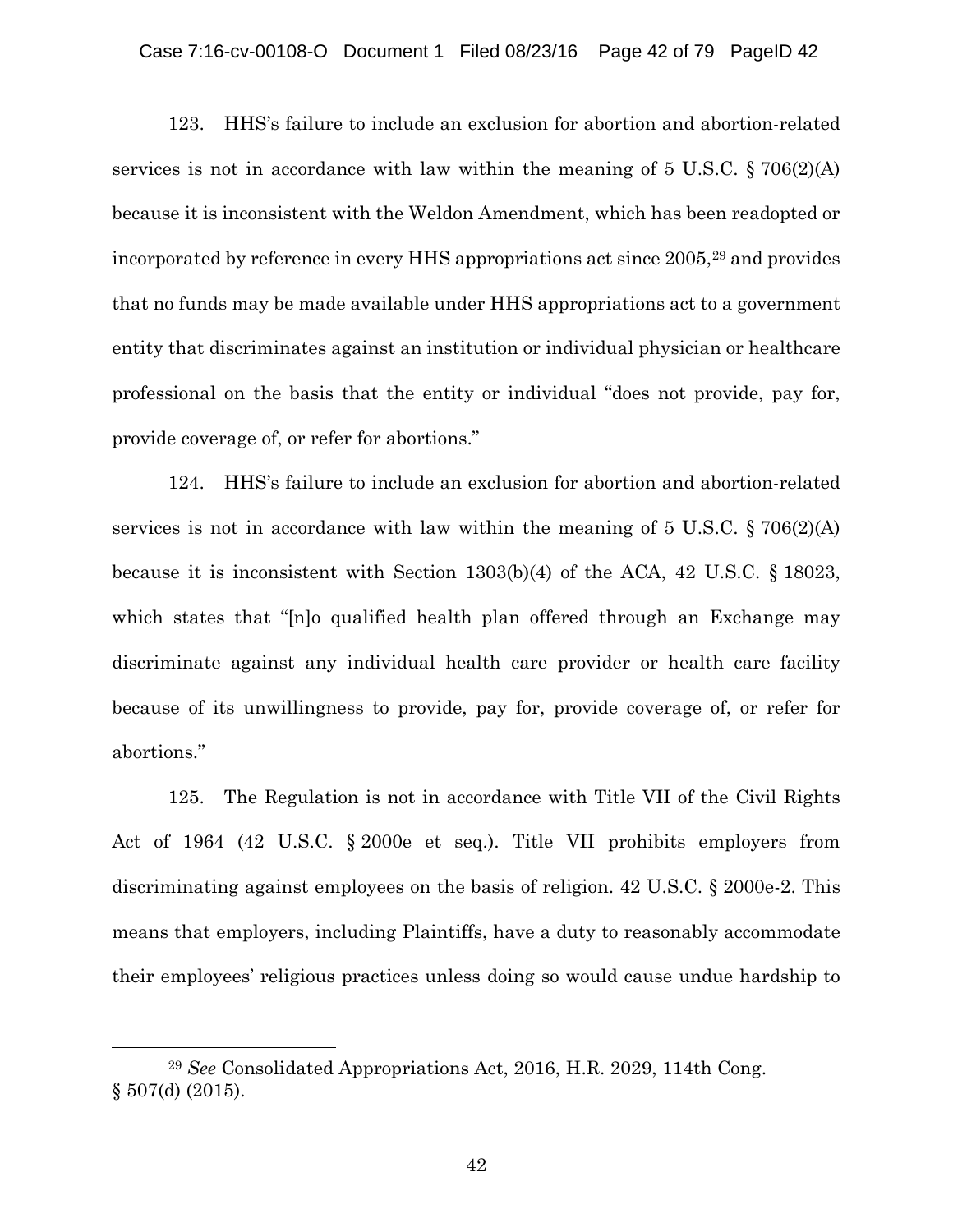the employer. Plaintiffs employ individuals who have religious or conscientious objections to performing medical transition procedures. It should not be an undue hardship on Plaintiffs to accommodate these employees' religious beliefs, but the new Regulation will in many cases make it illegal for Plaintiffs who receive HHS funds to accommodate their employees in accordance with Title VII. Thus, the Regulation is not in accordance with Title VII.

126. The Regulation states that a physician's view of medical transition procedures as "experimental" is "outdated and not based on current standards of care." 81 Fed. Reg. at 31435; *see also id.* at 31429. It is not in accordance with law within the meaning of 5 U.S.C. § 706(2)(A) for the federal government to dictate appropriate medical views on the necessity and experimental nature of medical transition procedures, and to dictate what constitutes best standards of care and what services physicians must offer in an area of science and medicine that is being hotly debated in the medical community. This violates constitutional and statutory rights of medical professionals, including a medical professional's freedom of speech to offer candid professional advice about the experimental nature and dangerous health outcomes associated with medical transition procedures, and freedom not to be compelled to speak in favor of or make referrals for such procedures.

127. The Regulation also forces physicians to provide medical services related to gender transition. This is not in accordance with substantive due process rights protecting a medical professional's right to not perform a procedure he or she believes to be experimental, ethically questionable, and potentially harmful.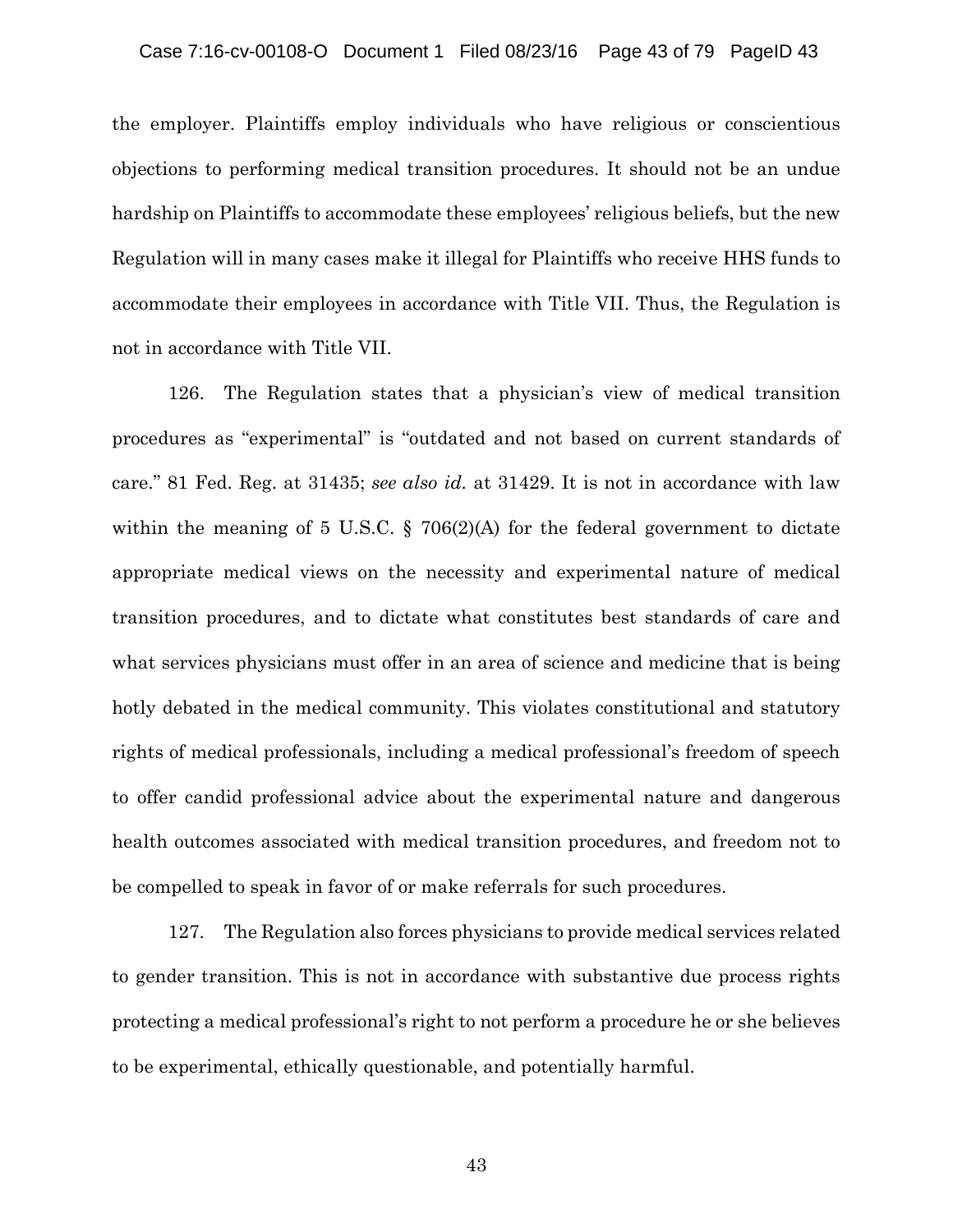128. The Regulation is not in accordance with the First Amendment because the Regulation is overbroad and not narrowly tailored to a compelling governmental interest.

129. The Regulation is not in accordance with the First Amendment and Fifth Amendment because it is void for vagueness.

130. The Regulation is not in accordance with the First Amendment because it violates Plaintiffs' rights not to be subjected to a system of unbridled discretion when engaging in speech or religious exercise.

131. The Regulation is not in accordance with the Tenth Amendment, which prohibits the federal government from co-opting a state's control over budgetary processes and legislative agendas.

132. The Regulation is contrary to the First Amendment because it imposes an unconstitutional condition on Plaintiffs' receipt of federal funding. *See Agency for Int'l Dev. v. Alliance for Open Soc'y Int'l, Inc.*, 133 S. Ct. 2321, 2331, 186 L. Ed. 2d 398 (2013).

133. The Regulation is contrary to the First Amendment because violates Plaintiffs' freedom of association protections.

134. The Regulation is contrary to law because it violates the Religious Freedom Restoration Act.

135. The Regulation is contrary to law because it violates the Free Exercise clause of the First Amendment.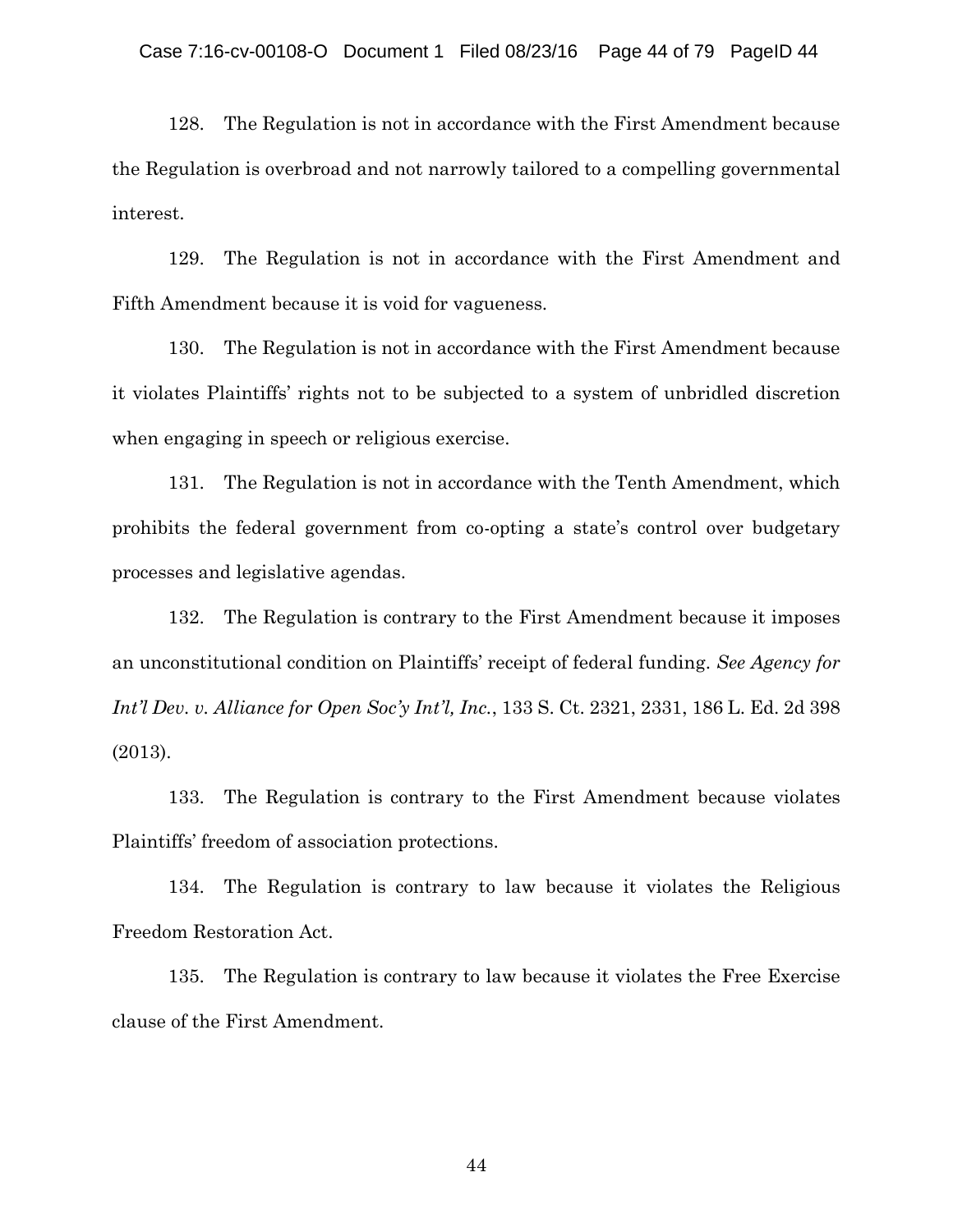## Case 7:16-cv-00108-O Document 1 Filed 08/23/16 Page 45 of 79 PageID 45

136. The Regulation is contrary to law because it violates the Fifth Amendment Due Process and Equal Protection clauses.

137. The Regulation is contrary to the protections of the Spending Clause.

138. The Regulation is an unlawful abrogation of sovereign immunity.

139. The Regulation is contrary to the protections of the Tenth Amendment.

140. Plaintiffs have no adequate or available administrative remedy, or, in

the alternative, any effort to obtain an administrative remedy would be futile.

141. Plaintiffs have no adequate remedy at law.

142. Absent injunctive and declaratory relief against the Regulation, the Plaintiffs have been and will continue to be harmed.

### **COUNT II**

# **Violation of the Administrative Procedure Act Agency Action In Excess of Statutory Authority and Limitations**

143. The Plaintiffs incorporate by reference all preceding paragraphs.

144. Defendants are "agencies" under the APA, 5 U.S.C. § 551(1), and the new Regulation complained of herein is a "rule" under the APA, *id.* § 551(4), and constitutes "[a]gency action made reviewable by statute and final agency action for which there is no other adequate remedy in a court." *Id.* § 704.

145. The APA prohibits agency actions that are "in excess of statutory jurisdiction, authority, or limitations." 5 U.S.C. § 706(2)(C). The Regulation is in excess of statutory jurisdiction, authority, and limitations for a number of reasons.

146. For the reasons described above, there is no statutory authority or jurisdiction for HHS to require medical professionals and facilities to perform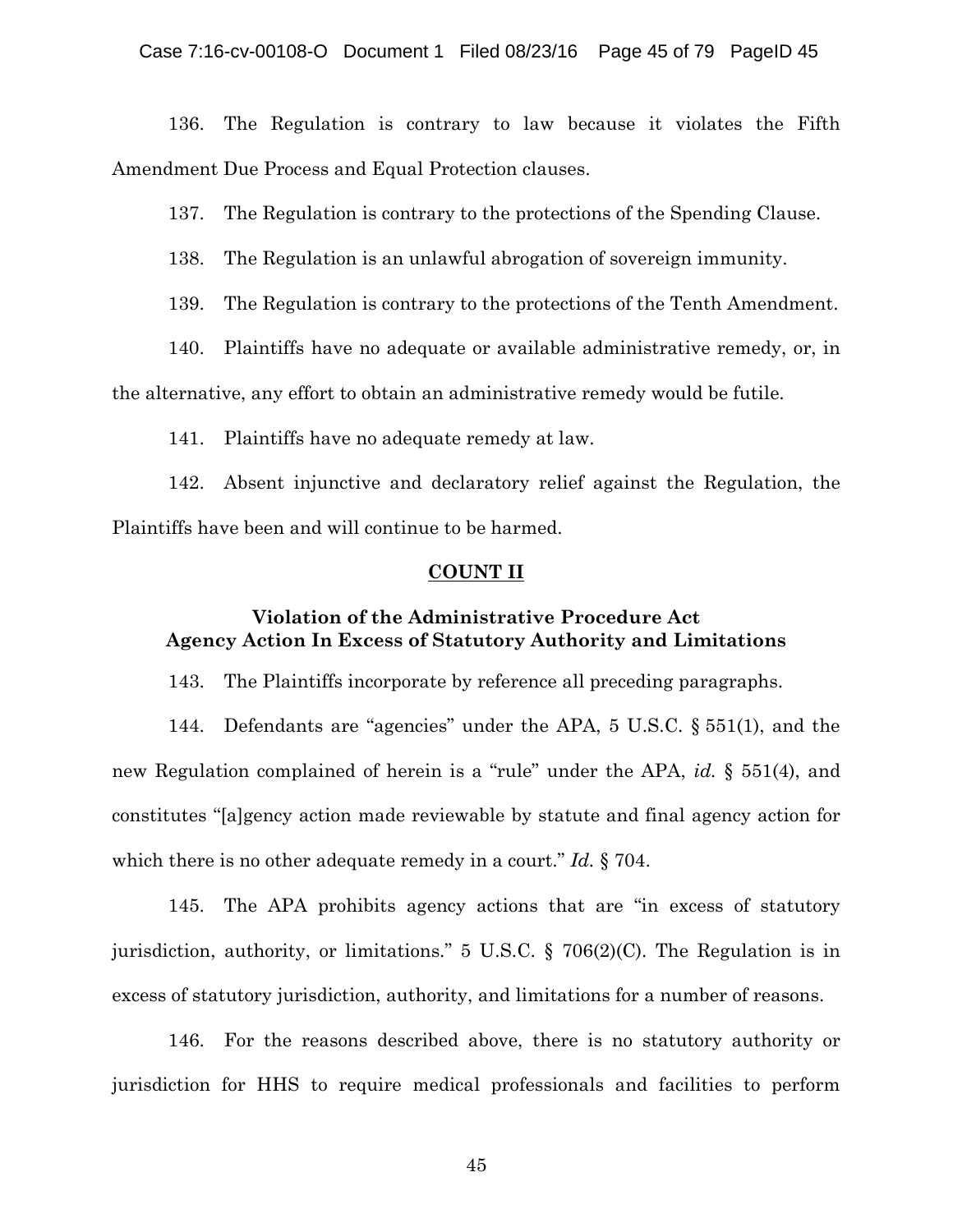#### Case 7:16-cv-00108-O Document 1 Filed 08/23/16 Page 46 of 79 PageID 46

procedures (or refer for the same) that may not be necessary or appropriate, and may in fact be harmful to the patients.

147. For the reasons described above, there is no statutory authority or jurisdiction for HHS to dictate appropriate medical views on the necessity and experimental nature of medical transition procedures, or to dictate what constitutes best standards of care in an area of science and medicine that is being hotly debated in the medical community.

148. For the reasons described above, HHS's decision to interpret Section 1557's reference to "sex" discrimination to include "gender identity" is in excess of statutory jurisdiction, authority, and limitations within the meaning of 5 U.S.C. § 706(2)(C).

149. For the reasons described above, HHS's failure to include a religious exemption in the Regulation that parallels the religious exemption in Title IX is in excess of statutory jurisdiction, authority, and limitations within the meaning of 5 U.S.C. § 706(2)(C).

150. For the reasons discussed above, HHS's failure to include an exclusion for sterilization and sterilization-related services is in excess of statutory jurisdiction, authority, and limitations within the meaning of 5 U.S.C. § 706(2)(C) because it is inconsistent with the Church Amendments, 42 U.S.C. § 300a-7(b).

151. For the reasons discussed above, HHS's failure to include an exclusion for abortion and abortion-related services is in excess of statutory jurisdiction, authority, and limitations within the meaning of 5 U.S.C. § 706(2)(C) because it is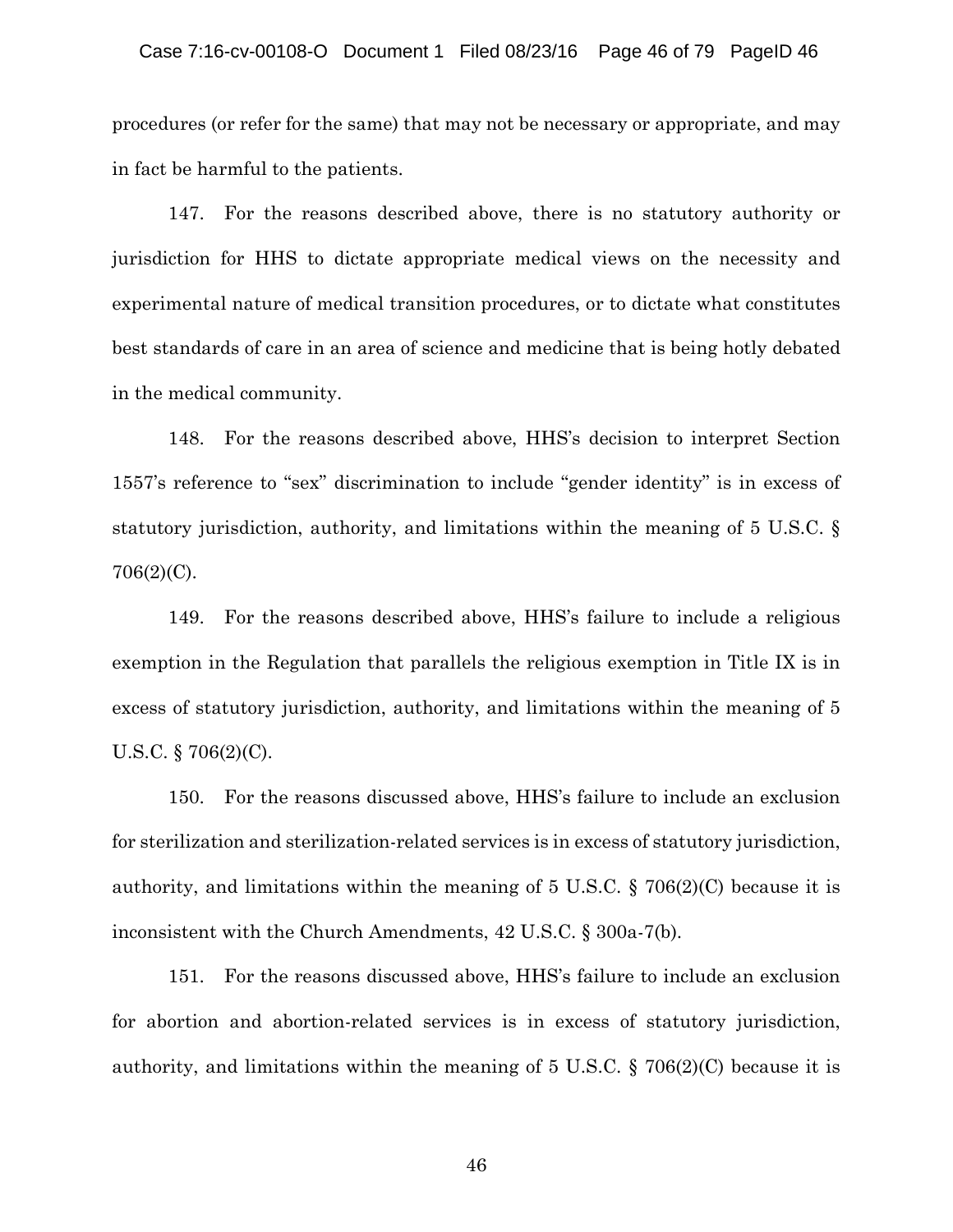inconsistent with the plain language of Title IX, which prohibits requiring coverage, payment, or the use of facilities for abortion.

152. For the reasons discussed above, HHS's failure to include an exclusion for abortion and abortion-related services is in excess of statutory jurisdiction, authority, and limitations within the meaning of  $5 \text{ U.S.C.}$  § 706(2)(C) because it is inconsistent with the Church Amendments, 42 U.S.C. § 300a-7(b).

153. For the reasons discussed above, HHS's failure to include an exclusion for abortion and abortion-related services is in excess of statutory jurisdiction, authority, and limitations within the meaning of 5 U.S.C. § 706(2)(C) because it is inconsistent with Section 245 of the Public Health Service Act, 42 U.S.C. § 238(n),

154. For the reasons discussed above, HHS's failure to include an exclusion for abortion and abortion-related services is in excess of statutory jurisdiction, authority, and limitations within the meaning of 5 U.S.C. § 706(2)(C) because it is inconsistent with the Weldon Amendment, which has been readopted or incorporated by reference in every HHS appropriations act since 2005. [30](#page-46-0)

155. For the reasons discussed above, HHS's failure to include an exclusion for abortion and abortion-related services is in excess of statutory jurisdiction, authority, and limitations within the meaning of 5 U.S.C. § 706(2)(C) because it is inconsistent with Section 1303(b)(4) of the ACA, 42 U.S.C. § 18023.

 $\overline{a}$ 

<span id="page-46-0"></span><sup>30</sup> *See* Consolidated Appropriations Act, 2016, H.R. 2029, 114th Cong. § 507(d) (2015).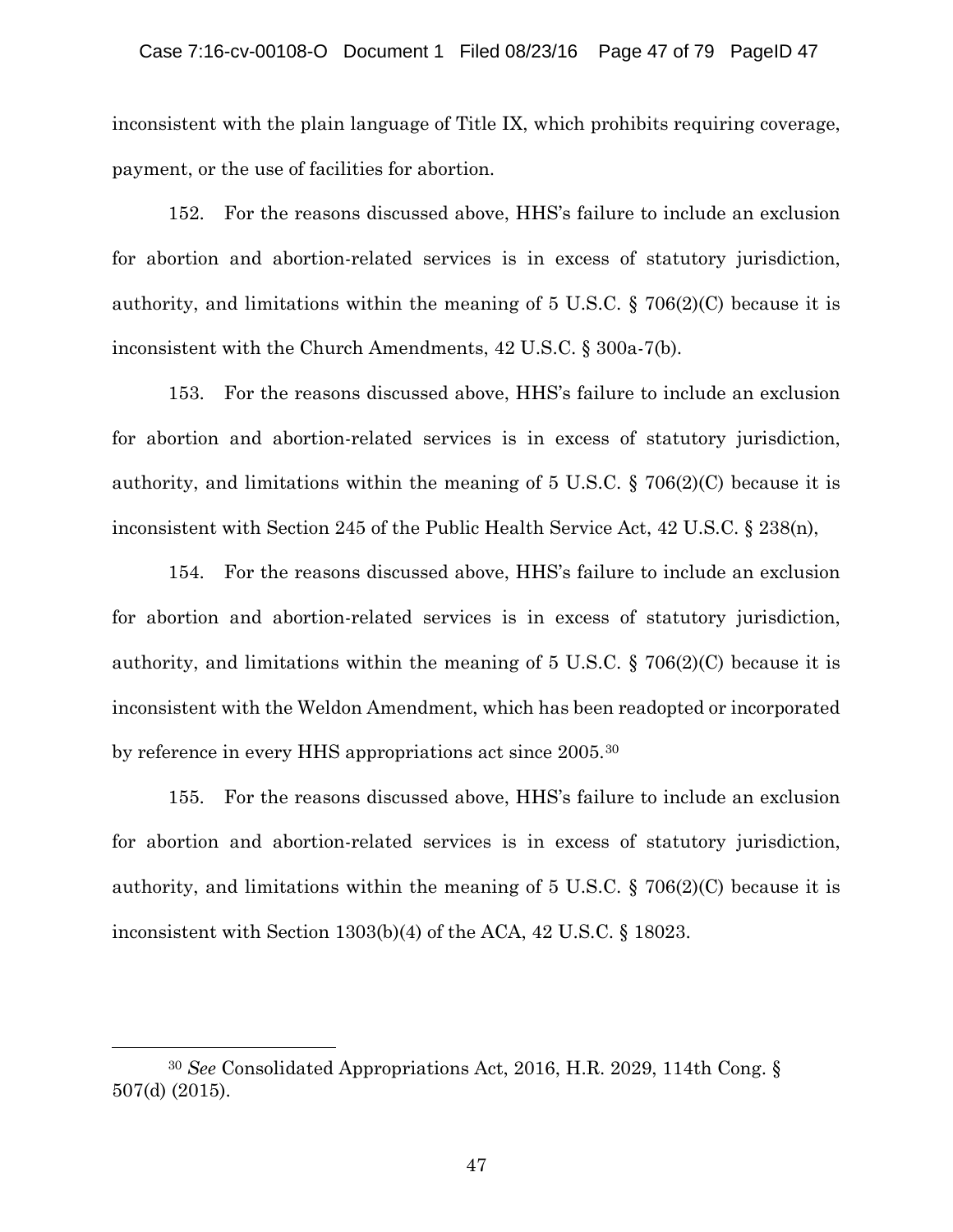#### Case 7:16-cv-00108-O Document 1 Filed 08/23/16 Page 48 of 79 PageID 48

156. For the reasons described above, HHS's decision to require Plaintiffs to act in violation of Title VII by not accommodating their employees' religious and conscientious objections to participating in (or referring for) medical transition treatment or procedures is in excess of statutory jurisdiction, authority, and limitations within the meaning of 5 U.S.C. § 706(2)(C).

157. For the reasons discussed above, the Regulation is in excess of statutory jurisdiction, authority, and limitations within the meaning of 5 U.S.C. § 706(2)(C) as it violates Plaintiffs' freedom of speech.

158. For the reasons discussed above, the Regulation is in excess of statutory jurisdiction, authority, and limitations within the meaning of 5 U.S.C. § 706(2)(C) as it violates Plaintiffs' substantive due process rights.

159. For the reasons discussed above, the Regulation is in excess of statutory jurisdiction, authority, and limitations within the meaning of 5 U.S.C. § 706(2)(C) as it violates the First Amendment because it is overbroad and not narrowly tailored to a compelling governmental interest.

160. For the reasons discussed above, the Regulation is in excess of statutory jurisdiction, authority, and limitations within the meaning of 5 U.S.C. § 706(2)(C) as it violates the First Amendment because it is overbroad and not narrowly tailored to a compelling governmental interest.

161. For the reasons discussed above, the Regulation is in excess of statutory jurisdiction, authority, and limitations within the meaning of 5 U.S.C. § 706(2)(C) because it is void under the First and Fifth Amendment for vagueness.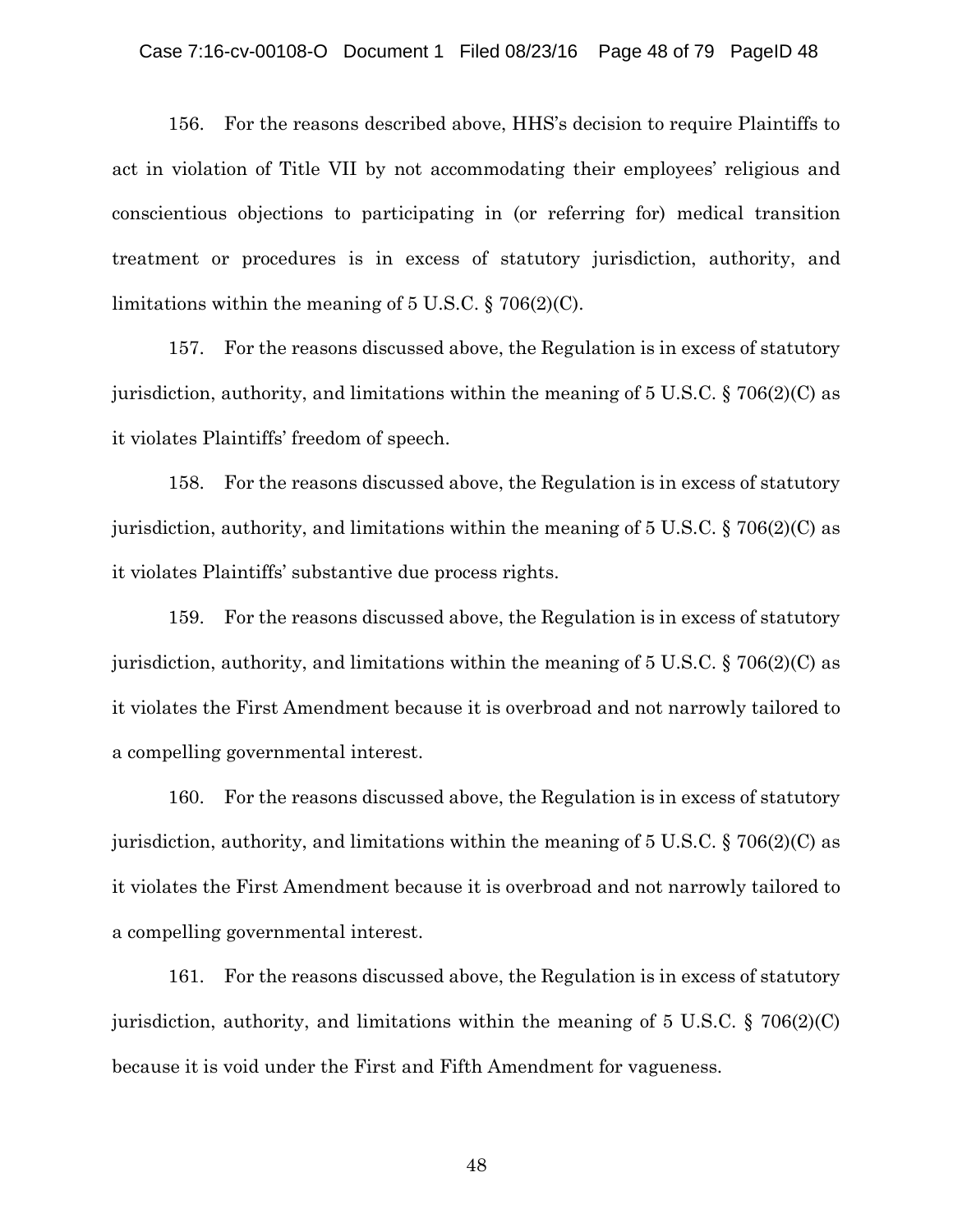### Case 7:16-cv-00108-O Document 1 Filed 08/23/16 Page 49 of 79 PageID 49

162. For the reasons discussed above, the Regulation is in excess of statutory jurisdiction, authority, and limitations within the meaning of  $5 \text{ U.S.C.}$  § 706(2)(C) because it violates Plaintiffs' rights not to be subjected to a system of unbridled discretion when engaging in speech or when engaging in religious exercise, as secured to them by the First Amendment of the United States Constitution.

163. For the reasons discussed above, the Regulation is in excess of statutory jurisdiction, authority, and limitations within the meaning of  $5 \text{ U.S.C.}$  §  $706(2)(\text{C})$ because it co-opts states' control over budgetary processes and legislative agendas contrary to the Tenth Amendment.

164. For the reasons discussed above, the Regulation is in excess of statutory jurisdiction, authority, and limitations within the meaning of  $5 \text{ U.S.C.}$  §  $706(2)(\text{C})$ because it imposes an unconstitutional condition on Plaintiffs' receipt of federal funding contrary to the First Amendment.

165. For the reasons discussed above, the Regulation is in excess of statutory jurisdiction, authority, and limitations within the meaning of 5 U.S.C. § 706(2)(C) because it violates Plaintiffs' First Amendment freedom of association.

166. For the reasons discussed above, the Regulation is in excess of statutory jurisdiction, authority, and limitations within the meaning of 5 U.S.C. § 706(2)(C) because it violates the Religious Freedom Restoration Act.

167. For the reasons discussed above, the Regulation is in excess of statutory jurisdiction, authority, and limitations within the meaning of 5 U.S.C. § 706(2)(C) because it violates the Free Exercise clause of the First Amendment.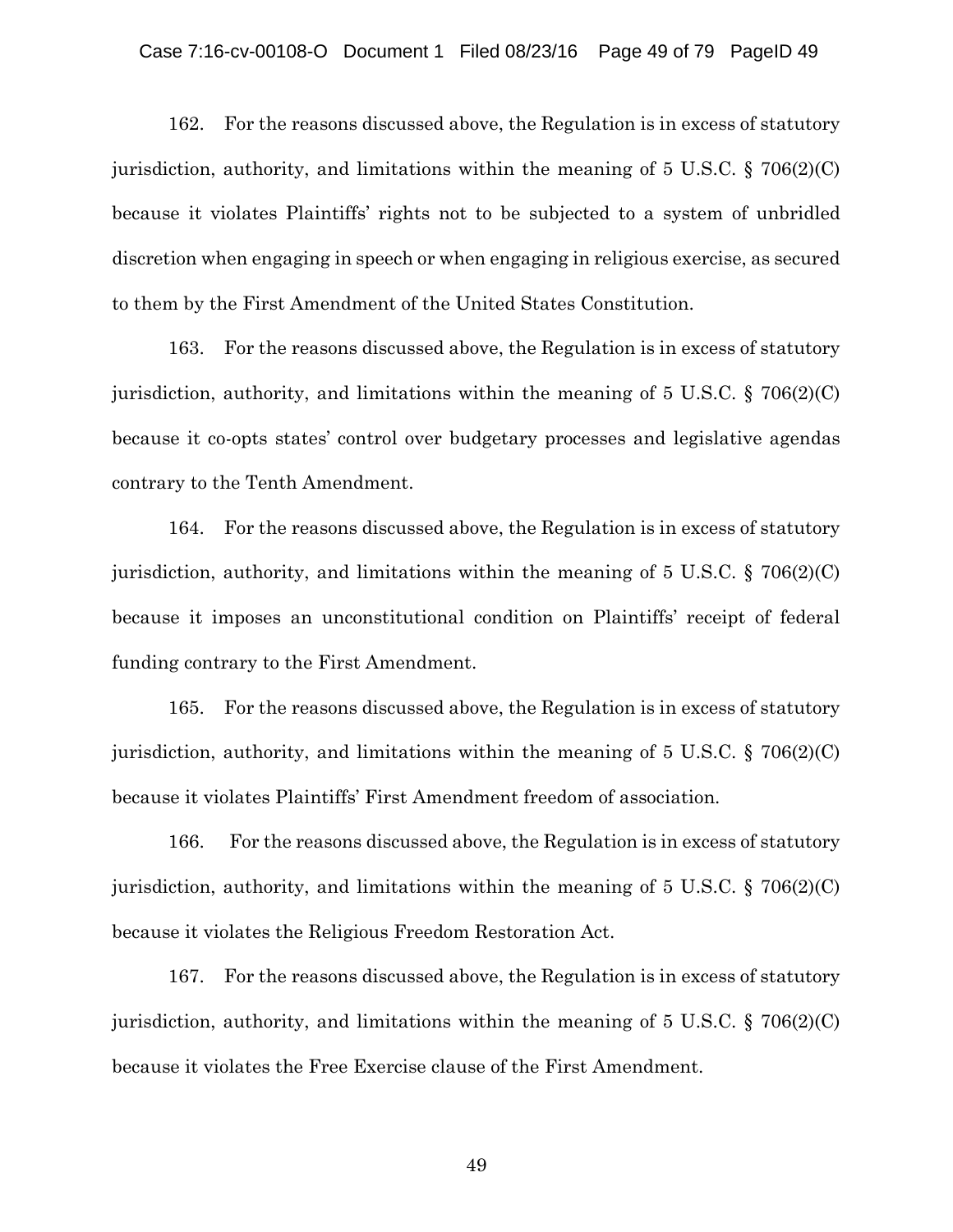#### Case 7:16-cv-00108-O Document 1 Filed 08/23/16 Page 50 of 79 PageID 50

168. For the reasons discussed above, the Regulation is in excess of statutory jurisdiction, authority, and limitations within the meaning of  $5 \text{ U.S.C.}$  § 706(2)(C) because it violates the Fifth Amendment Due Process and Equal Protection clauses.

169. For the reasons discussed above, the Regulation is in excess of statutory jurisdiction, authority, and limitations within the meaning of  $5 \text{ U.S.C.}$  § 706(2)(C) because it is contrary to the protections of the Spending Clause.

170. For the reasons discussed above, the Regulation is in excess of statutory jurisdiction, authority, and limitations within the meaning of  $5 \text{ U.S.C.}$  § 706(2)(C) because it is an unlawful abrogation of sovereign immunity.

171. For the reasons discussed above, the Regulation is in excess of statutory jurisdiction, authority, and limitations within the meaning of  $5 \text{ U.S.C.}$  §  $706(2)(\text{C})$ because it is contrary to the protections of the Tenth Amendment.

172. Plaintiffs have no adequate or available administrative remedy, or, in the alternative, any effort to obtain an administrative remedy would be futile.

173. Plaintiffs have no adequate remedy at law.

174. Absent injunctive and declaratory relief against the Regulation, the Plaintiffs have been and will continue to be harmed.

### **COUNT III**

# **Violation of the Administrative Procedure Act Agency Action that is Arbitrary, Capricious and an Abuse of Discretion**

175. The Plaintiffs incorporate by reference all preceding paragraphs.

176. Defendants are "agencies" under the APA, 5 U.S.C. § 551(1), and the new Regulation complained of herein is a "rule" under the APA, *id.* § 551(4), and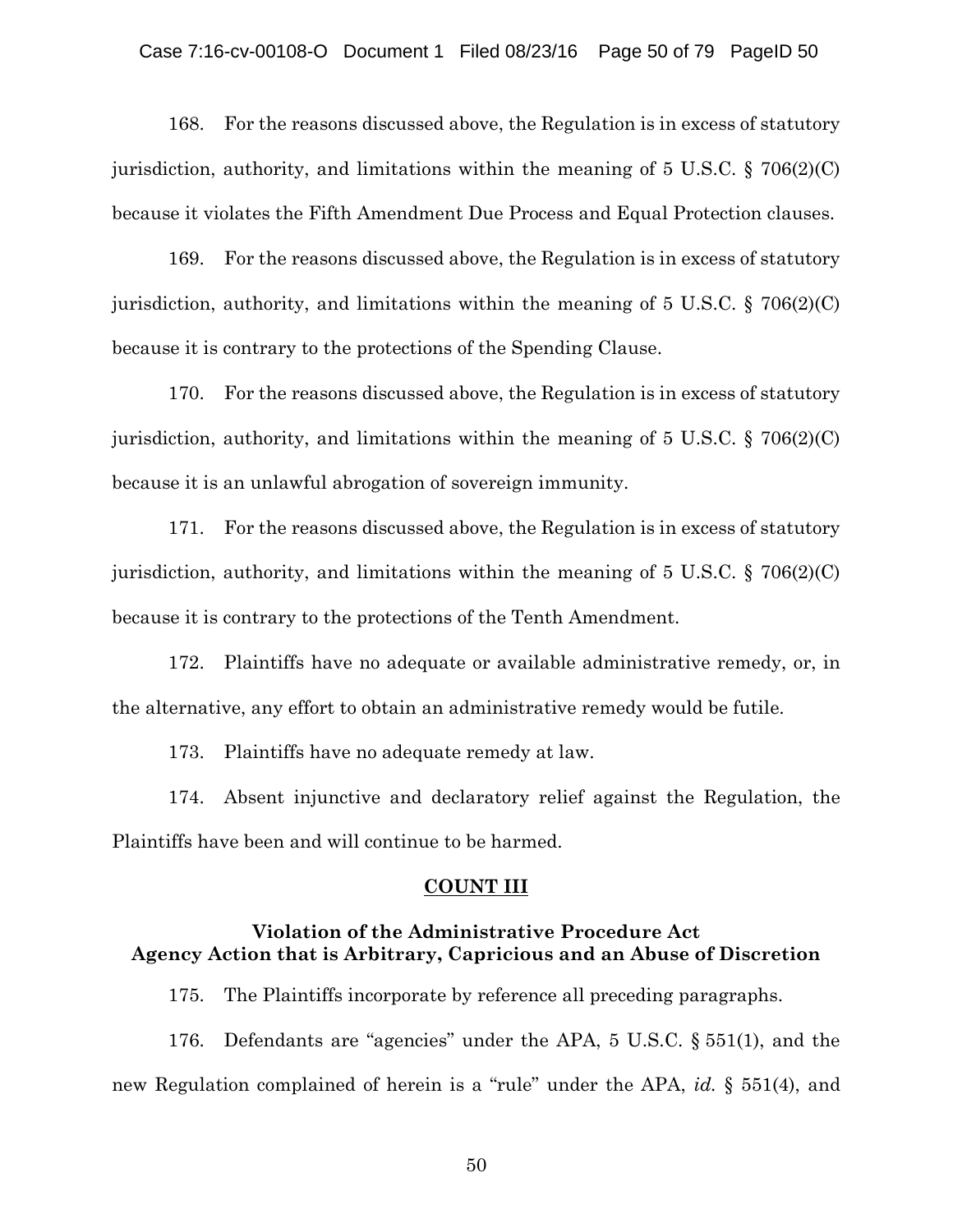constitutes "[a]gency action made reviewable by statute and final agency action for which there is no other adequate remedy in a court." *Id.* § 704.

177. The APA prohibits agency actions that are "arbitrary, capricious, [or] an abuse of discretion." 5 U.S.C. § 706(2)(A). The Regulation is arbitrary and capricious agency action for a number of reasons.

178. HHS has explained that the Regulation will require physicians to perform medical transition procedures regardless of whether those procedures are "medically necessary" or even "medically appropriate." It is arbitrary and capricious for the federal government to require medical professionals to perform (or refer for) procedures that the physician believes may not be necessary or appropriate, and that may even be harmful to the patient.

179. For the reasons discussed above, it is arbitrary and capricious for HHS to dictate appropriate medical views on the necessity and experimental nature of medical transition procedures, and to dictate what constitutes best standards of care.

180. For the reasons discussed above, HHS's inclusion of "gender identity" in its interpretation of "sex" is an arbitrary and capricious interpretation of Section 1557 of the Affordable Care Act (42 U.S.C. § 18116) and Title IX of the Education Amendments of 1972, 20 U.S.C. § 1681 *et seq.* 

181. For the reasons discussed above, HHS's failure to include a religious exemption in the Regulation that parallels the religious exemption in Title IX is arbitrary and capricious within the meaning of 5 U.S.C. § 706(2)(A).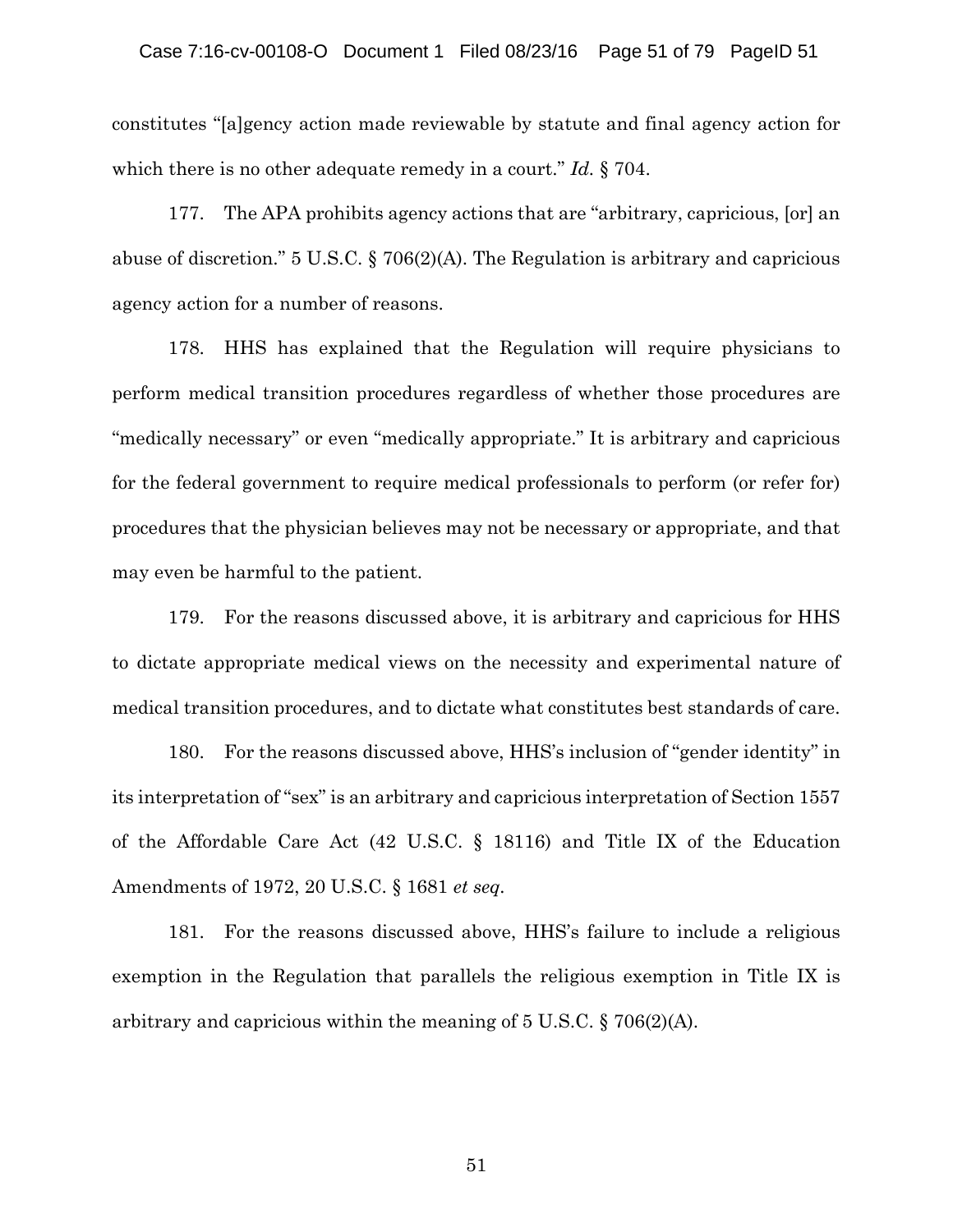#### Case 7:16-cv-00108-O Document 1 Filed 08/23/16 Page 52 of 79 PageID 52

182. For the reasons discussed above, HHS's failure to include an exclusion for sterilization and sterilization-related services is arbitrary and capricious within the meaning of 5 U.S.C.  $\S$  706(2)(A) because it is inconsistent with the Church Amendments, 42 U.S.C. § 300a-7(b).

183. For the reasons discussed above, HHS's failure to include an exclusion for abortion and abortion-related services is arbitrary and capricious within the meaning of 5 U.S.C. § 706(2)(A).

184. For the reasons described above, HHS's decision to require Plaintiffs to act in violation of Title VII by not accommodating their employees' religious objections to participating in medical transition procedures is arbitrary and capricious within the meaning of  $5 \text{ U.S.C.}$  §  $706(2)(\text{A})$ .

185. For the reasons discussed above, the Regulation is arbitrary and capricious within the meaning of 5 U.S.C. § 706(2)(A) as it violates Plaintiffs' freedom of speech.

186. For the reasons discussed above, the Regulation is arbitrary and capricious within the meaning of 5 U.S.C.  $\S$  706(2)(A) as it violates Plaintiffs' substantive due process rights.

187. For the reasons discussed above, the Regulation is arbitrary and capricious within the meaning of 5 U.S.C. § 706(2)(A) as it violates the First Amendment because it is overbroad and not narrowly tailored to a compelling governmental interest.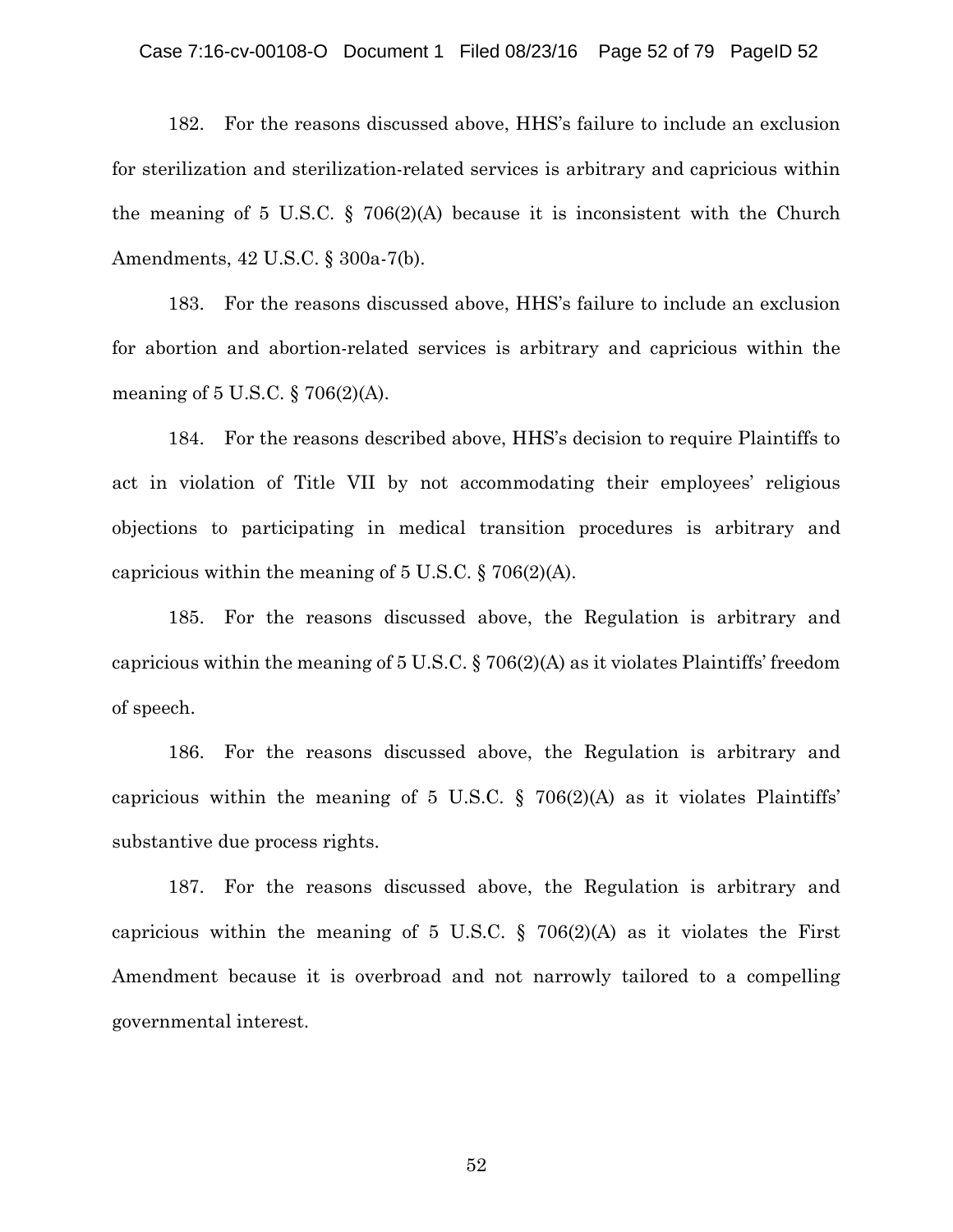#### Case 7:16-cv-00108-O Document 1 Filed 08/23/16 Page 53 of 79 PageID 53

188. For the reasons discussed above, the Regulation is arbitrary and capricious within the meaning of 5 U.S.C. § 706(2)(A) because it is void under the First and Fifth Amendment for vagueness.

189. For the reasons discussed above, the Regulation is arbitrary and capricious within the meaning of 5 U.S.C. § 706(2)(A) because it violates Plaintiffs' rights not to be subjected to a system of unbridled discretion when engaging in speech or when engaging in religious exercise, as secured to them by the First Amendment of the United States Constitution.

190. For the reasons discussed above, the Regulation is arbitrary and capricious within the meaning of 5 U.S.C. § 706(2)(A) because it co-opts States' control over budgetary processes and legislative agendas contrary to the Tenth Amendment.

191. For the reasons discussed above, the Regulation is arbitrary and capricious within the meaning of 5 U.S.C.  $\S$  706(2)(A) because it imposes an unconstitutional condition on Plaintiffs' receipt of federal funding contrary to the First Amendment.

192. The Regulation is arbitrary and capricious within the meaning of 5 U.S.C. § 706(2)(A) because it violates Plaintiffs' First Amendment freedom of association.

193. For the reasons discussed above, the Regulation is arbitrary and capricious within the meaning of  $5 \text{ U.S. C. }$  §  $706(2)(\text{A})$  because it violates the Religious Freedom Restoration Act.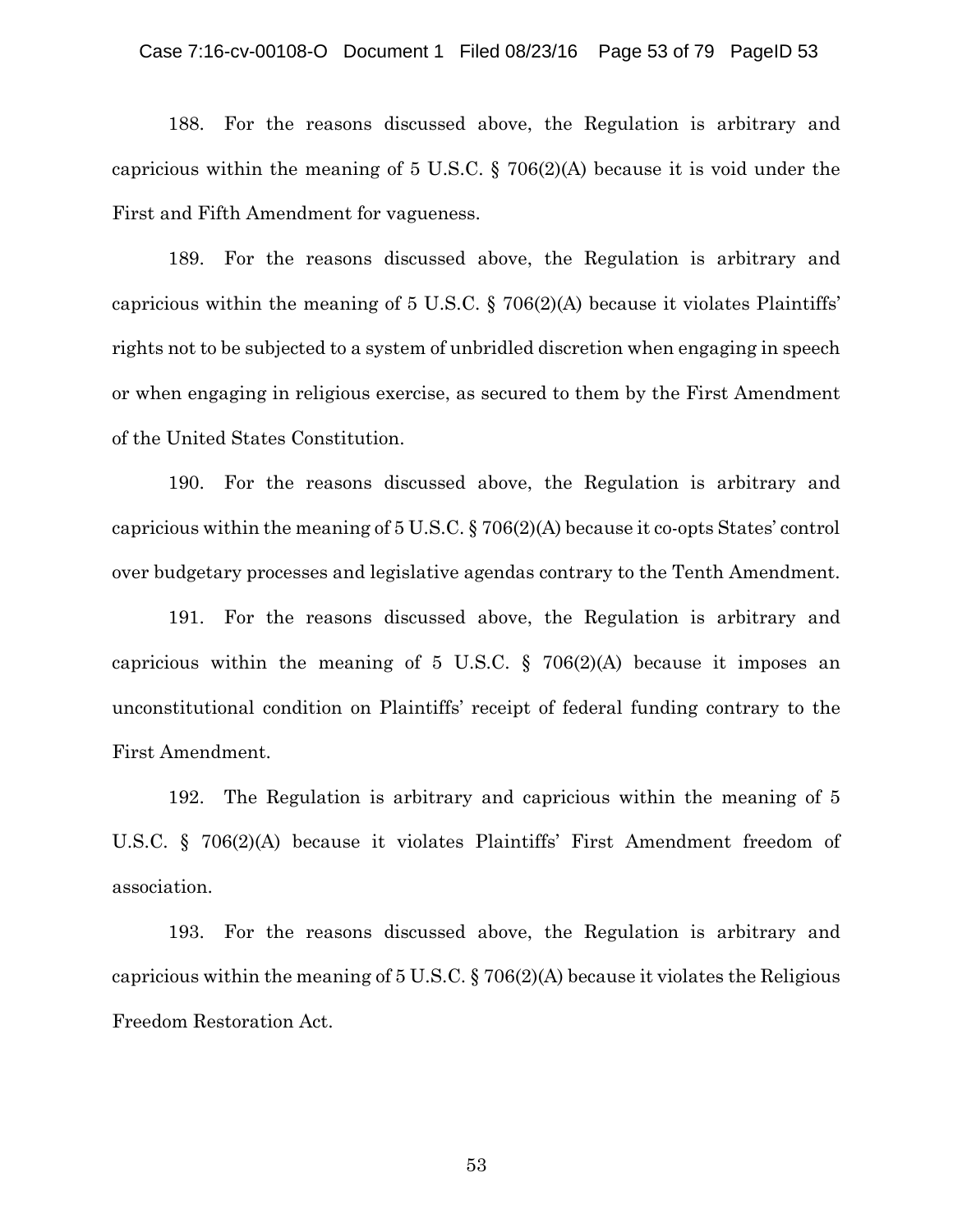### Case 7:16-cv-00108-O Document 1 Filed 08/23/16 Page 54 of 79 PageID 54

194. For the reasons discussed above, the Regulation is arbitrary and capricious within the meaning of 5 U.S.C. § 706(2)(A) because it violates the Free Exercise Clause of the First Amendment.

195. For the reasons discussed above, the Regulation is arbitrary and capricious within the meaning of 5 U.S.C. § 706(2)(A) because it violates the Fifth Amendment Due Process and Equal Protection clauses.

196. For the reasons discussed above, the Regulation is arbitrary and capricious within the meaning of 5 U.S.C. § 706(2)(A) because it is contrary to the protections of the Spending Clause.

197. For the reasons discussed above, the Regulation is arbitrary and capricious within the meaning of 5 U.S.C. § 706(2)(A) because it is an unlawful abrogation of sovereign immunity.

198. For the reasons discussed above, the Regulation is arbitrary and capricious within the meaning of 5 U.S.C. § 706(2)(A) because it is contrary to the protections of the Tenth Amendment.

199. Plaintiffs have no adequate or available administrative remedy, or, in the alternative, any effort to obtain an administrative remedy would be futile.

200. Plaintiffs have no adequate remedy at law.

201. Absent injunctive and declaratory relief against the Regulation, the Plaintiffs have been and will continue to be harmed.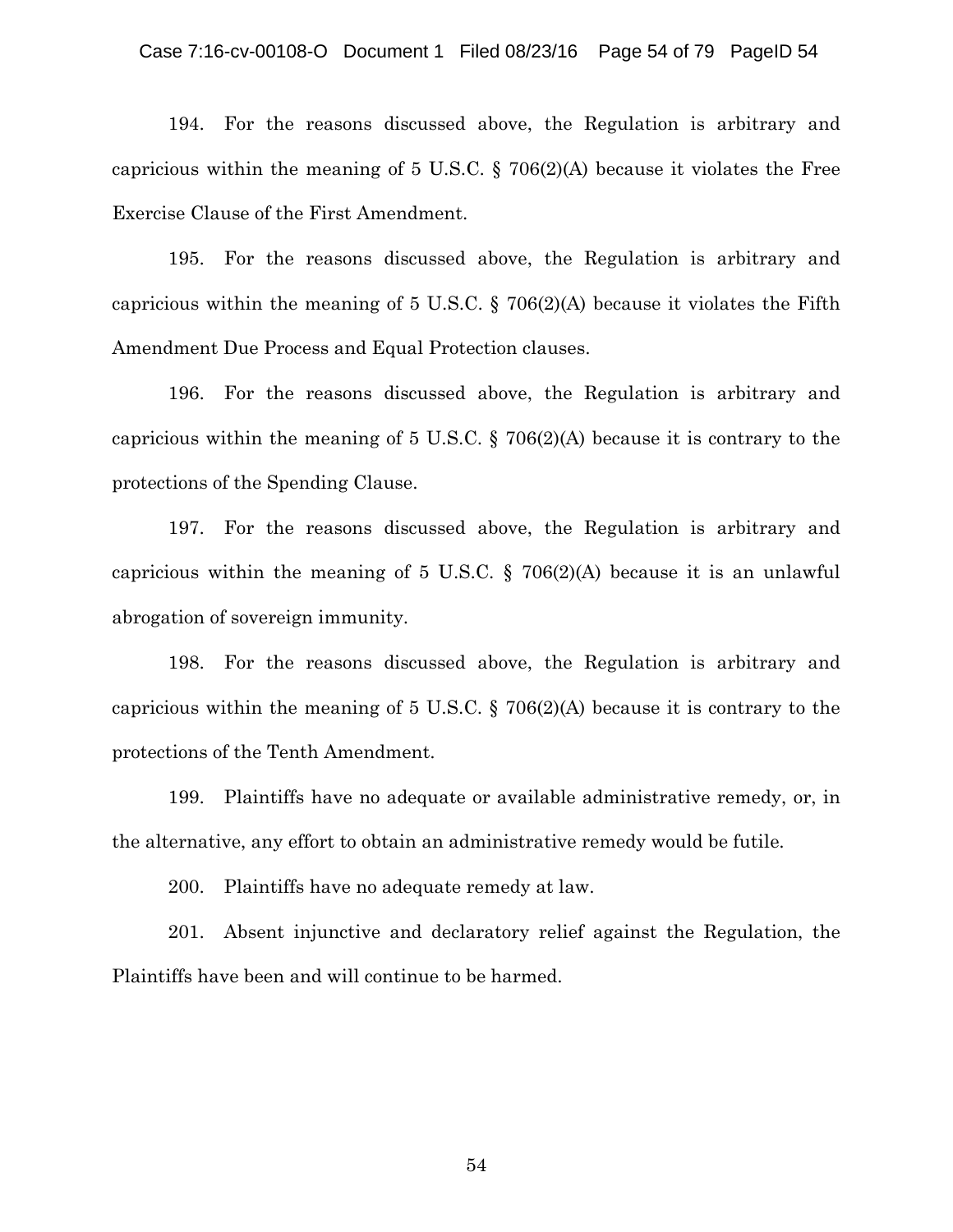## **B. Alleged by CMDA, Franciscan, and Specialty Physicians only**

## **COUNT IV**

# **Violation of the First Amendment of the United States Constitution Freedom of Speech Compelled Speech and Compelled Silence**

202. The Plaintiffs incorporate by reference all preceding paragraphs.

203. The Plaintiffs plan to continue using their best medical and ethical judgment in treating and advising patients. Performing (or referring for) medical transition procedures is contrary to their best medical and/or ethical judgment.

204. The Regulation states, in the context of physicians offering "health services" that a "categorization of all transition-related treatment . . . as experimental, is outdated and not based on current standards of care." 81 Fed. Reg. at 31435; *see also id.* at 31429.

205. The Regulation would prohibit the Plaintiffs from expressing their professional opinions that medical transition procedures are not the best standard of care or are experimental.

206. Performing (or referring for) medical transition procedures is also contrary to the religious and conscientious beliefs of the Plaintiffs, and their beliefs prohibit them from conducting, participating in, or referring for such procedures.

207. The Regulation would compel the Plaintiffs to conduct, participate in, refer for, or otherwise facilitate medical transition procedures.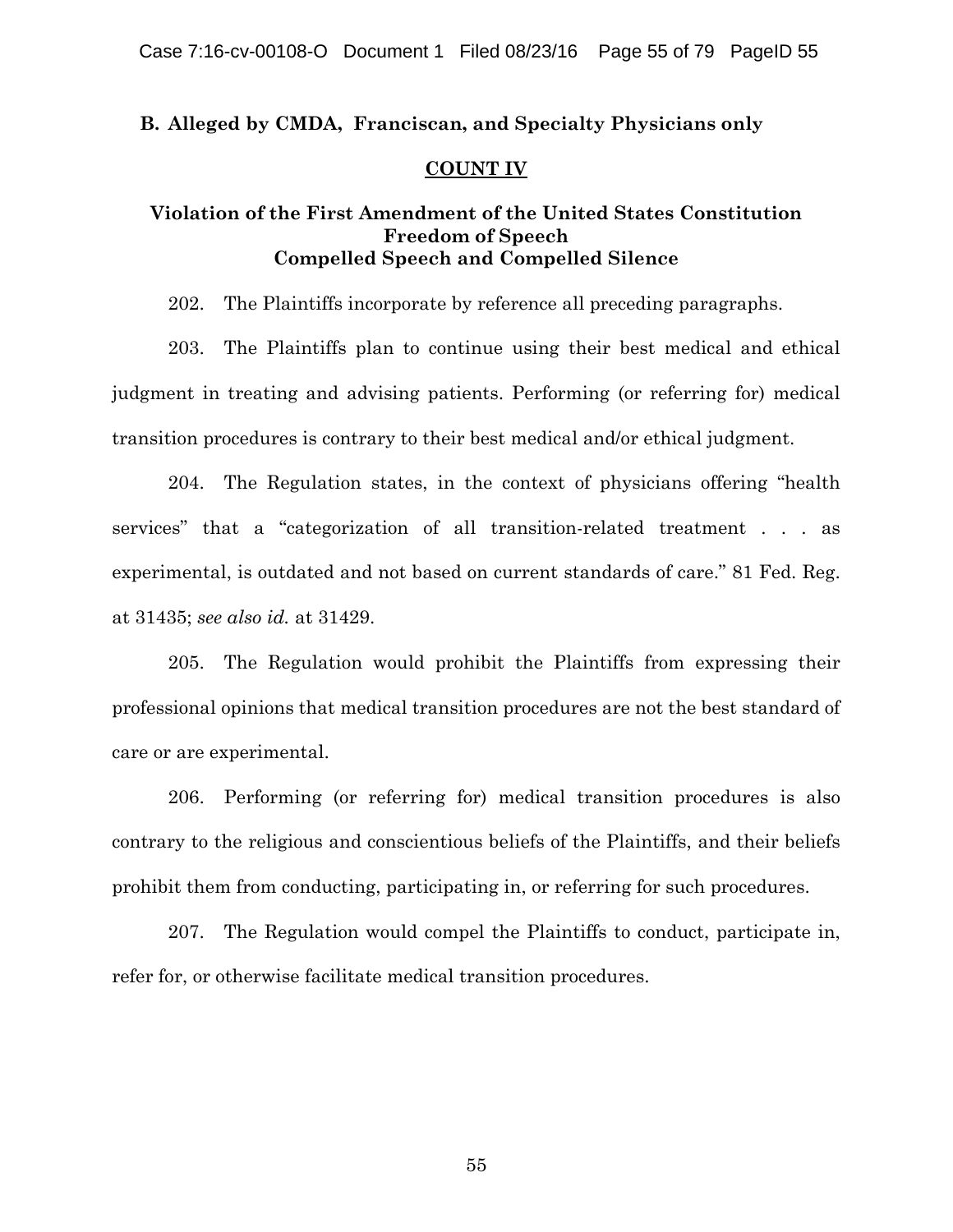208. The Regulation would prohibit the Plaintiffs from expressing their religious views that medical transition procedures are not the best standard of care or are experimental.

209. The Regulation would compel the Plaintiffs to speak in ways that they would not otherwise speak.

210. The Regulation thus violates the Plaintiffs right to be free from compelled speech as secured to them by the First Amendment of the United States Constitution.

211. The Regulation's compelled speech requirement is not justified by a compelling governmental interest.

212. Even if HHS has a compelling government interest, the Regulation is not narrowly tailored to achieve that interest.

213. Absent injunctive and declaratory relief against the Regulation, the Plaintiffs have been and will continue to be harmed.

### **COUNT V**

# **Violation of the First Amendment of the United States Constitution Freedom of Speech and Free Exercise Clause Viewpoint Discrimination**

214. The Plaintiffs incorporate by reference all preceding paragraphs.

215. The Plaintiffs' sincere religious and conscientious beliefs prohibit them from facilitating or participating in medical transition procedures.

216. The Plaintiffs' medical judgment is that, in general, it is harmful to encourage a patient to undergo medical transition procedures.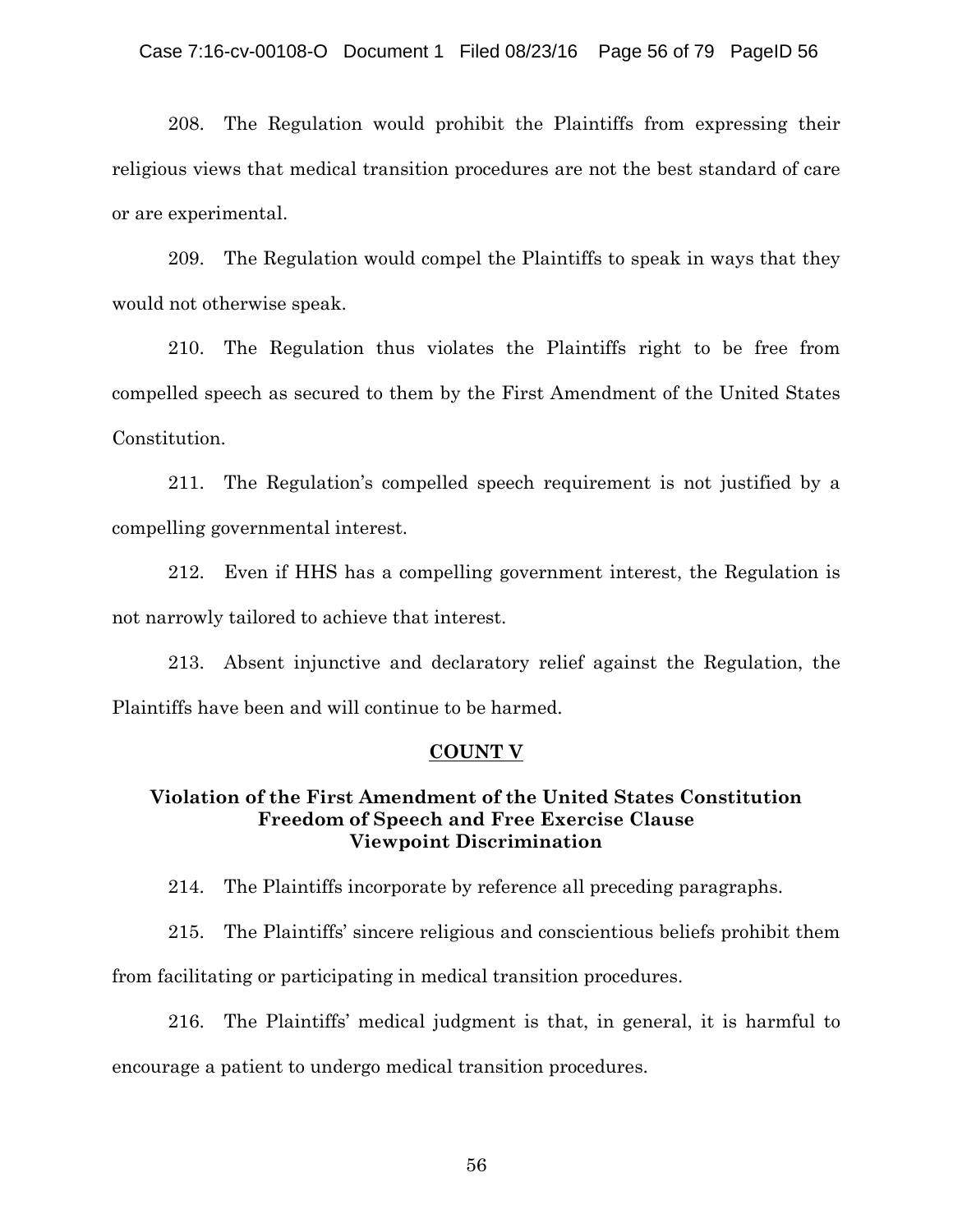### Case 7:16-cv-00108-O Document 1 Filed 08/23/16 Page 57 of 79 PageID 57

217. The Regulation states, in the context of physicians offering "health services" that a "categorization of all transition-related treatment, for example as experimental, is outdated and not based on current standards of care." 81 Fed. Reg. at 31435; *see also id.* at 31429.

218. The Regulation would prohibit the Plaintiffs from expressing their religious or conscientious viewpoint that medical transition procedures are not the best standard of care.

219. The Regulation withholds funding based on an intent to restrict Plaintiffs' speech.

220. The Regulation's viewpoint discrimination is not justified by a compelling governmental interest.

221. Even if HHS has a compelling government interest, the Regulation is not narrowly tailored to achieve that interest.

222. Defendants' actions thus violate the Plaintiffs rights as secured to them by the First Amendment of the United States Constitution.

223. Absent injunctive and declaratory relief against the Regulation, the Plaintiffs have been and will continue to be harmed.

### **COUNT VI**

## **Violation of the First and Fifth Amendments of the United States Constitution Freedom of Speech and Due Process Overbreadth**

224. Plaintiffs incorporate by reference all preceding paragraphs.

225. The Regulation regulates protected speech.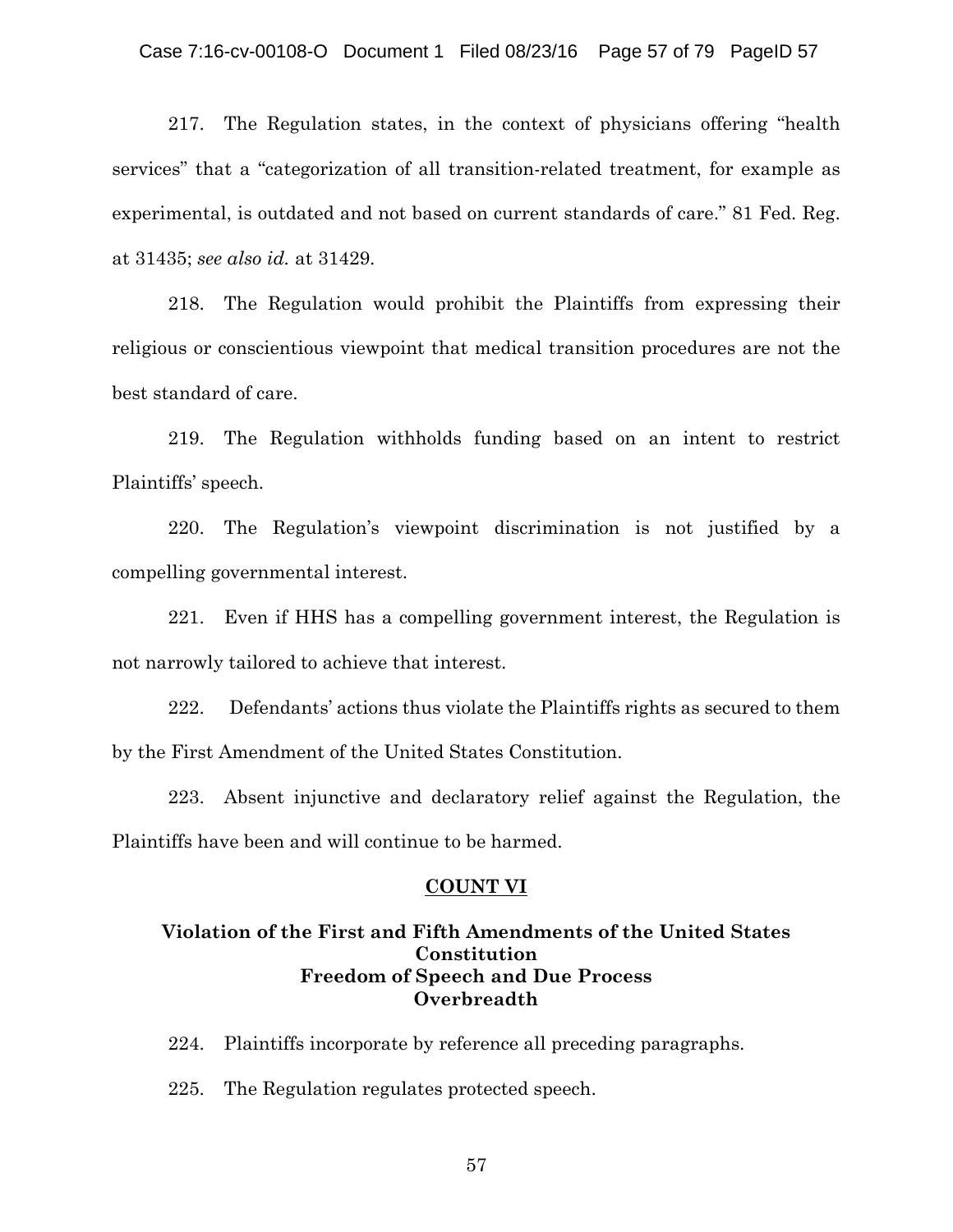#### Case 7:16-cv-00108-O Document 1 Filed 08/23/16 Page 58 of 79 PageID 58

226. The Regulation states, in the context of physicians offering "health services" that a "categorization of all transition-related treatment . . . as experimental, is outdated and not based on current standards of care." 81 Fed. Reg. at 31435; *see also id.* at 31429.

227. This exposes the Plaintiffs to penalties for expressing their medical and moral views of medical transition procedures. It also prohibits Plaintiffs from using their medical judgment to determine the appropriate standard of care for interactions with their patients.

228. Plaintiffs believe that the Regulation restricts their speech regarding the best standard of care for patients.

229. The Regulation states: "The determination of whether a certain practice is discriminatory typically requires a nuanced analysis that is fact-dependent."

230. The Regulation chills the Plaintiffs' speech.

231. The Regulation's overbreadth is not justified by a compelling governmental interest.

232. Even if HHS has a compelling government interest, the Regulation is not narrowly tailored to achieve that interest.

233. Defendants have therefore violated the Plaintiffs' rights secured to them by the Free Speech Clause of the First Amendment and the Due Process Clause of the Fifth Amendment by prohibiting speech that would otherwise be protected.

234. Absent injunctive and declaratory relief against the Regulation, the Plaintiffs have been and will continue to be harmed.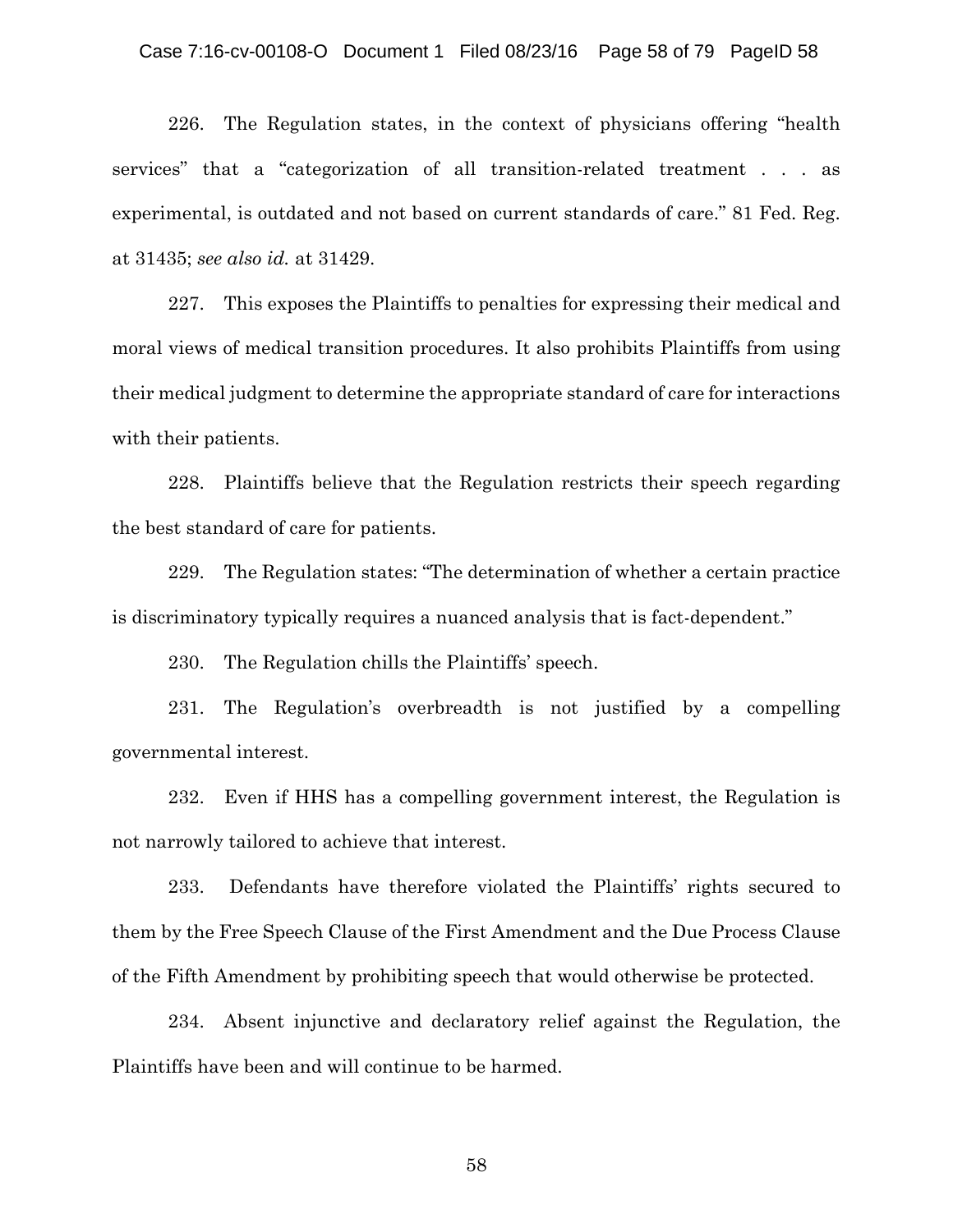### **COUNT VII**

# **Violation of the First and Fifth Amendments of the United States Constitution Freedom of Speech and Due Process Void for Vagueness**

235. The Plaintiffs incorporate by reference all preceding paragraphs.

236. The Regulation requires that a covered entity apply "neutral, nondiscriminatory criteria that it uses for other conditions when the coverage determination is related to gender transition" and "decline[s] to limit application of the rule by specifying that coverage for the health services addressed in § 92.207(b)(3)–(5) must be provided only when the services are medically necessary or medically appropriate." 81 Fed. Reg. at 31435.

237. Without allowing Plaintiffs to use their judgment about what is medically necessary or appropriate, the Regulation is ambiguous in the types of services Plaintiffs are required to provide and perform.

238. Requiring the Plaintiffs apply "neutral, nondiscriminatory criteria that it uses for other conditions" is a subjective standard without a limiting construction. *Id.*

239. The Regulation states, in the context of physicians offering "health services" that a "categorization of all transition-related treatment, for example as experimental, is outdated and not based on current standards of care." *Id.*; *see also id.* at 31429.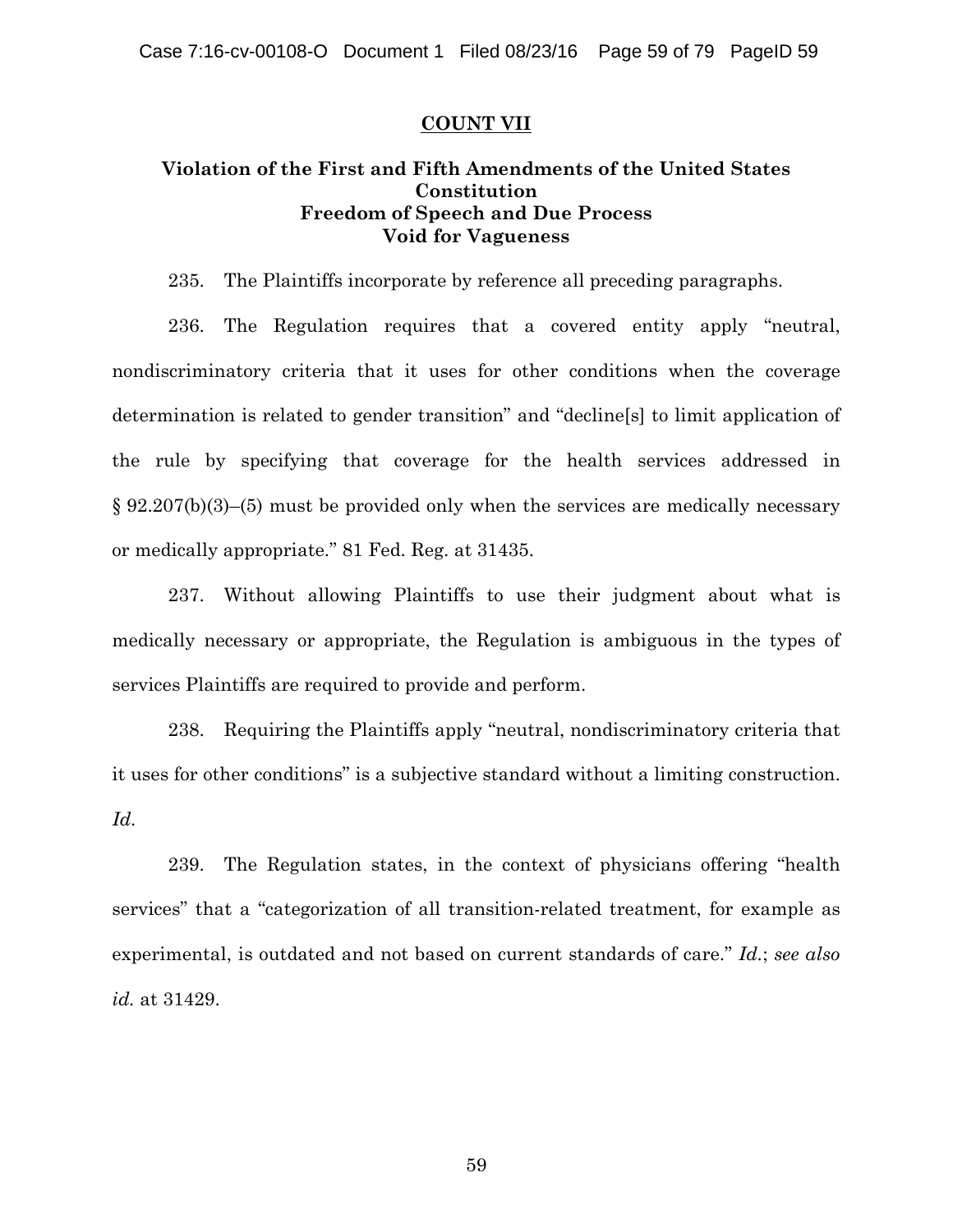## Case 7:16-cv-00108-O Document 1 Filed 08/23/16 Page 60 of 79 PageID 60

240. The Regulation does not provide a limiting construction for what the current standard of care is, nor does it provide guidance as to how physicians can rely on their best medical judgment when it conflicts with the Regulation.

241. The Regulation is not justified by a compelling governmental interest.

242. Even if HHS has a compelling government interest, the Regulation is not narrowly tailored to achieve that interest.

243. Because Plaintiffs are unable to determine what kind of procedures and services they will be required to provide and perform, Defendants have violated the Plaintiffs' rights secured to them by the Free Speech Clause of the First Amendment and the Due Process Clause of the Fifth Amendment.

244. Absent injunctive and declaratory relief against the Regulation, the Plaintiffs have been and will continue to be harmed.

#### **COUNT VIII**

# **Violation of the First Amendment of the United States Constitution Free Exercise Clause and Freedom of Speech Unbridled Discretion**

245. The Plaintiffs incorporate by reference all preceding paragraphs.

246. The Regulation "applies to every health program or activity, any part of which receives Federal financial assistance provided or made available by the Department; every health program or activity administered by the Department; and every health program or activity administered by a Title I entity." 45 C.F.R. 92.2(a).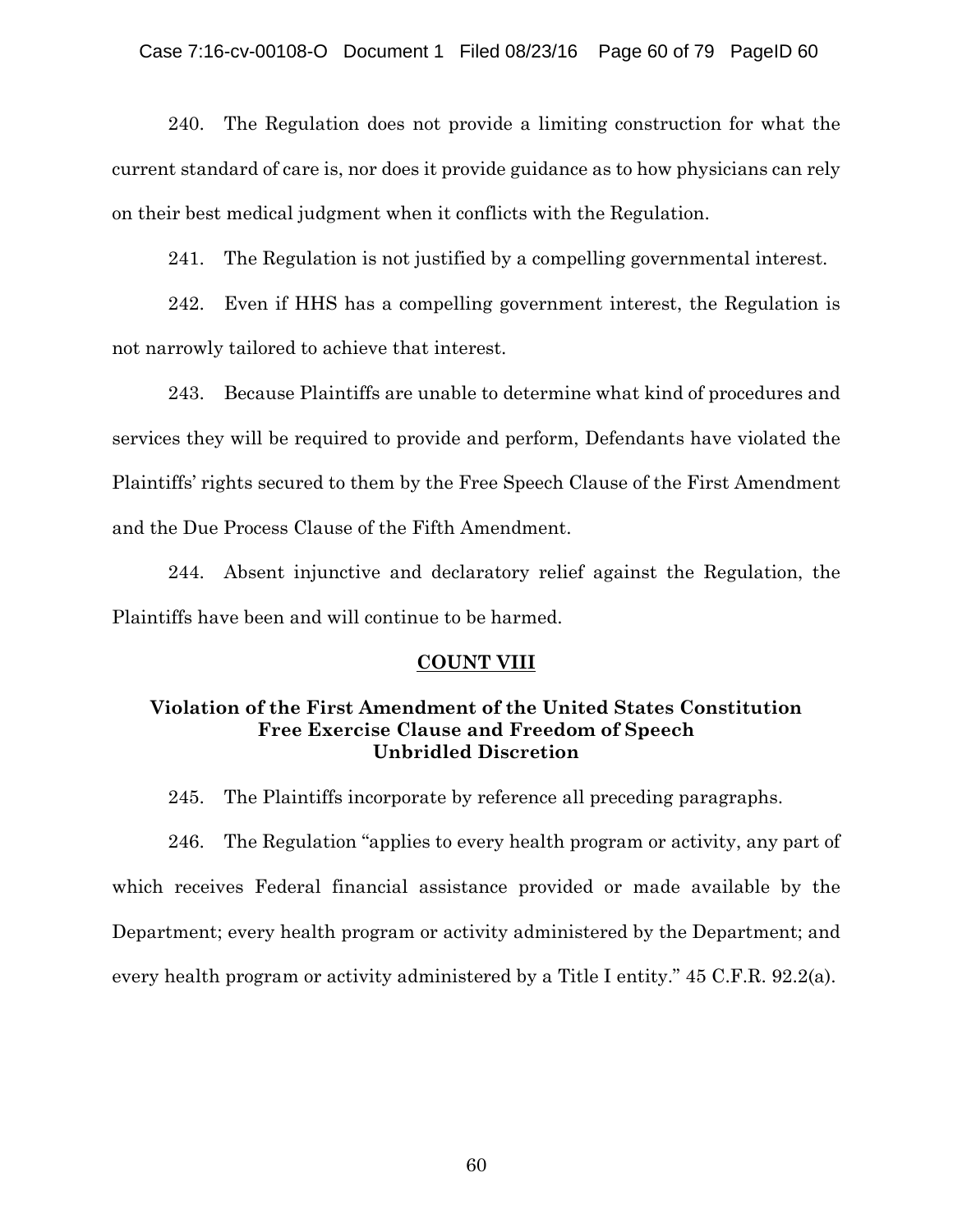#### Case 7:16-cv-00108-O Document 1 Filed 08/23/16 Page 61 of 79 PageID 61

247. The Regulation also states: "The determination of whether a certain practice is discriminatory typically requires a nuanced analysis that is factdependent." 81 Fed. Reg. at 31377.

248. The Regulation also says: "Insofar as the application of any requirement under this part would violate applicable Federal statutory protections for religious freedom and conscience, such application shall not be required." 45 C.F.R. 92.2(b)(2).

249. Because the Defendants have sole discretion over financial assistance provided or made available, and because Defendants have sole discretion over the application of the Regulation and any religious freedom protection that applies, the Regulation vests unbridled discretion over which organizations will have their First Amendment interests accommodated.

250. In Title IX of the Education Amendments of 1972, Congress precluded discrimination on the basis of "sex" in federally funded education programs, "except that . . . this section shall not apply to an educational institution which is controlled by a religious organization if the application of this subsection would not be consistent with the religious tenets of such organization." 20 U.S.C.  $\S$  1681(a)(3). Defendants have exercised unbridled discretion by declining to apply the clear religious freedom protections of Title IX.

251. In Title IX of the Education Amendments of 1972, Congress banned sex discrimination in federally funded education programs, except that it made clear that "Nothing in this chapter shall be construed to require or prohibit any person, or public or private entity, to provide or pay for any benefit or service, including the use of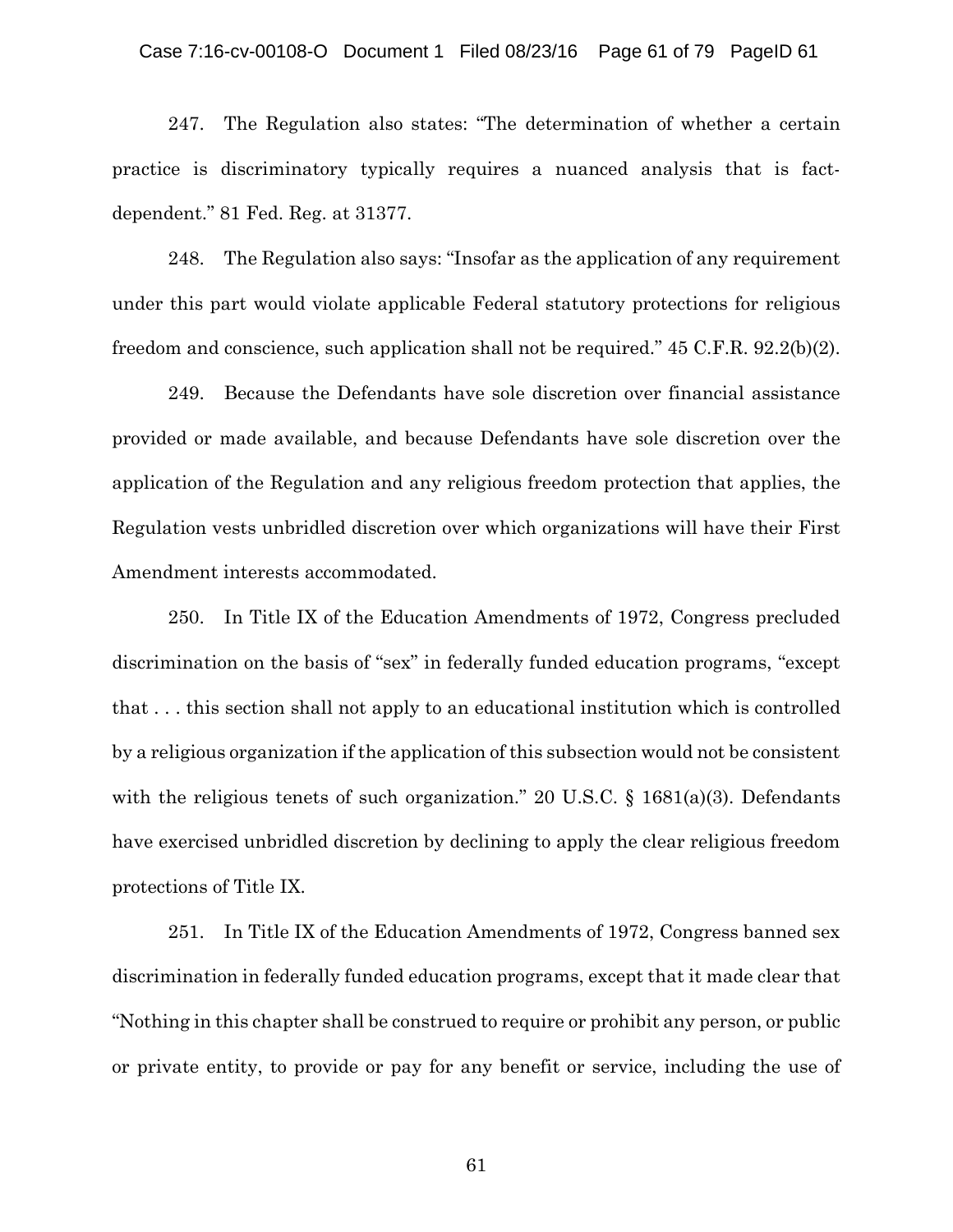facilities, related to an abortion. Nothing in this section shall be construed to permit a penalty to be imposed on any person or individual because such person or individual is seeking or has received any benefit or service related to a legal abortion." 20 U.S.C. § 1688. Defendants have exercised unbridled discretion by declining to apply the clear abortion protections of Title IX.

252. Defendants' actions therefore violate the Plaintiffs' rights not to be subjected to a system of unbridled discretion when engaging in speech or when engaging in religious exercise, as secured to them by the First Amendment of the United States Constitution.

253. Absent injunctive and declaratory relief against the Regulation, Plaintiffs have been and will continue to be harmed.

## **COUNT IX**

## **Violation of the First Amendment to the United States Constitution Free Speech Clause Unconstitutional Conditions**

254. The Plaintiffs incorporate by reference all preceding paragraphs.

255. The Regulation imposes an unconstitutional condition on Plaintiffs' receipt of federal funding. *See Agency for Int'l Dev. v. Alliance for Open Soc'y Int'l, Inc.*, 133 S. Ct. 2321, 2331 (2013).

256. The Regulation applies to any healthcare provider who accepts federal funding from any source for any program.

257. The Regulation requires the Plaintiffs to adopt policies regarding standards of care for patients that violate Plaintiffs' religious and conscientious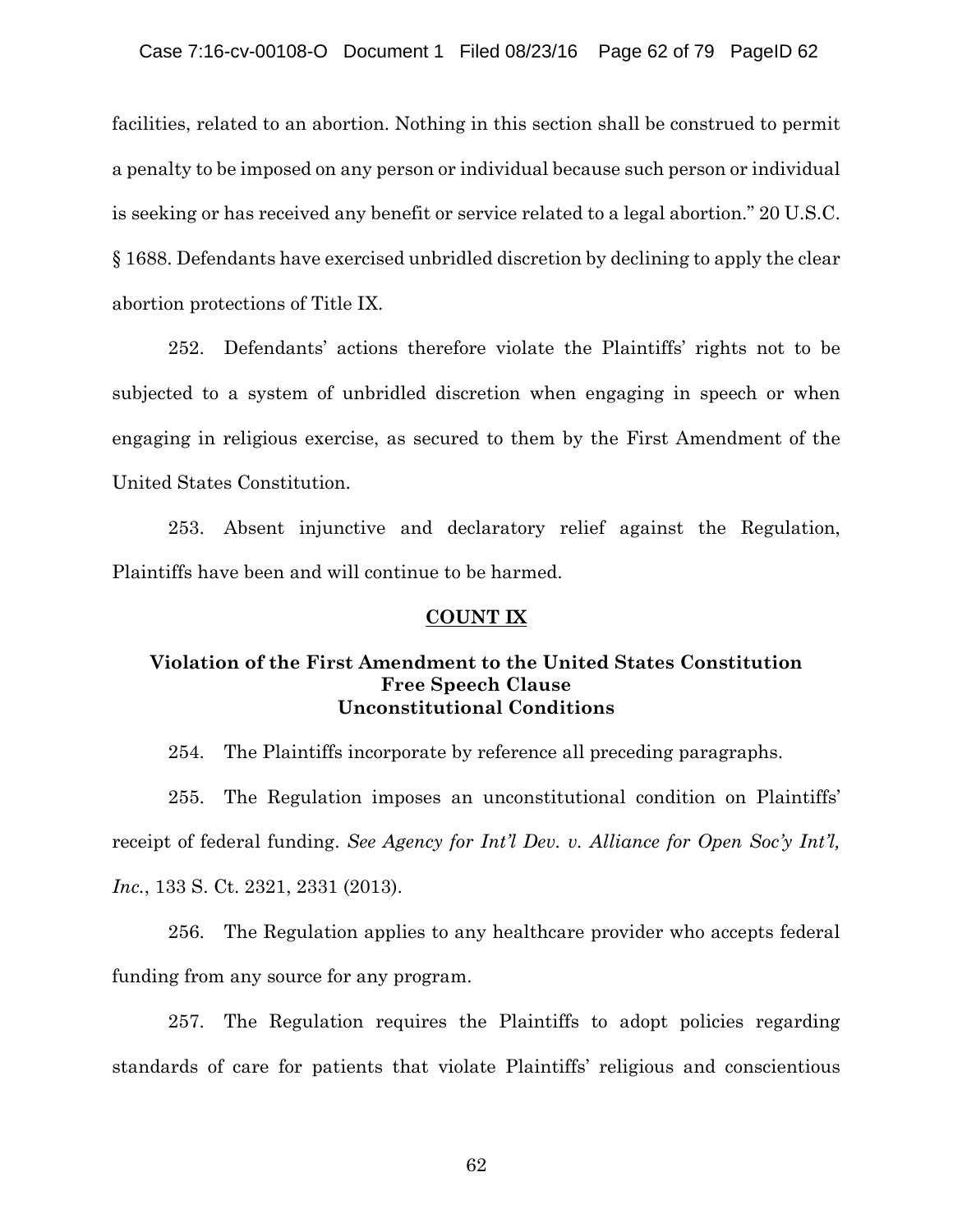beliefs, as well as their medical judgment, and also interfere with the Plaintiffs' practice of medicine.

258. Defendants' actions therefore impose an unconstitutional condition on Plaintiffs' receipt of federal funding and violate Plaintiffs' rights as secured to them by the First and Fourteenth Amendments of the United States Constitution.

259. Absent injunctive and declaratory relief against the Regulation, Plaintiffs have been and will continue to be harmed.

### **COUNT X**

# **Violation of the First Amendment Freedom of Speech Expressive Association**

260. The Plaintiffs incorporate by reference all preceding paragraphs.

261. The Plaintiffs believe and teach that participating in actions, procedures, and services with the goal of transitioning from one sex to another violate their religious beliefs.

262. The Plaintiffs believe and teach that participating in actions, procedures, and services that result in elective sterilizations violate their religious beliefs.

263. The Plaintiffs believe and teach that participating in actions, procedures, and services related to abortion violate their religious beliefs.

264. The Transgender Mandate would compel the Plaintiffs to participate in procedures, services, and activities that contradict the Plaintiffs' religious beliefs and message.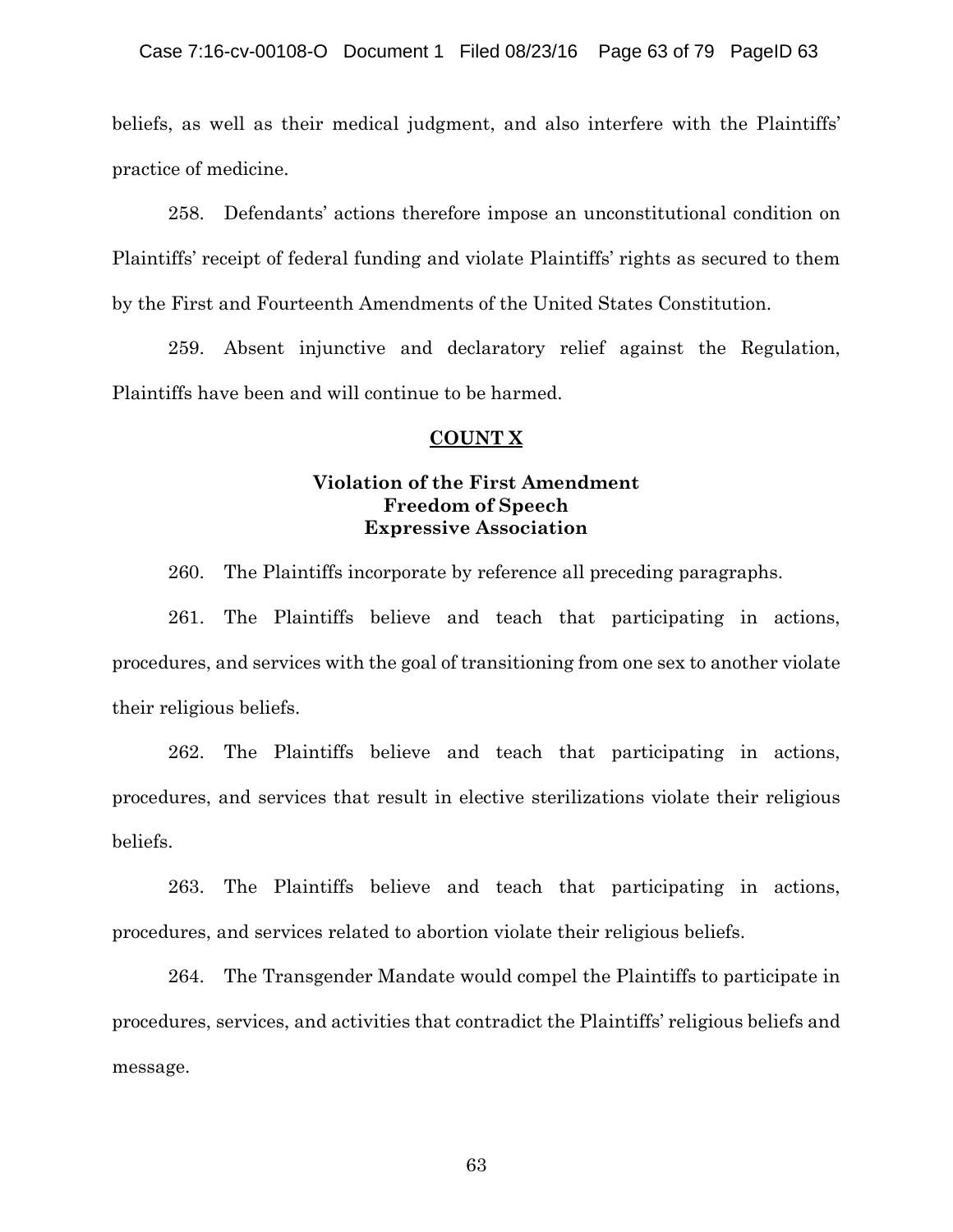### Case 7:16-cv-00108-O Document 1 Filed 08/23/16 Page 64 of 79 PageID 64

265. The Transgender Mandate would compel the Plaintiffs to offer insurance coverage for procedures, services, and activities that violate Plaintiffs' religious beliefs and message.

266. Defendants' actions thus violate Plaintiffs' rights of expressive association as secured to them by the First Amendment of the United States Constitution.

267. Absent injunctive and declaratory relief against the Transgender Mandate, the Plaintiffs have been and will continue to be harmed.

268. The Regulation exposes the Plaintiffs to civil suits that would hold them liable for practicing and expressing their sincerely held religious beliefs.

269. The Regulation furthers no compelling governmental interest.

270. The Regulation is not the least restrictive means of furthering Defendants' stated interests.

#### **COUNT XI**

## **Violation of the Religious Freedom Restoration Act Compelled Medical Services**

271. The Plaintiffs incorporate by reference all preceding paragraphs.

272. The Religious Plaintiffs' sincerely held religious beliefs prohibit them from deliberately offering services and performing (or referring for) operations or other procedures required by the Regulation. The Plaintiffs' compliance with these beliefs is a religious exercise.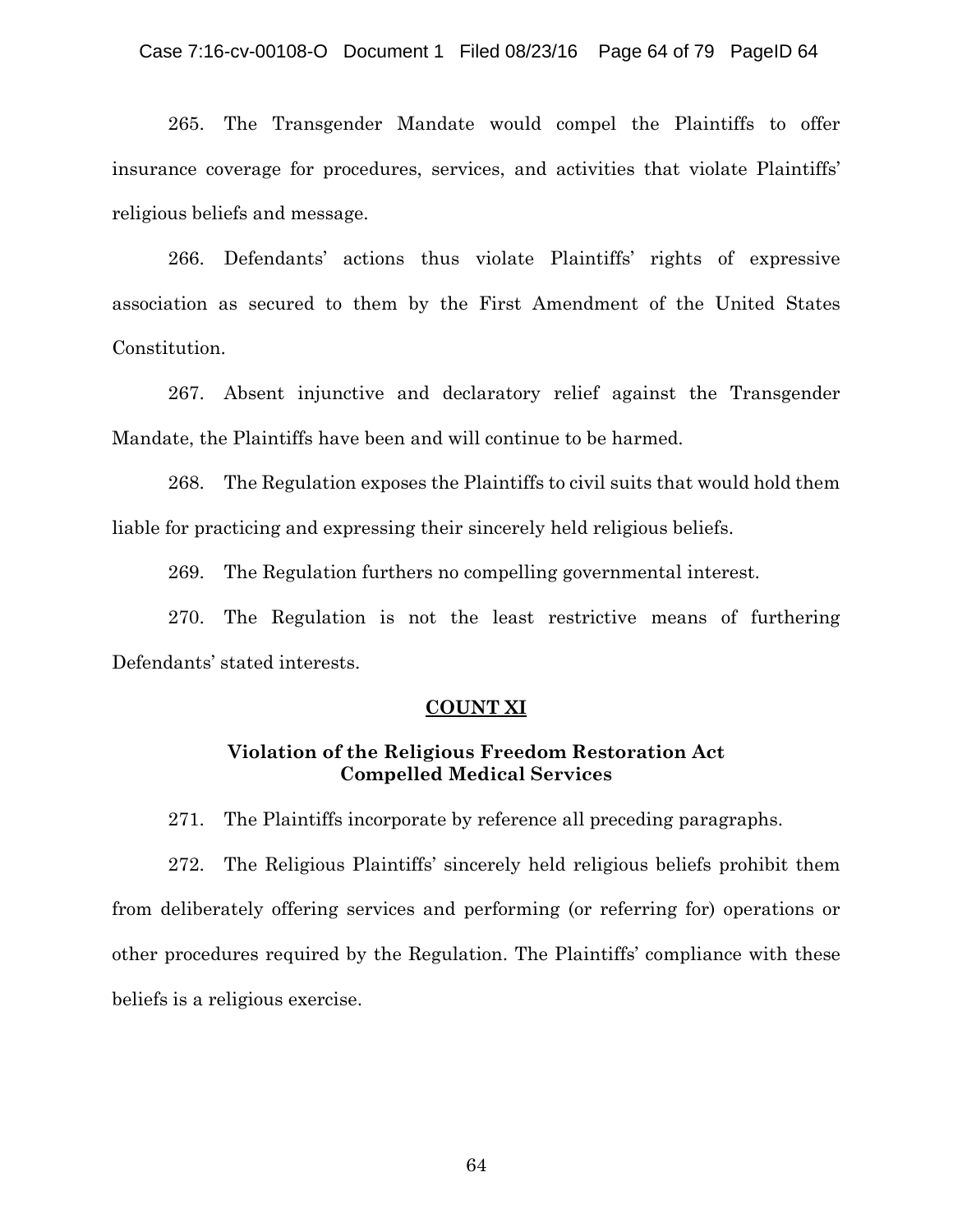273. The Plaintiffs' sincerely held religious beliefs prohibit them facilitating medical transition procedures. The Plaintiffs' compliance with these beliefs is a religious exercise.

274. The Plaintiffs' sincerely held religious beliefs prohibit them facilitating sterilization procedures. The Plaintiffs' compliance with these beliefs is a religious exercise.

275. The Plaintiffs' sincerely held religious beliefs prohibit them facilitating abortion-related services. The Plaintiffs' compliance with these beliefs is a religious exercise.

276. The Regulation creates government-imposed coercive pressure on the Plaintiffs to change or violate their religious beliefs.

277. The Regulation chills the Plaintiffs' religious exercise.

278. The Regulation exposes the Plaintiffs to the loss of substantial government funding as a result of their religious exercise.

279. The Regulation exposes the Plaintiffs to substantial penalties under the False Claims Act, 31 U.S.C. § 3729 *et seq*.

280. The Regulation exposes the Plaintiffs to criminal penalties under 18 U.S.C. § 1035.

281. The Regulation exposes the Plaintiffs to civil suits that would hold them liable for practicing their sincerely held religious beliefs.

282. The Regulation thus imposes a substantial burden on the Plaintiffs' religious exercise.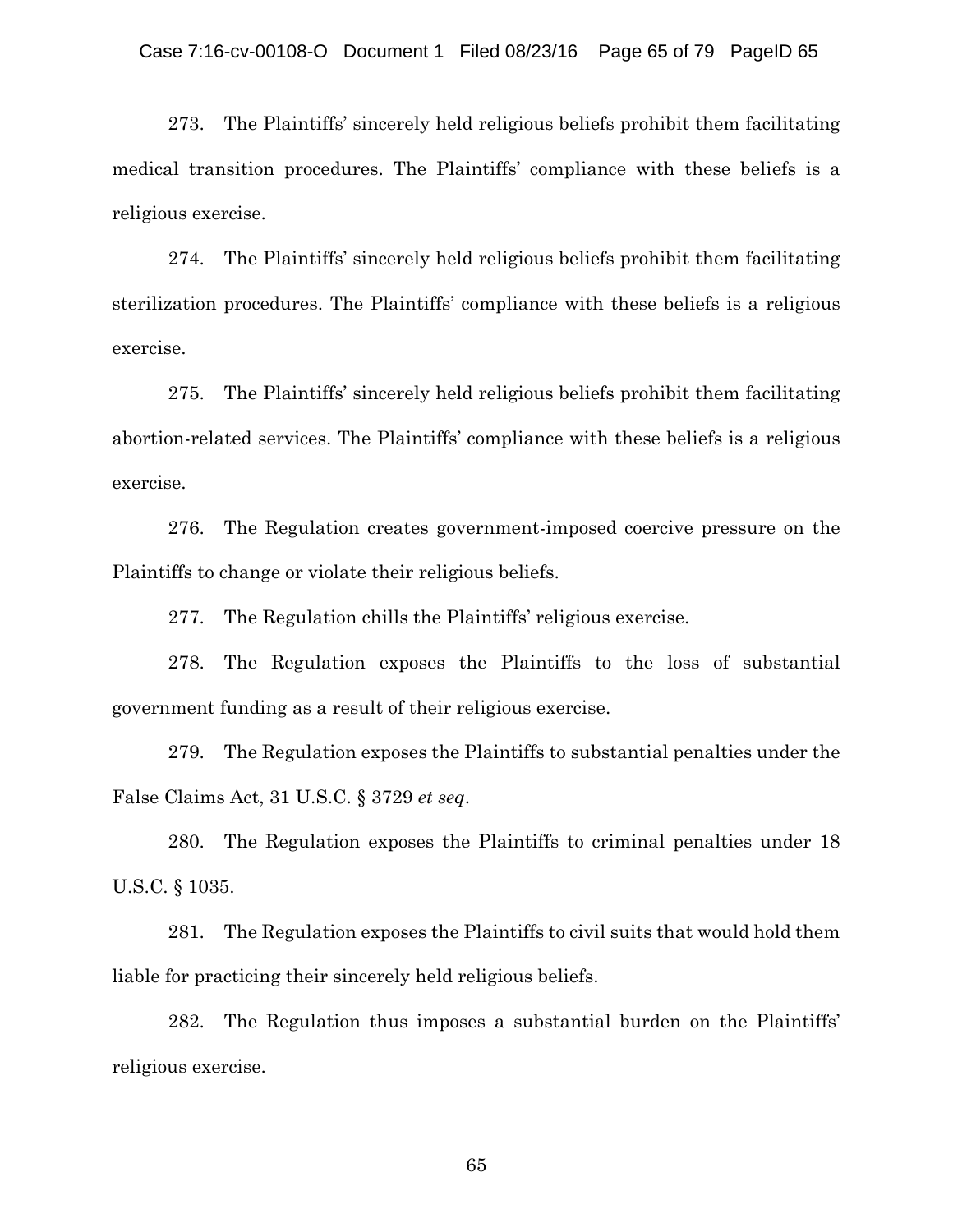283. The Regulation furthers no compelling governmental interest.

284. The Regulation is not the least restrictive means of furthering Defendants' stated interests.

285. The Regulation violates the Plaintiffs rights secured to them by the Religious Freedom Restoration Act, 42 U.S.C. § 2000bb *et seq.*

#### **COUNT XII**

# **Violation of the Religious Freedom Restoration Act Compelled Insurance Coverage**

286. The Plaintiffs incorporate by reference all preceding paragraphs.

287. For the same reasons discussed above, Plaintiffs' sincerely held religious beliefs prohibit them from deliberately offering health insurance that would cover gender transition procedures, sterilization procedures, or abortion-related procedures.

288. Plaintiffs specifically exclude coverage of any services related to gender transition procedures, sterilization procedures, or abortion-related procedures in their insurance plans.

289. The Plaintiffs' compliance with these beliefs by maintaining these exclusions is a religious exercise.

290. Under the Regulation, insurance exclusions related to gender transition are facially invalid*.*

291. Under the Regulation, insurance exclusions related to sterilization are facially invalid*.*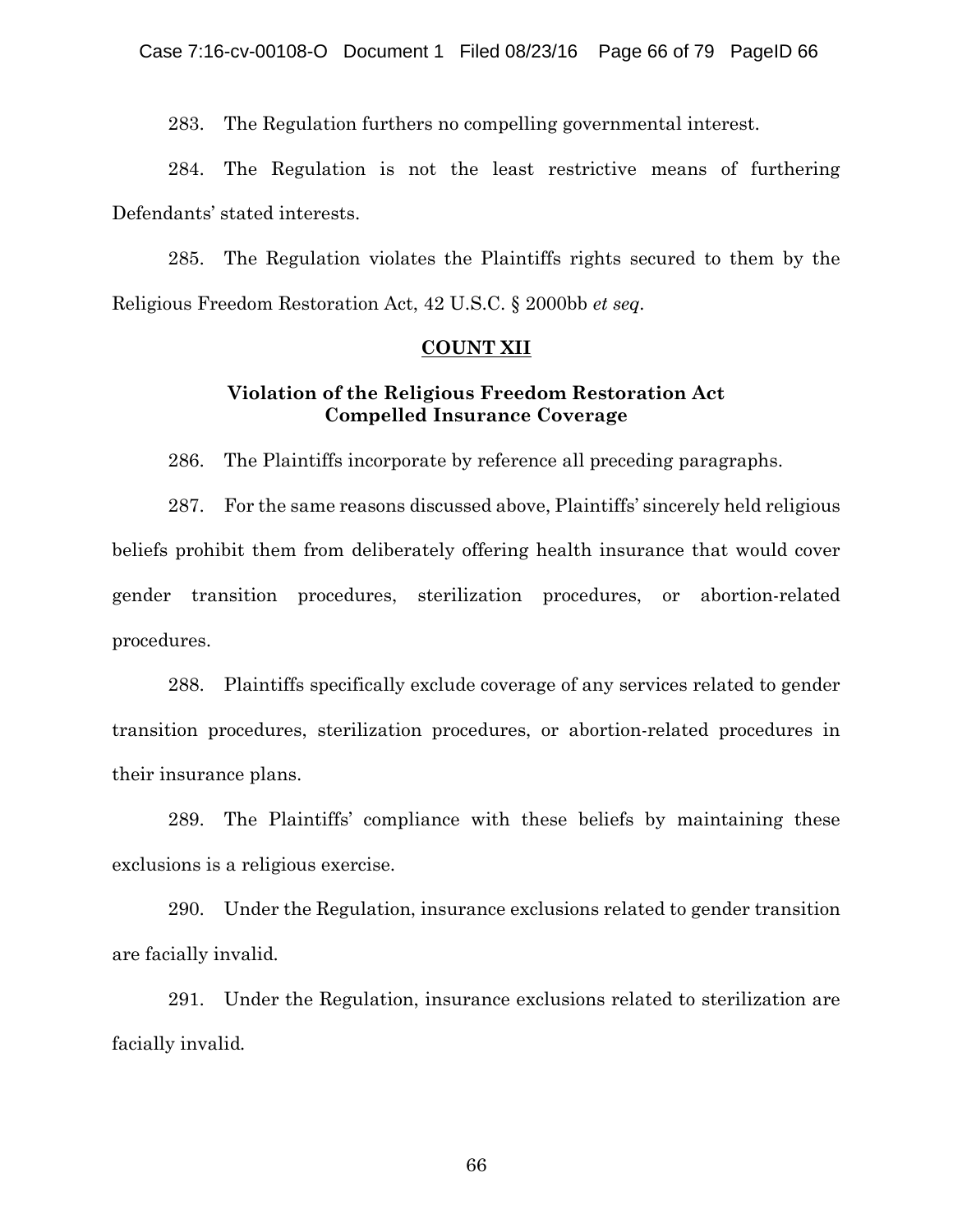### Case 7:16-cv-00108-O Document 1 Filed 08/23/16 Page 67 of 79 PageID 67

292. Under the Regulation, insurance exclusions related to abortion services are facially invalid*.*

293. The Regulation exposes the Plaintiffs to the loss of substantial government funding as a result of their religious exercise.

294. The Regulation also makes it much more expensive for Franciscan and Specialty Physicians to do business with a third party administrator for a health benefits plan. The Regulation subjects third party administrators to potential liability for administering religious health plans like Franciscan's, and thus Franciscan and Specialty Physicians will be forced to indemnify any third party administrator from this liability. This constitutes an additional substantial burden on its religious exercise.

295. The Regulation exposes the Plaintiffs to substantial penalties under the False Claims Act, 31 U.S.C. § 3729 *et seq*.

296. The Regulation exposes the Plaintiffs to criminal penalties under 18 U.S.C. § 1035.

297. The Regulation exposes the Plaintiffs to civil suits that would hold them liable for practicing their sincerely held religious beliefs.

298. The Regulation thus imposes a substantial burden on the Plaintiffs' religious exercise.

299. The Regulation furthers no compelling governmental interest.

300. The Regulation is not the least restrictive means of furthering Defendants' stated interests.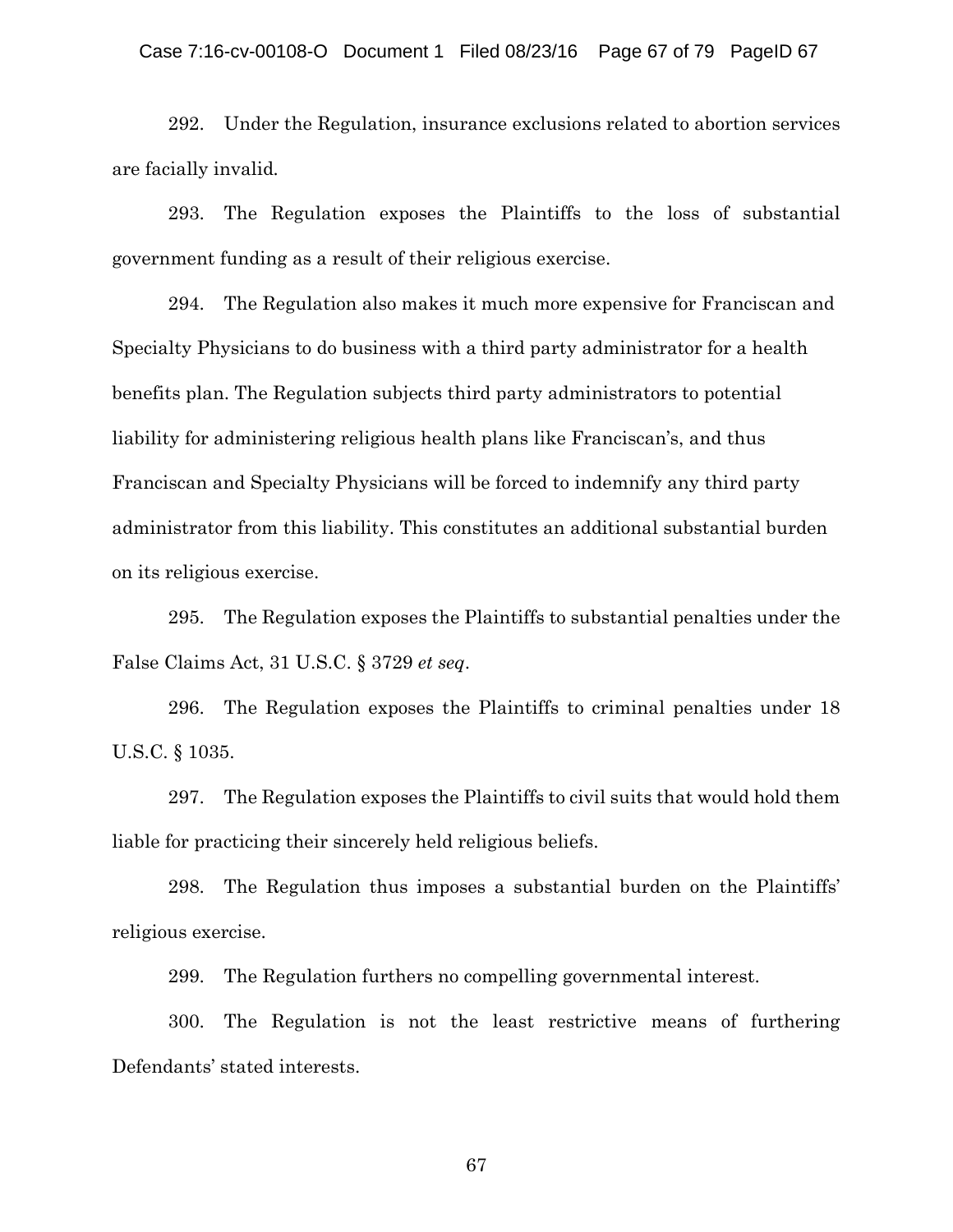301. The Regulation violates the Plaintiffs rights secured to them by the Religious Freedom Restoration Act, 42 U.S.C. § 2000bb *et seq.*

### **COUNT XIII**

# **Violation of the First Amendment to the United States Constitution Free Exercise Clause**

302. The Plaintiffs incorporate by reference all preceding paragraphs.

303. Plaintiffs object to providing, facilitating, or otherwise participating in medical transition procedures.

304. The Regulation imposes substantial burdens on the Plaintiffs by forcing them to choose between federal funding and their livelihood as healthcare providers and their exercise of religion.

305. The Regulation seeks to suppress the religious practice of individuals and organizations such as the Plaintiffs, while allowing exemptions for similar conduct based on secular and non-religious reasons. Thus, the Regulation is neither neutral nor generally applicable.

306. The Regulation is not justified by a compelling governmental interest.

307. Even if HHS has a compelling government interest, the Regulation is not narrowly tailored to achieve that interest.

308. Defendants' actions thus violate the Plaintiffs' rights secured to them by the Free Exercise Clause of the First Amendment of the United States Constitution.

309. Absent injunctive and declaratory relief against the Regulation, Plaintiffs have been and will continue to be harmed.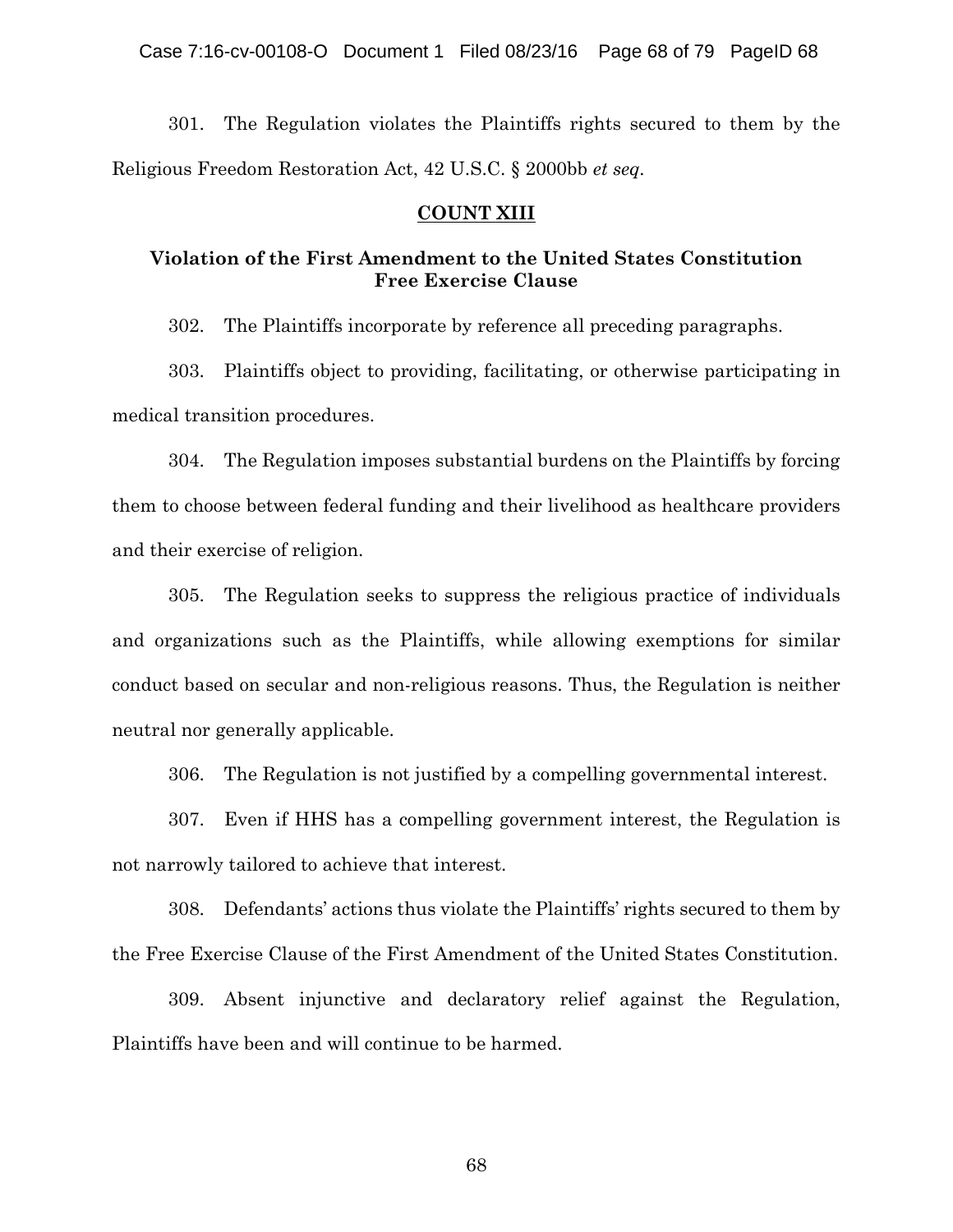### **COUNT XIV**

# **Violation of the Fifth Amendment to the United States Constitution Due Process Clause Substantive Due Process**

310. Plaintiffs incorporate by reference all preceding paragraphs.

311. The United States has a deeply rooted tradition of honoring physicians' rights to provide medical treatment in accordance with their moral and religious beliefs.

312. Plaintiffs possess a fundamental right of liberty of conscience.

313. Plaintiffs possess a fundamental right not to be coerced to provide medical procedures and services in violation of their conscience.

314. The Regulation coerces Plaintiffs to provide medical procedures and services in violation of their conscience.

315. Defendants' conduct cannot be justified by a compelling governmental interest.

316. The Regulation is not justified by a compelling governmental interest.

317. Even if HHS has a compelling government interest, the Regulation is not narrowly tailored to achieve that interest.

318. Defendants' actions therefore violate Plaintiffs' rights to substantive due process.

319. Absent injunctive and declaratory relief against the Regulation, the Plaintiffs have been and will continue to be harmed.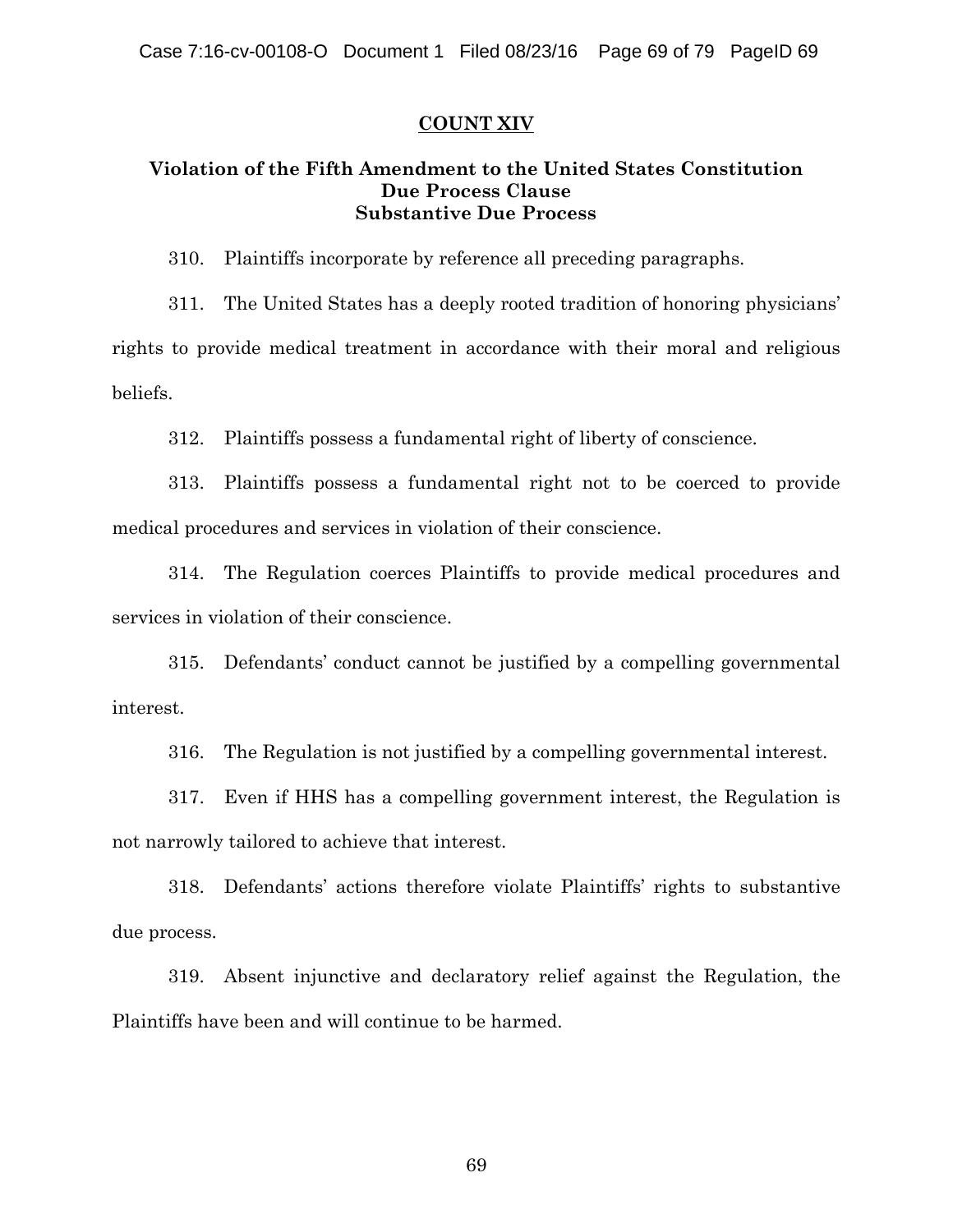## **COUNT XV**

# **Violation of the Fifth Amendment to the United States Constitution Due Process and Equal Protection**

320. The Plaintiffs incorporate by reference all preceding paragraphs.

321. The Due Process Clause of the Fifth Amendment mandates the equal treatment of all religious faiths and institutions without discrimination or preference.

322. The Regulation discriminates on the basis of religious views or religious status by refusing to recognize religious exemptions that exist in the law.

323. The Regulation discriminates on the basis of religious views or religious status by refusing to recognize valid medical views of religious healthcare professionals on medical transition procedures.

324. The Defendants' actions thus violate the Plaintiffs' rights secured to them by the Fifth Amendment of the United States Constitution.

325. Absent injunctive and declaratory relief against the Regulation, the Plaintiffs have been and will continue to be harmed.

## **C. Alleged by Government Plaintiffs Only.**

## **COUNT XVI**

# **Violation of Constitutional Standards of Clear Notice Under the Spending Clause**

326. The Plaintiffs incorporate by reference all preceding paragraphs.

327. When Congress exercises its Spending Clause power against the States, the United States Supreme Court has held that principles of federalism require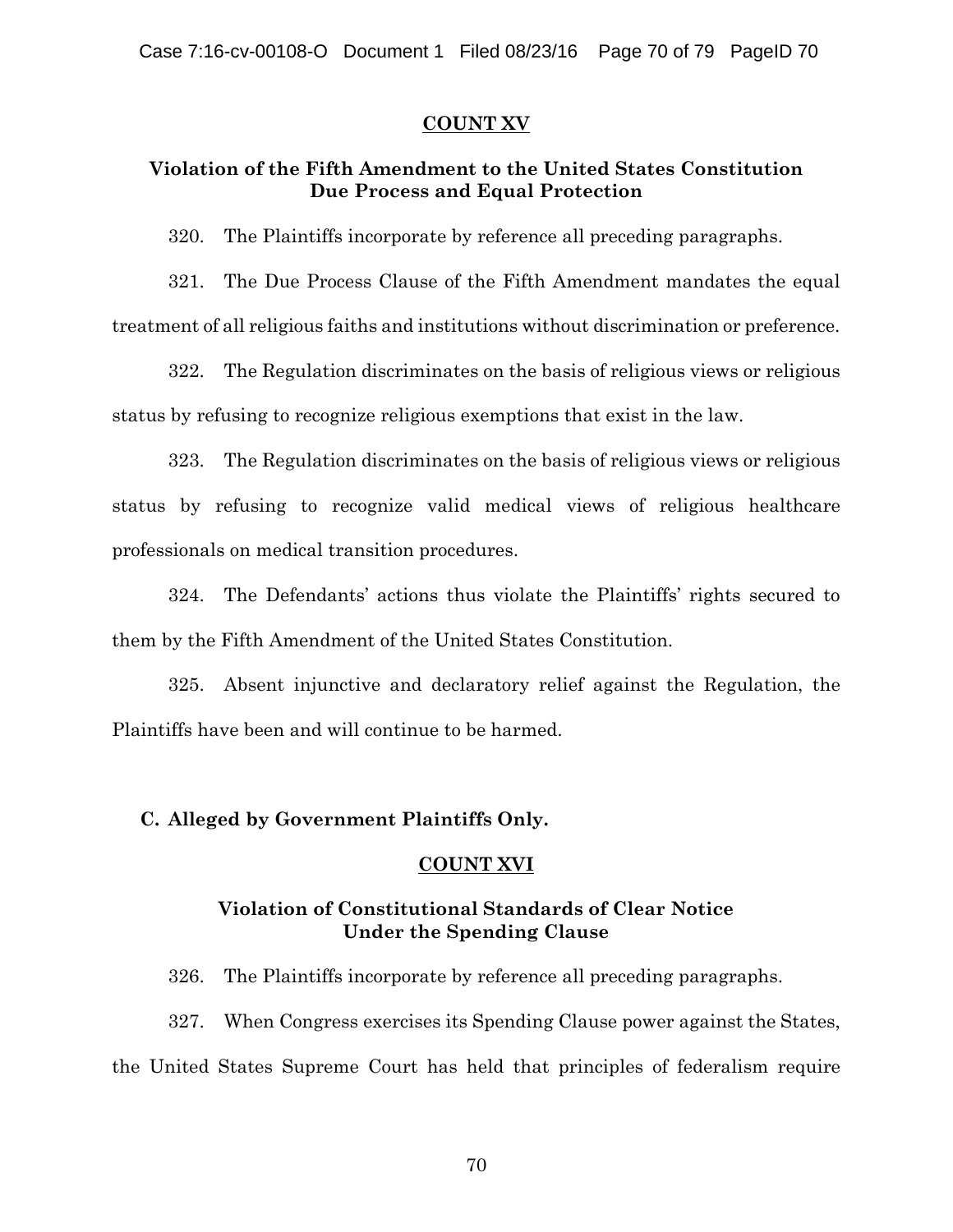conditions on Congressional funds given to States must enable a state official to "clearly understand," from the language of the law itself, what conditions the State is agreeing to when accepting the federal funds. *Arlington Cent. Sch. Bd. of Educ. v. Murphy*, 548 U.S. 291, 296 (2006). "The legitimacy of Congress's exercise of the spending power 'thus rests on whether the [entity] voluntarily and knowingly accepts the terms of the 'contract.''" *NFIB v*. *Sebelius*, 132 S. Ct. 2566, 2602 (2012) (quoting *Pennhurst State Sch. & Hosp. v. Halderman*, 451 U.S. 1, 17 (1981)). Defendants' *expost* Regulation is not in accord with the understanding that existed when the States chose to begin accepting Medicare and Medicaid as payment for medical services provided. *Bennett v. New Jersey*, 470 U.S. 632, 638 (1985) (providing that a state's obligation under cooperative federalism program ''generally should be determined by reference to the law in effect when the grants were made'').

328. The text employed by Congress does not support understanding the term "sex" in the manner put forth by Defendants. While Congress has expressed its intent to cover "gender identity," as a protected class, in *other* pieces of legislation, *see, e.g.*, 18 U.S.C. § 249(a)(2)(A); 42 U.S.C. § 13925(b)(13)(A), it has not done so regarding Title IX. In *other* legislation, Congress included "gender identity" along with "sex," thus evidencing its intent for "sex" in Title IX to retain its original and only meaning—one's immutable, biological sex as acknowledged at or before birth.

329. The Regulation was passed under the authority Congress delegated to HHS in Section 1557 of the Affordable Care Act. Section 1557 does not add a new non-discrimination provision to the federal code, but merely incorporates by reference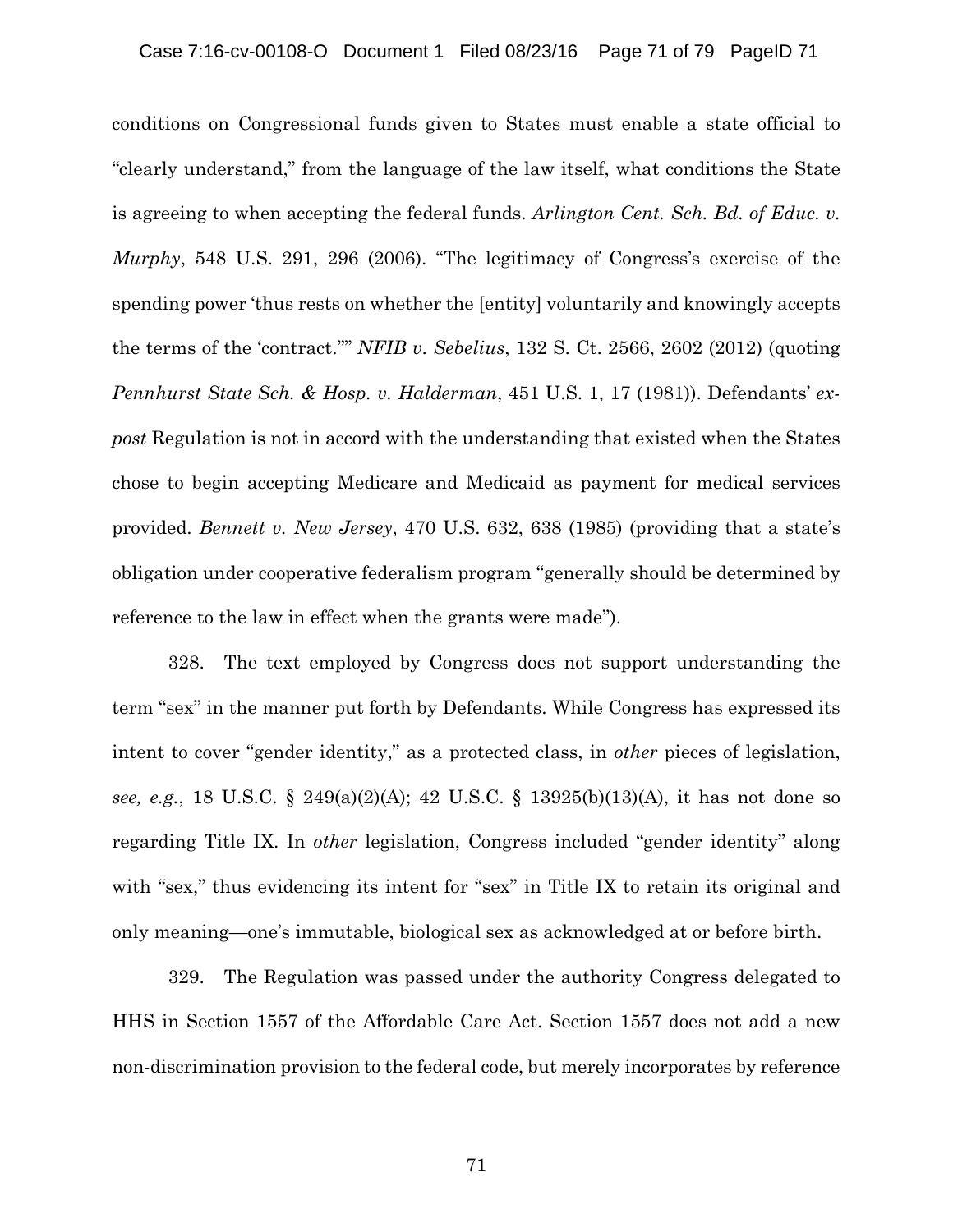pre-existing provisions under Title VI, Title IX, the Americans with Disabilities Act, and the Rehabilitation Act. Section 1557 does not independently define terms such as "sex."

330. At the time that the ACA was passed in 2010, no federal courts or agencies had interpreted "sex" in Title IX to include gender identity.

331. Title IX also provides that "Nothing in this chapter shall be construed to require . . . any person, or public or private entity, to provide or pay for any benefit or service, including the use of facilities, related to an abortion." 20 U.S.C.A. § 1688.

332. Thus, no State could fathom, much less "clearly understand," that the ACA would impose on it the conditions created by HHS's new Regulation—namely, a new "gender identity" requirement, as well as a provision to require coverage, funding, or facilities for abortion. Accordingly, the new Regulation violates the Spending Clause.

333. Moreover, Defendants are "agencies" under the APA, 5 U.S.C. § 551(1), and the new Regulation complained of herein is a "rule" under the APA, *id.* § 551(4), and constitutes "[a]gency action made reviewable by statute and final agency action for which there is no other adequate remedy in a court." *Id.* § 704. The APA requires the Court to hold unlawful and set aside any agency action that is "contrary to constitutional right, power, privilege, or immunity" or "in excess of statutory jurisdiction, authority, or limitations, or short of statutory right." *Id.* § 706(2)(B)–(C). Thus, the Spending Clause violations articulated herein provide the Court with an additional basis to set aside the new Rule under the APA.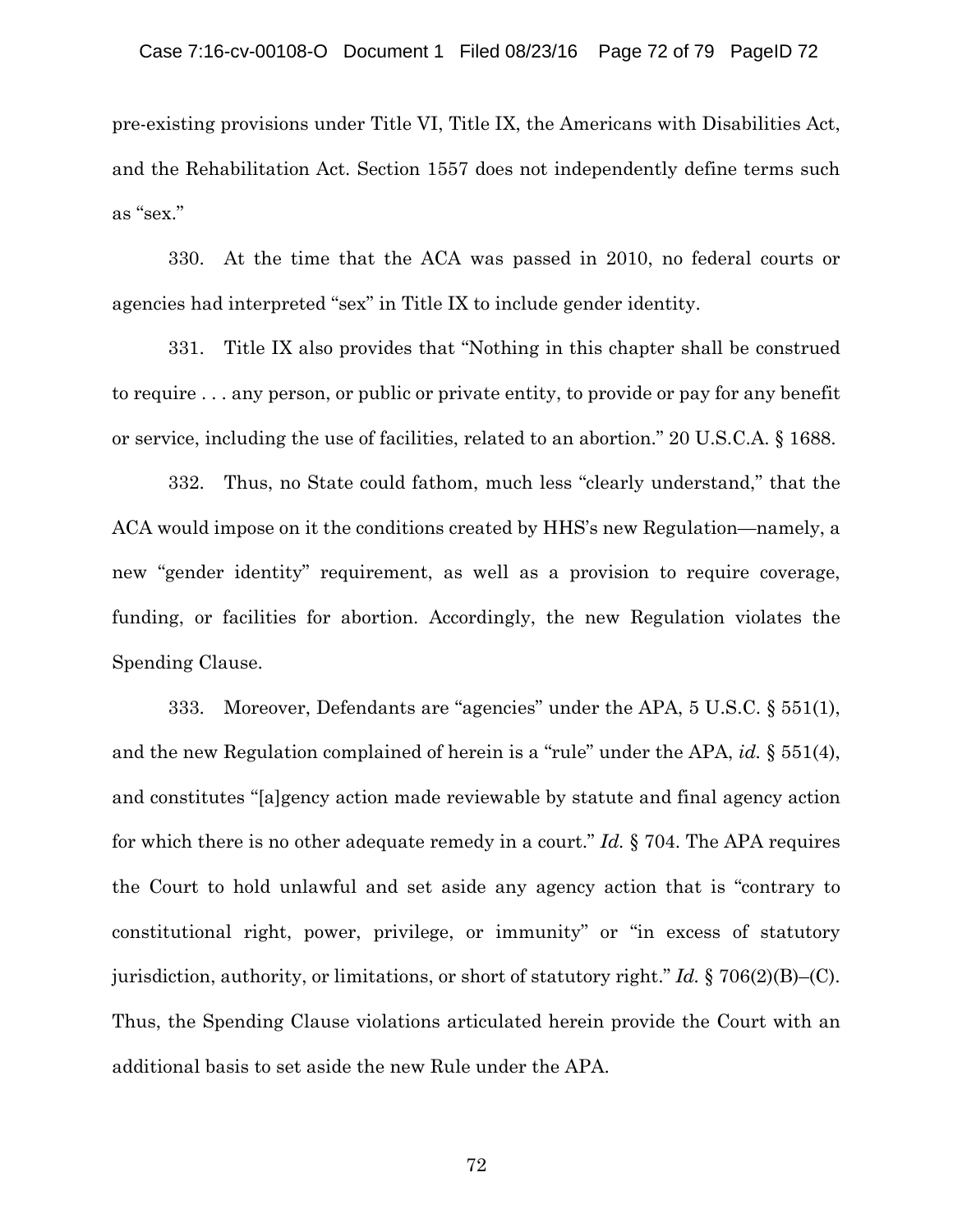#### **COUNT XVII**

#### **Unlawful Abrogation of Sovereign Immunity**

334. Plaintiffs incorporate by reference all preceding paragraphs.

335. The federal government may not abrogate a state's sovereign immunity unless it makes that intention to abrogate unmistakably clear in the language of the statute and acts pursuant to a valid exercise of its power under § 5 of the Fourteenth Amendment. *See, e.g.*, *Nevada Dep't of Human Res. v. Hibbs*, 538 U.S. 721, 726, 728 n.2 (2003).

336. The abrogation referenced herein was not unmistakably clear in the language of the relevant statutes, and Defendants did not act pursuant to a valid exercise of federal power under § 5 of the Fourteenth Amendment.

337. In enacting Section 1557 of the ACA, Congress did not make findings regarding "gender identity," but merely incorporated existing law under Title IX, which does not extend to "gender identity." Congress has in fact declined to pass specific "gender identity" legislation on numerous occasions.

338. The Regulation abrogates the sovereign immunity of the States by subjecting them to lawsuits from their employees. It does so without clear authorization from Congress, and its expansion of the definition of "sex" to include "gender identity" is not supported by Congressional findings.

339. The Regulation abrogates the sovereign immunity of the States by subjecting them to lawsuits from non-employees, including spouses and dependents of its employees, students at health-related schools run by the States, and patients

73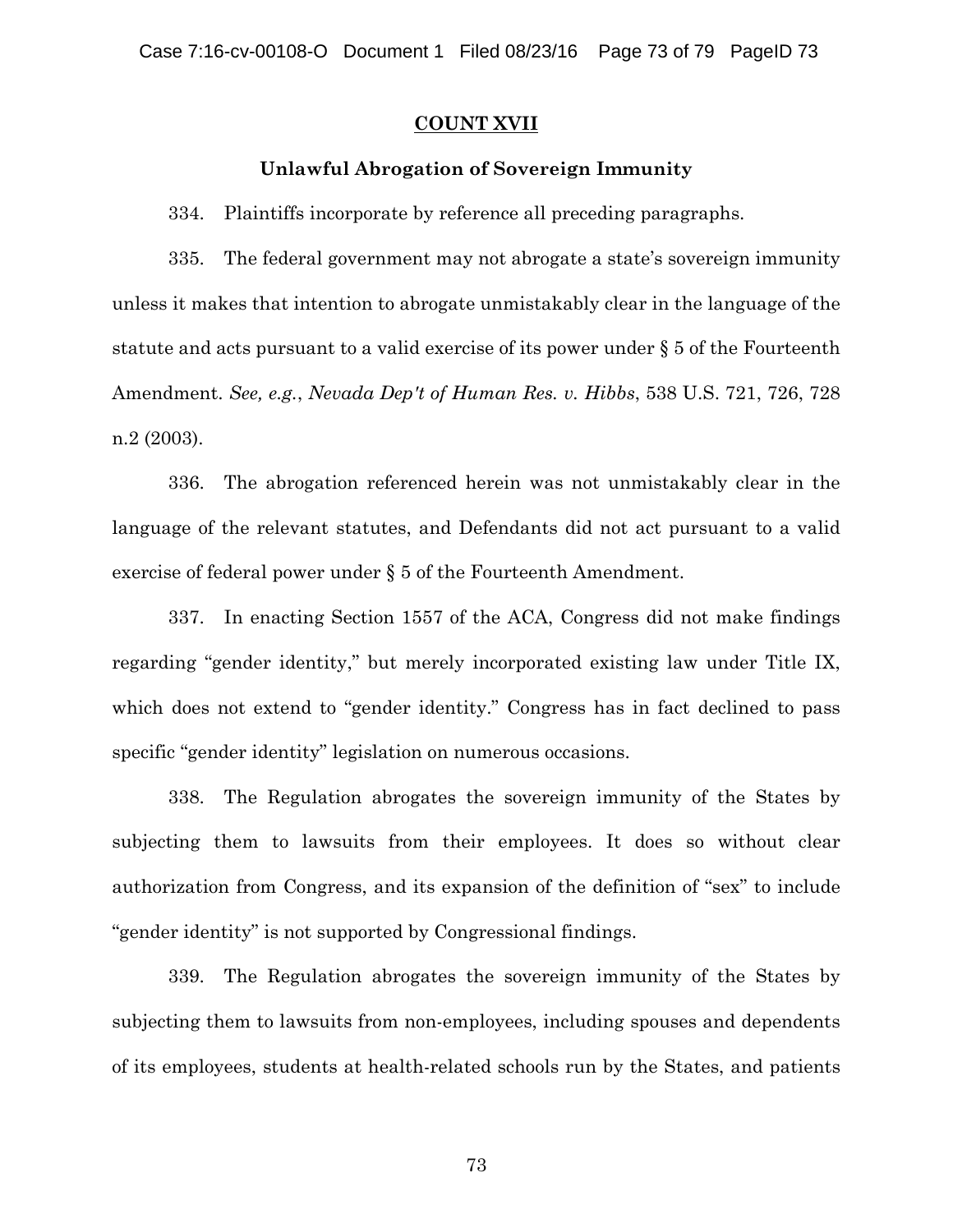#### Case 7:16-cv-00108-O Document 1 Filed 08/23/16 Page 74 of 79 PageID 74

at state-run hospitals and medical facilities. It does so without clear authorization from Congress, and its expansion of the definition of "sex" to include "gender identity" is not supported by Congressional findings.

340. Moreover, Defendants are "agencies" under the APA, 5 U.S.C. § 551(1), and the new Regulation complained of herein is a "rule" under the APA, *id.* § 551(4), and constitutes "[a]gency action made reviewable by statute and final agency action for which there is no other adequate remedy in a court." *Id.* § 704. The APA requires the Court to hold unlawful and set aside any agency action that is "contrary to constitutional right, power, privilege, or immunity" or "in excess of statutory jurisdiction, authority, or limitations, or short of statutory right." *Id.* § 706(2)(B)–(C). Thus, the improper abrogation of the States' sovereign immunity articulated herein provides the Court with an additional basis to set aside the new Rule under the APA.

#### **COUNT XVIII**

## **Violation of the Spending Clause The Regulation is Unlawful and Unconstitutionally Coercive**

341. Plaintiffs incorporate by reference all preceding paragraphs.

342. The federal government cannot use its Spending Clause powers to coerce the States, even when proper notice procedures are followed.

343. The Supreme Court struck down a similar attempt under the ACA because "such conditions take the form of threats to terminate other significant independent grants," and are therefore "properly viewed as a means of pressuring the States to accept policy changes." *NFIB*, 132 S. Ct. at 2604.

74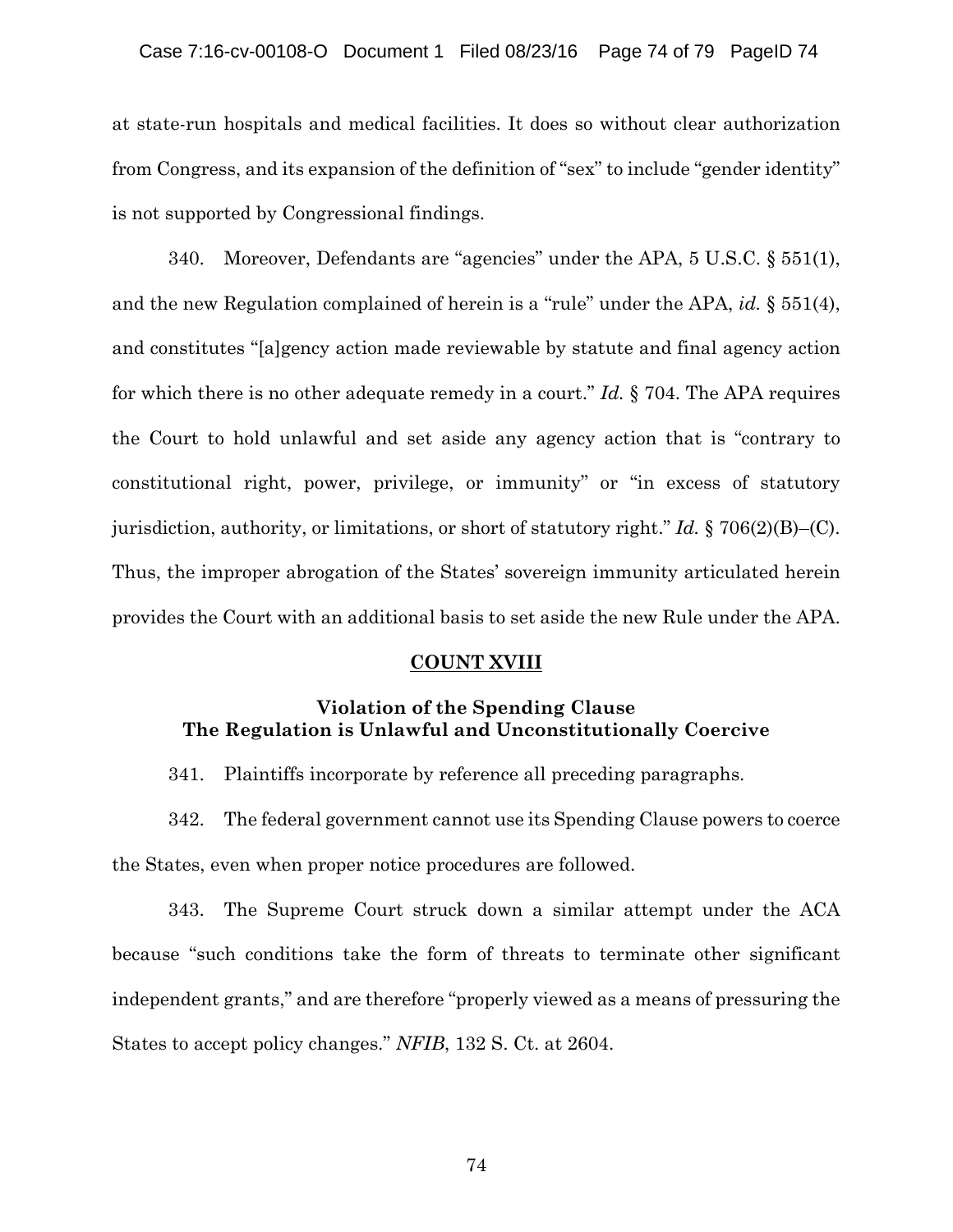#### Case 7:16-cv-00108-O Document 1 Filed 08/23/16 Page 75 of 79 PageID 75

344. The Regulation threatens other independent grants, such as general Medicare and Medicaid funds, as well as other health-related grants.

345. By placing in jeopardy a substantial percentage of the State's budget if it refuses to comply with the Regulation, Defendants have left the State no real choice but to acquiesce in such policy. *See NFIB*, 132 S. Ct. at 2605 ("The threatened loss of over 10 percent of a State's overall budget, in contrast, is economic dragooning that leaves the States with no real option but to acquiesce. . . .").

346. Such compulsion is excessive under the Spending Clause, even in the presence of clear notice. "Congress may use its spending power to create incentives for [entities] to act in accordance with federal policies. But when 'pressure turns into compulsion,' the legislation runs contrary to our system of federalism." *NFIB*, 132 S. Ct. at 2602 (quoting *Steward Machine Co. v. Davis*, 301 U.S. 548, 590 (1937)) (internal citation omitted). "That is true whether Congress directly commands a State to regulate or indirectly coerces a State to adopt a federal regulatory system as its own." *Id.*

347. The compulsion is also improper because the Regulation changes the conditions for the receipt of federal funds *after* the States had already accepted Congress's original conditions. But "[t]he legitimacy of Congress's exercise of the spending power 'thus rests on whether the [entity] voluntarily and knowingly accepts the terms of the 'contract.''" *NFIB*, 132 S. Ct. at 2602 (quoting *Pennhurst State Sch. & Hosp. v. Halderman*, 451 U.S. 1, 17 (1981)).

75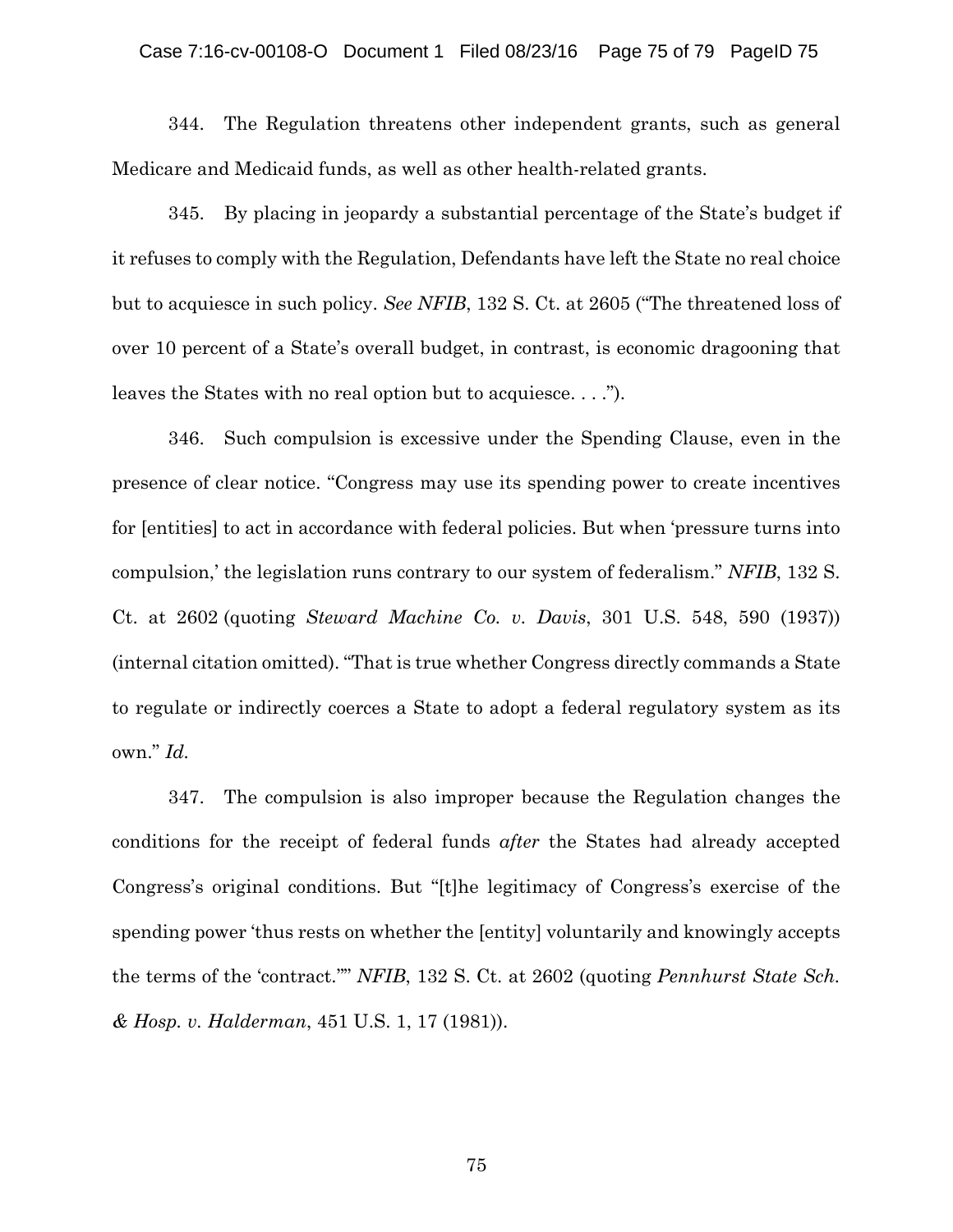348. Moreover, Defendants are "agencies" under the APA, 5 U.S.C. § 551(1), and the new Regulation complained of herein is a "rule" under the APA, *id.* § 551(4), and constitutes "[a]gency action made reviewable by statute and final agency action for which there is no other adequate remedy in a court." *Id.* § 704. The APA requires the Court to hold unlawful and set aside any agency action that is "contrary to constitutional right, power, privilege, or immunity" or "in excess of statutory jurisdiction, authority, or limitations, or short of statutory right." *Id.* § 706(2)(B)–(C). Thus, the Spending Clause violations articulated herein provide the Court with an additional basis to set aside the new Rule under the APA.

#### **COUNT XIX**

#### **The Regulation Unlawfully Commandeers the States**

349. Plaintiffs incorporate by reference all preceding paragraphs.

350. With the Regulation, Defendants have "commandeer[ed] a State's legislative or administrative apparatus for federal purposes." *NFIB*, 132 S. Ct. at 2602.

351. Such commandeering exceeds powers delegated to Congress under Article I and invades the powers reserved to the States in the Tenth Amendment.

#### **COUNT XX**

## **Unconstitutional Exercise of Federal Power in Violation of the Tenth Amendment**

352. Plaintiffs incorporate by reference all preceding paragraphs.

353. State Plaintiffs cannot afford the exorbitant and unfunded costs of the Regulation, but has no choice other than to participate.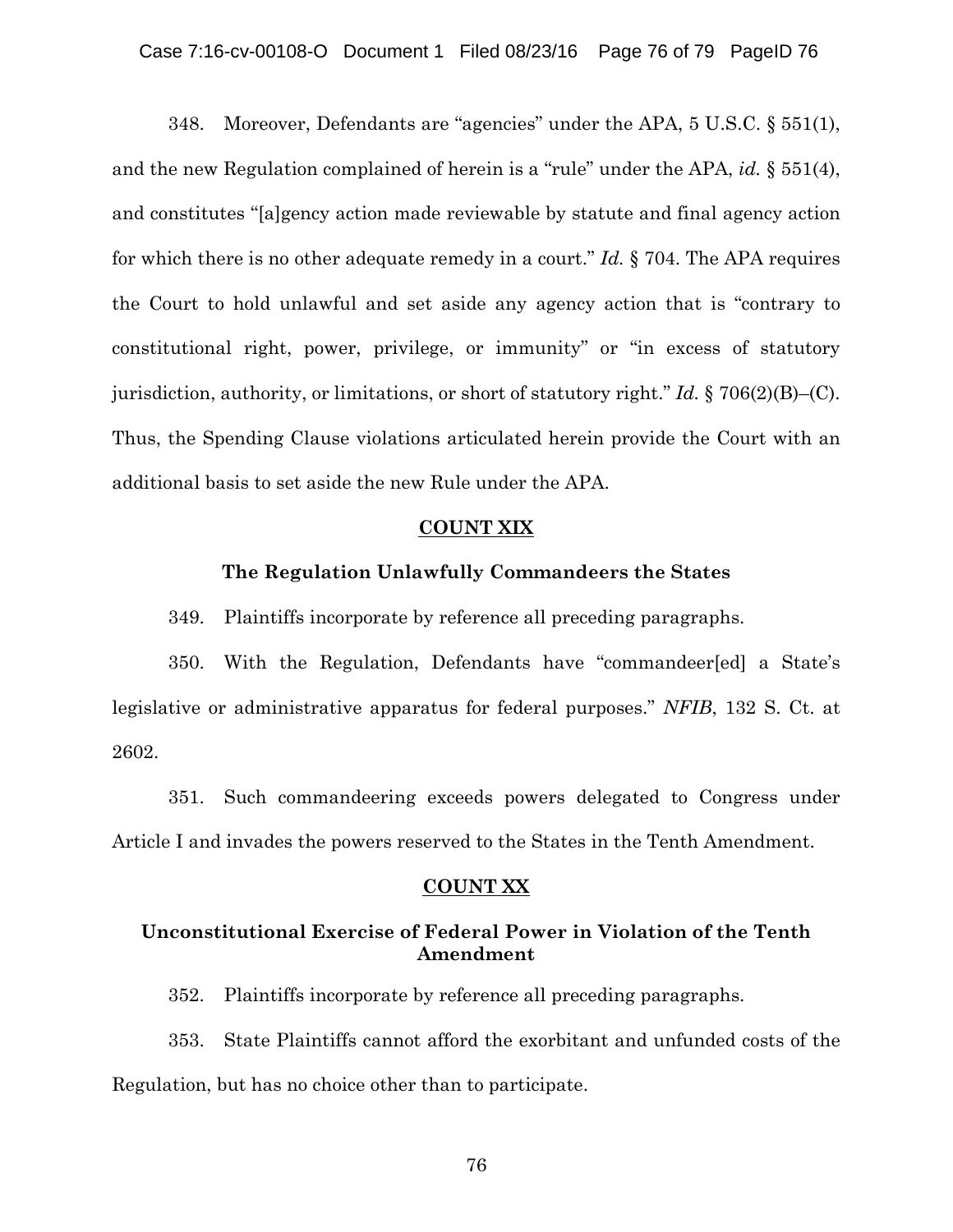354. By effectively co-opting the Plaintiffs' control over their budgetary processes and legislative agendas through compelling them to assume costs they cannot afford, the new Rule invades their sovereign sphere.

355. The new Rule violates the Tenth Amendment of the Constitution of the United States, and runs afoul of the Constitution's principle of federalism, by commandeering the State Plaintiffs and their employees as agents of the federal government's regulatory scheme at the States' own cost.

### **V. PRAYER FOR RELIEF**

Wherefore, Plaintiffs pray the Court:

- a. Declare that the challenged Regulation is invalid under the Administrative Procedure Act;
- b. Declare that the challenged Regulation is invalid under the Religious Freedom Restoration Act;
- c. Declare that the challenged Regulation is invalid under the First Amendment to the United States Constitution;
- d. Declare that the challenged Regulation is invalid under the Fifth Amendment of the United States Constitution;
- e. Declare that the challenged Regulation is invalid under the Fourteenth Amendment of the United States Constitution;
- f. Issue a permanent injunction enjoining Defendants from enforcing the challenged Regulations against Plaintiffs, those acting in concert with Plaintiffs, and all States;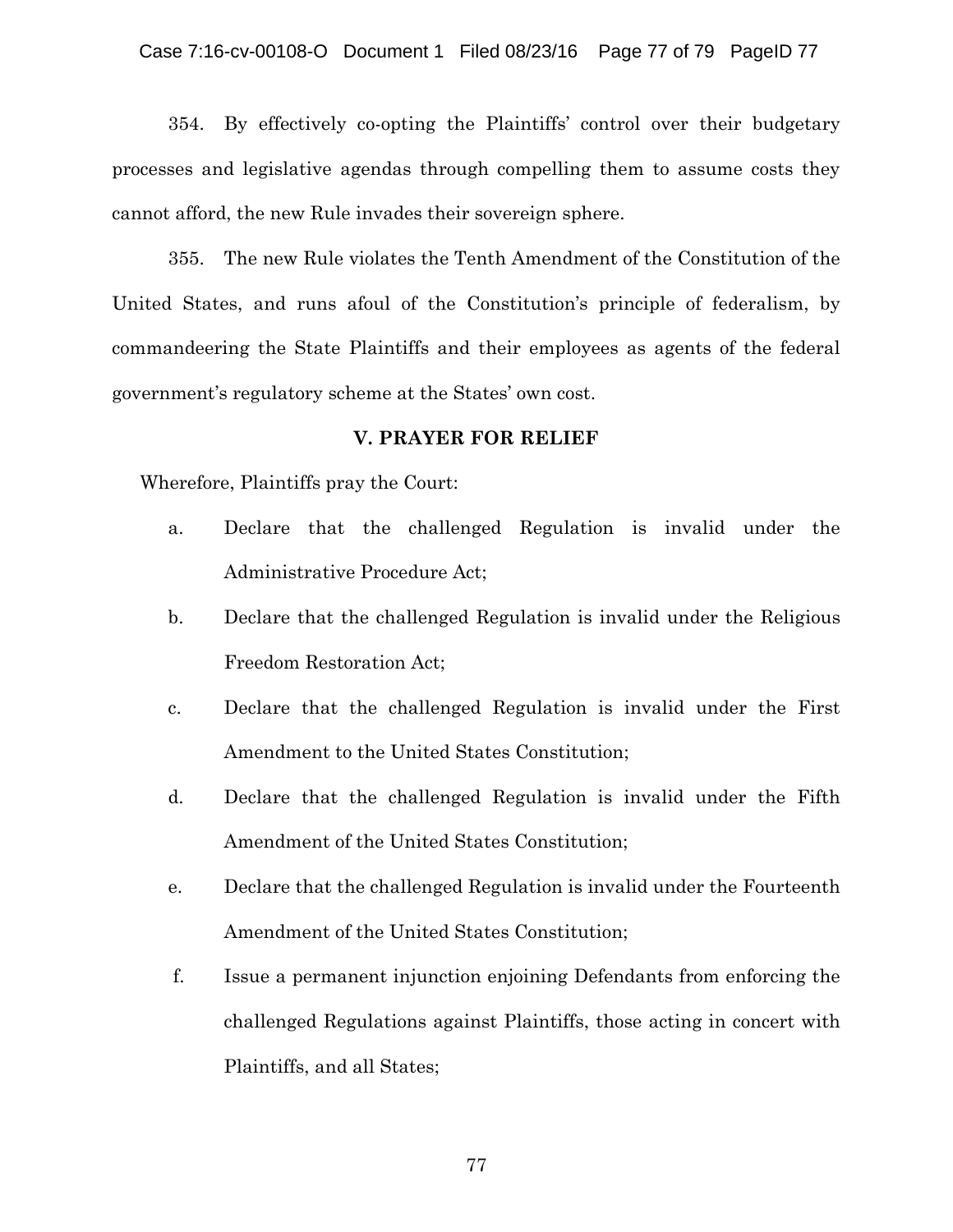- g. Award actual damages;
- h. Award nominal damages;
- i. Award Plaintiffs the costs of this action and reasonable attorney's fees; and
- j. Award such other and further relief as it deems equitable and just.

# **VI. JURY DEMAND**

Plaintiffs hereby request a trial by jury on all issues so triable.